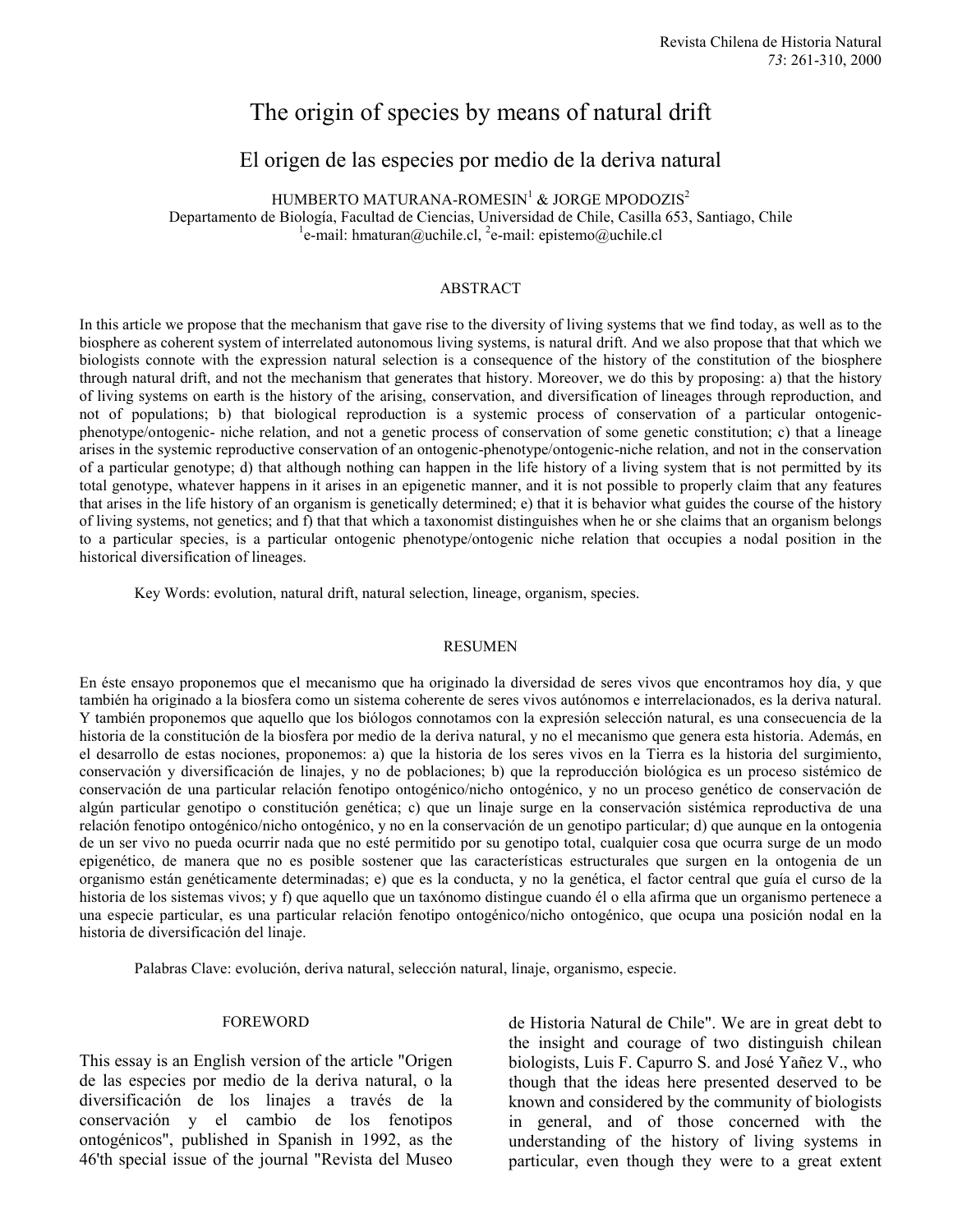contrary to most of the modern evolutionary views as they are based in genetic thinking. We want to thank them. We want also thank to the Direccion de Bibliotecas, Archivos y Museos de Chile, who published the original article in full trust of its quality in 1992.

We say that this is the English version of that article and not just its translation, because it became expanded as we rewrote it in English and we attempted to make more explicit our thinking in relation to some key concepts like those that refer to the epigenesis and the ontogenic and phylogenic drift of the relation organism/niche. There was a first translation made by Cristina Magro that provided us with a vision of how it would appear in English, and which we used to some extent when making the present one, but which eventually we did not use fully because we changed much of the contents of the article. Nonetheless we want to thank Cristina for the effort and appreciation for our work, as well as Julia Tetel Andersen and Barbara Herrstein Smith who collaborated with her.

In writing this essay we concentrated our attention on the presentation of our ideas and notions on natural drift, and we have not attempted to exemplify what we say with particular cases in which one could more easily see it. Of course we think that to see natural drift in action only implies a shift in attention, but to illustrate that would no doubt require an independent work that we shall also do.

#### I.INTRODUCTION

The main purposes of this essay are to reconsider some of the fundamental biological questions that according to us were the explicit or implicit central concerns of Darwin as he developed his evolutionary theory, and to propose a new manner of answering them. As we do so from the conceptual perspective that we will propose here, we shall find ourselves

resorting the participation of behavior as a central factor in the history of diversification of living systems. Let us proceed.

We think that the fundamental biological questions that were the basic concerns of Darwin as he was developing his evolutionary thinking can be presently expressed under the form of the following four questions:

 i) how can we explain the diversity and similarity we observe among living beings?

 ii) how can we explain that the different types of presently existing living systems live in their natural medium in a way that is totally congruent to their circumstances, and that when this congruence is broken, they die?

 iii) how can we explain that taxonomists, who frequently classify living systems considering only a few dimensions of their ongoing existence, can classify them in systematic categories that order and relate them in a way that makes biological significance?

 iv) what is it that the taxonomist distinguishes when he or she classifies a living being and in doing so he or she specifies a systematic category with biological significance?

We also think that, in answering these questions, modern evolutionary theory use, as a conceptual background of basic notions, the following four assumptions that delimit and specify what can be said within that framework:

 1. That adaptation as a relation of operational congruence of the living system with the medium is variable, and that it is possible to speak, with biological meaning, about organisms as if some of them where better adapted than others, as well as to talk about adaptive processes and adaptive strategies.<sup>1</sup>

 $<sup>1</sup>$  A conceptual use of this assupmtion is revealed, for example, by the claim that organisms can only attain a sub-perfect degree</sup> of adaptation, due to developmental constraints and ecological trade-offs (Seger & Stubblefield 1996). A more operational use of this assumption is revealed by the use, in many ecological and evolutive studies, of the differences in fertility and/or fecundity of the organisms that compose a population as an indicator of their different biological adequacies, or fitness (as in Medel 1999).

 $2<sup>2</sup>$  The use of this notion is particularly clear in many modern paleontological studies and descriptions, where evolutionary novelties are envisaged as adaptative responses to environmental challenges. For example, it is claimed that the forelimbs of primitive amphibians arises as adaptative solutions to the problem of land locomotion (Benton 1990); that flowering plants evolve as an adaptative reponse of the ancestral flora to the predation of plant-eating dinosaurs (Bakker 1978); and that climatic and tectonic changes in the cenozoic era provide many opportunities for fast speciation of marine ostracoda fauna (Cronin  $\&$ Ikeya 1990).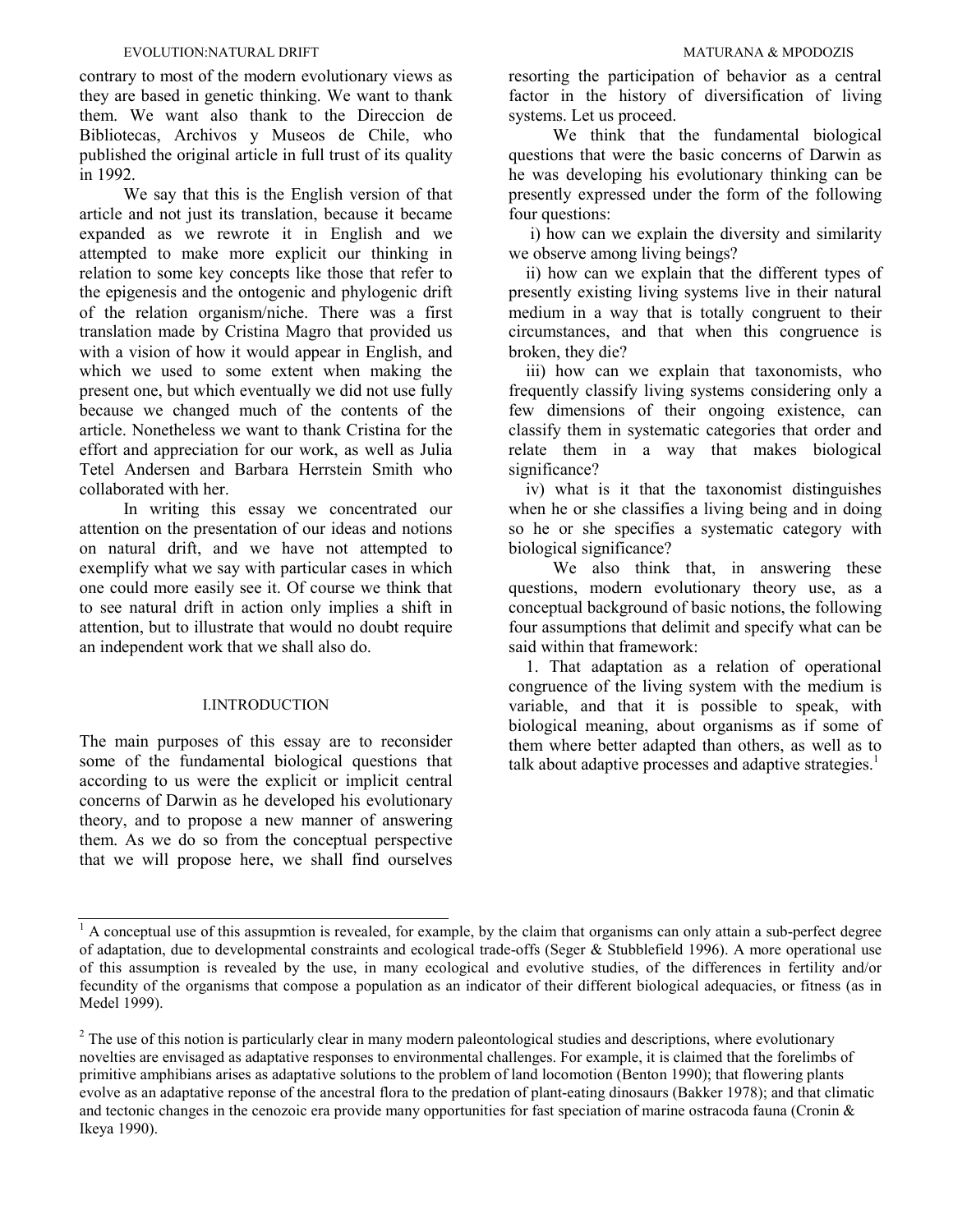2. That the features of the medium that the different living beings encounter in the course of their respective particular ontogenic and phylogenic histories, are already there as such as they are encountered by the living systems, even though the same is not always assumed to be the case for the niche. Therefore, evolution occurs as a process of progressive or saltatory adaptation to a preexisting medium even when there is coadaptation.<sup>2</sup>

 3. That, at a structural level, the evolutionary process is mainly a process of genetic change. These genetic changes takes place in the organisms, but appear expressed at the level of populations. Phenotipic changes are the results of the genetic changes, therefore, phenotipic changes follows historically the course of genetic changes.<sup>3</sup>

 4. That every change requires the application of some sort of external force to be produced. Genetic changes, the structural substrate of organic evolution, are not an exception. The major force that guides the course of the genetic adaptative changes is the "selective pressure" imposed by the environment upon the organisms. It is claimed that there are a wide variety of selective agents and processes that can act upon an organism, either in a continuos or punctuated way. 4

Under these conceptual assumptions, the differential survival observable among living systems, called "natural selection", is considered to be the mechanism that generates evolutionary change and adaptation. Moreover, under those assumption no question arises about the possibility that change and adaptation could be basic constitutive conditions of the living, and that differential survival could be the result of the evolutionary process and not the mechanism that generates it.

There is no doubt that the notion of natural selection as it presently stands has had great success in the deepening of our understanding of the history of living systems on earth. Yet, in spite of its apparent great coherence and explanatory power, the present state of evolutionary theory is not completely

satisfactory because it leaves some serious gaps in several domains of Biology (Gould & Elredge 1977, Lewin 1980, Gould & Lewontin 1979, Brooks  $\&$ Wiley 1986, Gould 1994). Thus, among the biological phenomena that modern evolutionary theory does not explain properly under the claim that every thing occurs in evolution in a process of progressive adaptation through the natural selection of the best adapted, we can mention the following: a) the temporal dynamics of the phyletic change; b) the operational relation between phylogeny and ontogeny; c) The establishment of "phylogenetic trends" in lineages; d) the differences between the rhythms of molecular and organismic changes; e) the conservative character of the evolutionary process; f) the neutral aspect of much of the molecular evolution; and g) the presence of nonadaptive features or characters.

We think that this situation requires a direct reformulation of the questions presented above under a different conceptual approach. This is what we intend to do in what follows, and we shall do it based on the understanding that living systems as autopoietic systems (Maturana & Varela 1972) are structure determined systems, and that they exist as such only as long as in their operation and their interactions they conserve their organization (autopoiesis) and their operational congruence with the circumstances in which they live (adaptation).

Accordingly, we shall reformulate these questions claiming that all biological phenomena, including those that take place in supra-individual relational domains, have to be explained and understood by taking into account what happens to living beings during the process of their realization as individuals that maintain their organization and adaptation as a condition of their existence. Furthermore, as we already said at the beginning of this essay, we shall develop our arguments showing how behavior is a guiding factor in the individual and evolutionary history of living beings.

 $3$  A contemporary and didactic exposition of this classic way of thinking can be found in Brandon (1990).

 $4 \text{ A detailed exposition of this way of thinking can be found in the book of Bell (1997). In the introduction (page xix), this$ author state:"there are many forces that hinder evolution - mutation, sampling errors, immigration and so forth- but selection is the only process that causes evolution".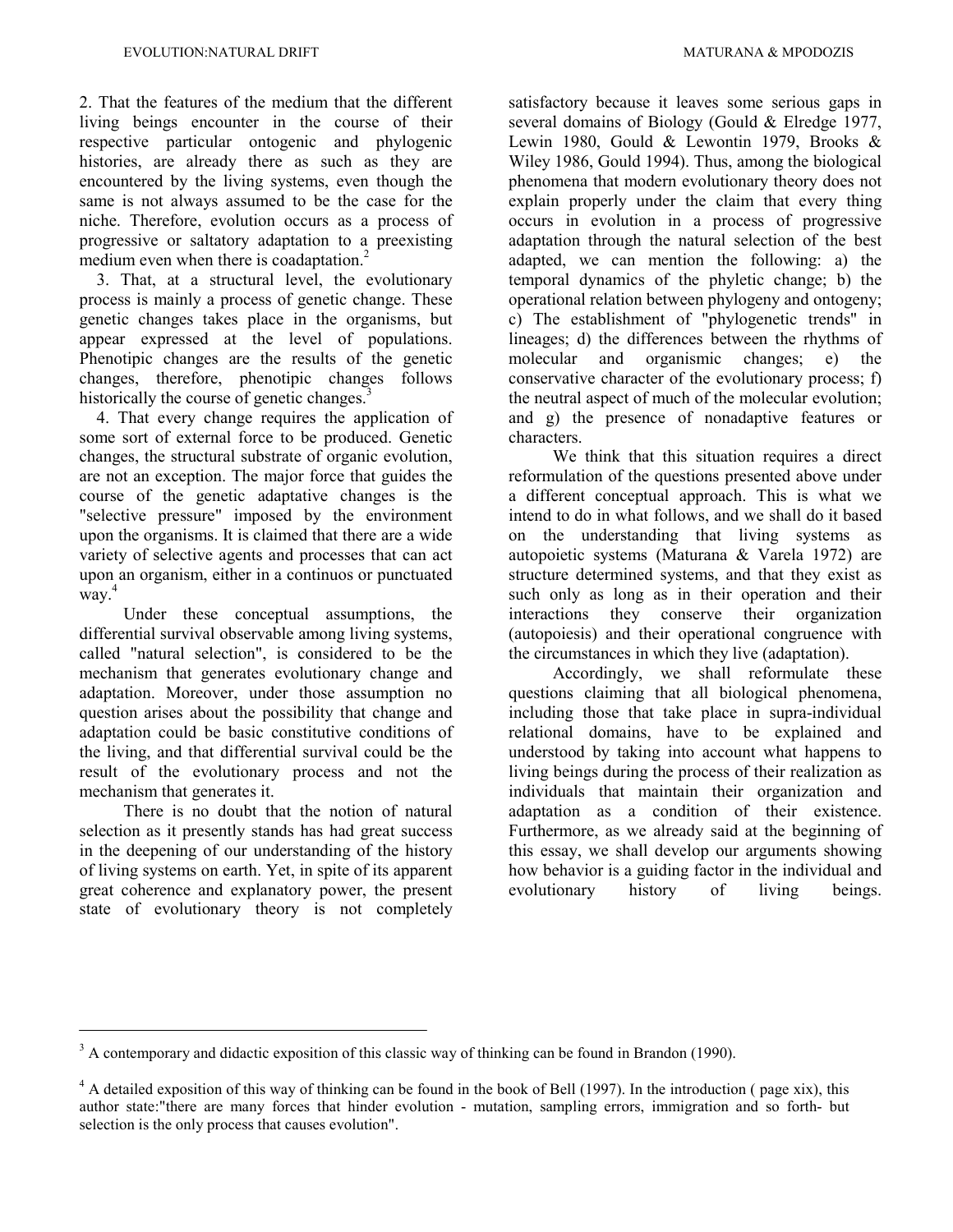Although this essay constitutes a coherent conceptual whole, we have divided it into several sections that can be read independently in different sequences according to the curiosity of the reader. Also, we have included at the end, as an appendix, a glossary that contains the meaning of the terms and notions that we introduce in this essay without a previous history, as well as clarifications about others that are in common use when we think that it is necessary to do so in relation to what we say. We invite the reader to look into this appendix for its own value, and to turn to it if the reading becomes obscure to him or her.

#### II.EPISTEMOLOGICAL CONSIDERATIONS

#### *II. 1. Structural determinism*

Every explanatory argument, regardless of the domain in which it takes place, stands on the explicit or implicit acceptance of structural determinism. That is, all explanatory arguments stand on the explicit or implicit understanding that, both in its internal and in its external dynamics, every system operates at every instant in a manner determined by its structure at that instant. The notion of structural determinism is not an ontological assumption or an a priori notion. It is a descriptive abstraction that the observer makes of his or her experiential or operational coherences as he or she operates as such in his or her living, and that he or she makes when reflecting on the operational coherences of his or her experiences in the attempt to explain them. Even the notion of probability is valid only from the implicit or explicit acceptance by the observer that makes a probabilistic assessment that he or she operates in a domain of structural determinism that he or she cannot observe directly. The notions of system and mechanism imply structural determinism as a constitutive feature of what they connote (see appendix, "structure determined system"). Finally, explanations in general, and scientific explanations in particular, are possible only in a domain of structural determinism since they constitutively consist in the proposition of generative mechanisms or process that if allowed to operate according to the structural coherences that they entail, will give rise as a consequence to the experience that the observer wishes to explain (Maturana 1990) (we higly reccomend to see the appendix, "organization" and "structure" at this point).

#### *II.2. Living systems as structure determined systems*

As biological entities living systems are structure determined systems. This means that they are such that everything that happens in them and to them, happens at every instant determined by their structure and structural dynamics at that instant, and that any external agent impinging on them only triggers in them structural changes determined in them. This implies that all the structural changes that a living system undergoes as it exists in interactions in the medium, are not and cannot be determined by the features of the medium, but arise in the living system as a result of its own structural dynamics in the realization of its living as this flows modulated by the course of the structural changes triggered in it by its encounters in the medium (Maturana 1975). Moreover, as a structure determined system a living system only encounters those structural features of the medium that its own structure specifies. Therefore, the observer cannot see by him or herself such features of the medium, and has to use the structural changes triggered in the living system itself as an indicator or descriptor of them. Also, it is because the living system is a structure determined system that its structural changes follow a course that in a strict sense is indifferent to the way the observer describes the environment (surroundings) in which he or she sees the living system, but which is contingent to the course of its interactions with the part of the medium (niche) that it in fact encounters.

Furthermore, due to its structural determinism the living system cannot distinguish in its operation whether its structural changes are the result of its own internal structural dynamics or arise triggered in it by its encounters with the medium. In other words, the structural dynamics of a living system is indifferent to the distinction that an observer makes when speaking of what is internal and what is external to it. The distinction between what is internal and what is external to a living system, or to any structure determined system, is a distinction that an observer makes, and, therefore, does not participate in the operation of such systems. From all that we have said in relation to living systems as structure determined systems, it follows that the phenomena of the structural dynamics of a living system and the phenomena that occur in its interactions in the medium, are phenomena of different kind that occur in phenomenal domains that do not intersect, and cannot be expressed one in terms of the other. In general terms, this means, as we said already, that the medium cannot specify what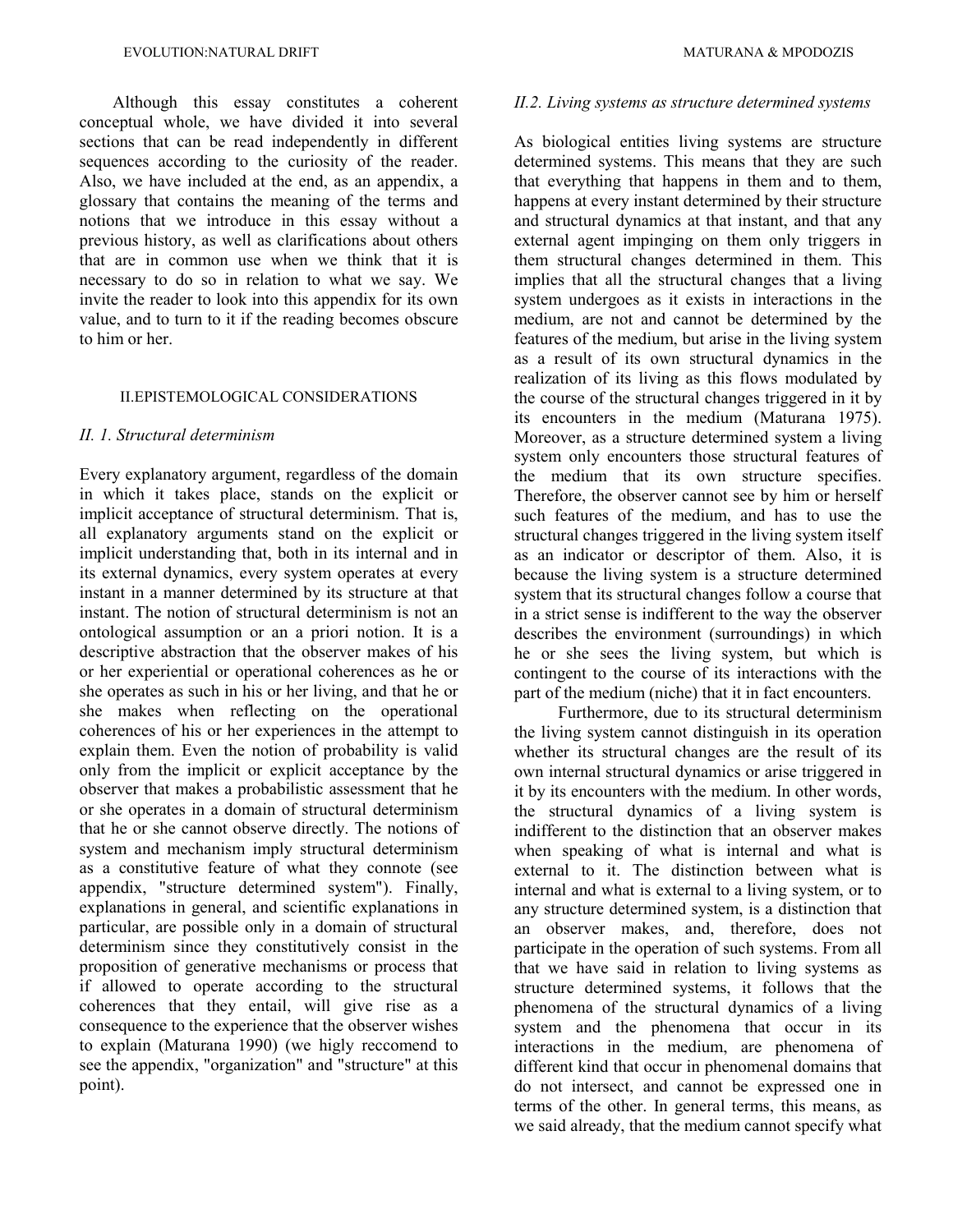happens to the living system as this interacts with it. The medium can only trigger in the living system structural changes determined in the living system, and vice versa, and all that can happen in the history of interactions of a living system and the medium that contains it, is that both undergo congruent structural changes that entail the conservation of adaptation or the living system as it remains in operational congruence with the medium, or it disintegrates.

# *II.3. Scientific explanations*

What is peculiar or proper of scientific explanations is the epistemological procedure that de fines them and validate them as such. This procedure, that we call the "criterion of validation of scientific explanations", consists in the coherent satisfaction of four operations, one of which is the proposition of a generative mechanism, that is, a mechanism or process that if allowed to operate gives rise, as a result of its operation, to the experience or phenomena to be explained. (Maturana 1990). Succinctly, these four operations are: a) the description of what an observer must do to live the experience to be explained; b) the proposition of a generative mechanism; c) the deduction from all the operational coherences implicit in (b), of other possible experiences for the observer, and of what he or she should do to live them; and d) the realization by the observer of what has been deduced in (c), and if the observer lives these additional experiences, then he or she accepts the generative mechanism proposed in (b) as a scientific explanation of the phenomenon to be explained as presented in (a). Furthermore, in as much scientific explanations consist in generative mechanisms, and the experience or phenomenon to be explained arises as a result of the operation of such generative mechanism, the experience to be explained and the generative mechanism pertain to different nonintersecting operational or phenomenal domains. It is because the experience to be explained and the generative mechanism that gives rise to it pertain to non-intersecting phenomenal (operational) domains, that explanations in general, and scientific explanations in particular, do not constitute phenomenal reductions. In other words, scientific explanations do not express the phenomena of one domain in the terms of another domain. Since our purpose is to answer the questions presented at the beginning of this essay giving a scientific explanation for the phenomena connoted by them, our task will be to present a generative mechanism that will give rise to those phenomena as a result of its operation.

# III. BIOLOGICAL CONSIDERATIONS

# *III.1. Ontogenic structural drift*

A living system is a first or second-order autopoietic system in the molecular space (Maturana & Varela 1984). That is, a living system is a dynamic structure determined molecular system, that exists as such only as long as the closed network of molecular productions and transformations that constitutes it courses in a way that its organization and operational congruence with the medium are conserved, or it dies In other words, what constitutes a living system as a living system is its uninterrupted operation in the continuous realization of its autopoietic organization (be this of primary or secondary order) in operational congruence with its circumstances of living (see appendix, "autopoiesis") . Still in other words, a living system remains a living system only insofar as its autopoietic organization is maintained in the flow of the structural changes it undergoes, independently of the origin of these changes (Maturana & Varela 1972, 1984), and as long as its operational congruence with the medium (adaptation) is also conserved (see 3.7. below, and also appendix, "adaptation"). Therefore, the individual history of a living being or ontogeny, constitutively takes place as a history of structural changes with conservation of autopoiesis and adaptation that follows a course that arises moment after moment, determined by the sequence of its interactions in the medium that contains it. The process of becoming in which a system follows a course of structural changes (or of change of position) through a history of interactions in which it conserves organization and adaptation (or relation of operational congruence with the medium) is denoted in English by the word"drift" (see appendix, "ontogeny" and "ontogenic drift"). Therefore we claim that:

 a) the ontogeny of a living system is operationally a structural drift under conditions of conservation of its organization and adaptation;

 b) the conservation of organization and adaptation in a medium is the condition for the existence of all living systems:

 c) the conservation of organization and adaptation in the ongoing existence of a living system in continuous interactions in the medium is a general systemic phenomenon (see appendix, "systemic dynamics"), not a particular feature of the biological phenomenology; and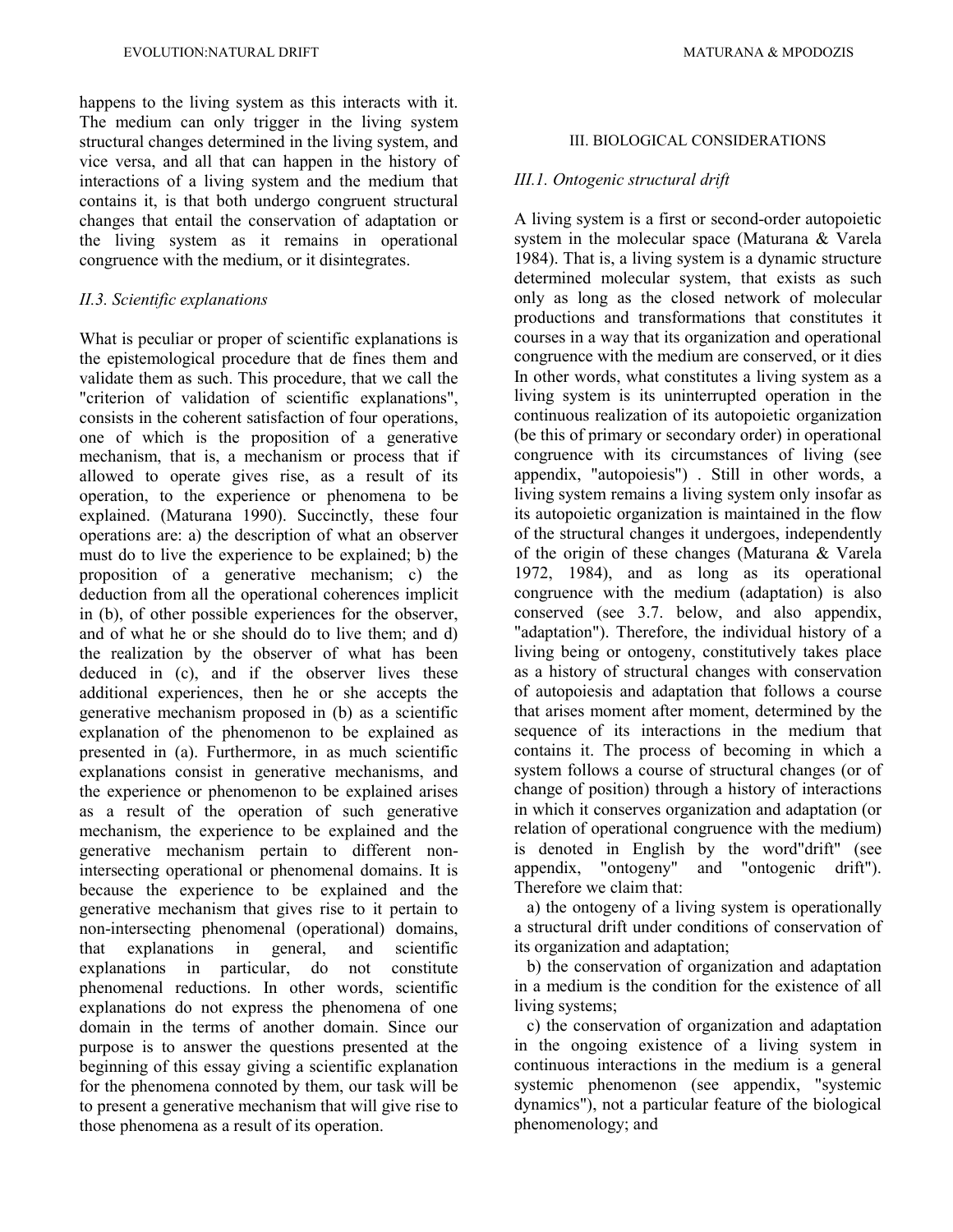d) constitutively the ontogeny of a living system, that is, its individual structural drift, happens in its ongoing existence without any effort or intentionality or purpose.

Finally, it is according to all that we have said that when we speak of the structural changes that occur in a living system during its ontogeny, we speak of its structural ontogenic drift, and we do so insisting in that this is a spontaneous systemic process that as a constitutive feature of the realization of living systems does not need to be explained.

And it is because all that we have said above, that we claim that any attempt to explain the history of living systems on earth must rest on those constitutive conditions (Fig. 1 and also Maturana & Varela 1984).

### *III.2. The Living System and its Domain of Existence*

During its ontogenic structural drift, the living system and its domain of existence change together congruently. Indeed, since a living system is a system that constitutively exists as such only in a continuous structural drift in the conservation of organization and adaptation in the medium, its domain of existence as that part of the medium in which it realizes its living necessarily arises with it in the realization of its living as an actual process, and changes with it. Under these circumstances the domain of existence of a living system does not preexist to the actual living of the living system in the domain in which it is distinguished by the observer. To be more accurate, we will make explicit the distinctions that an observer can make distinguishing a living being in the circumstance in wich he or she distinguishes it:

 a) The observer distinguishes the "medium" as the nameable or imaginable container in which he or she distinguishes the living system in the realization of its living. The medium, therefore, emerges with the distinction of the living system as everything that the observer sees and does not see, but that he or she conceives to surround and contain it.

b) The observer distinguishes as the "environment" of a living system all that he or she sees surrounding it when he or she distinguishes it as such. That is, the surroundings or environment in which a living system appears when distinguished by the observer is not determined by the living system which only encounters the medium in those aspects or dimensions that constitute its domain of existence, and which henceforth we shall call the niche. The environment is which the observer sees or describes as surrounding the living system in the moment of its distinction.

 c) The "niche", or domain of existence of a living system is that part of the medium which the living system in fact encounters moment after moment in the realization of its living. The observer cannot see the niche directly, and he or she must induce it by observing the living system in its living. In other words, the niche or domain of existence of a living being cannot be characterized independently of the living being that lives it, and the only way the observer can know the niche of a living system is by using the operation living being itself to describe it or as a reference for its description.



*Fig.* 1. This figure attempts to represent the congruent structural changes undergone by an organism and the medium along the ontogenic structural drift that takes place in the life history of an organism in the conservation of the ontogenic phenotype/ontogenic niche relation that defines its class identity. We show at the extreme right of the drawing the ultimate end of any ontogenic structural drift, namely, death. In this and succesive figures, the closed arrow represents a living system; the curved line under the closed arrow represent the niche; the changing form of the closed arrow and the congruent changing form of the line that represents the niche, represent the conservation of dynamic structural congruence between organism and medium.

Esta figura representa los cambios estructurales congruentes sufridos por un organismo y su medio en el curso de la deriva estructural ontogénica del organismo. En ésta deriva, el organismo conserva y realiza la relación fenotipo ontogénico/nicho ontogénico que define su identidad de clase. En el extremo derecho de la figura se ilustra el resultado final de cualquier deriva estructural ontogénica, esto es, la muerte. En ésta y sucesivas figuras, la flecha curva cerrada representa al ser vivo; la línea curva bajo la flecha cerrada representa el nicho; la forma cambiante de la flecha cerrada, y el cambio congruente de la línea curva que representa al nicho, indican la conservación dinámica de la congruencia estructural entre organismo y medio.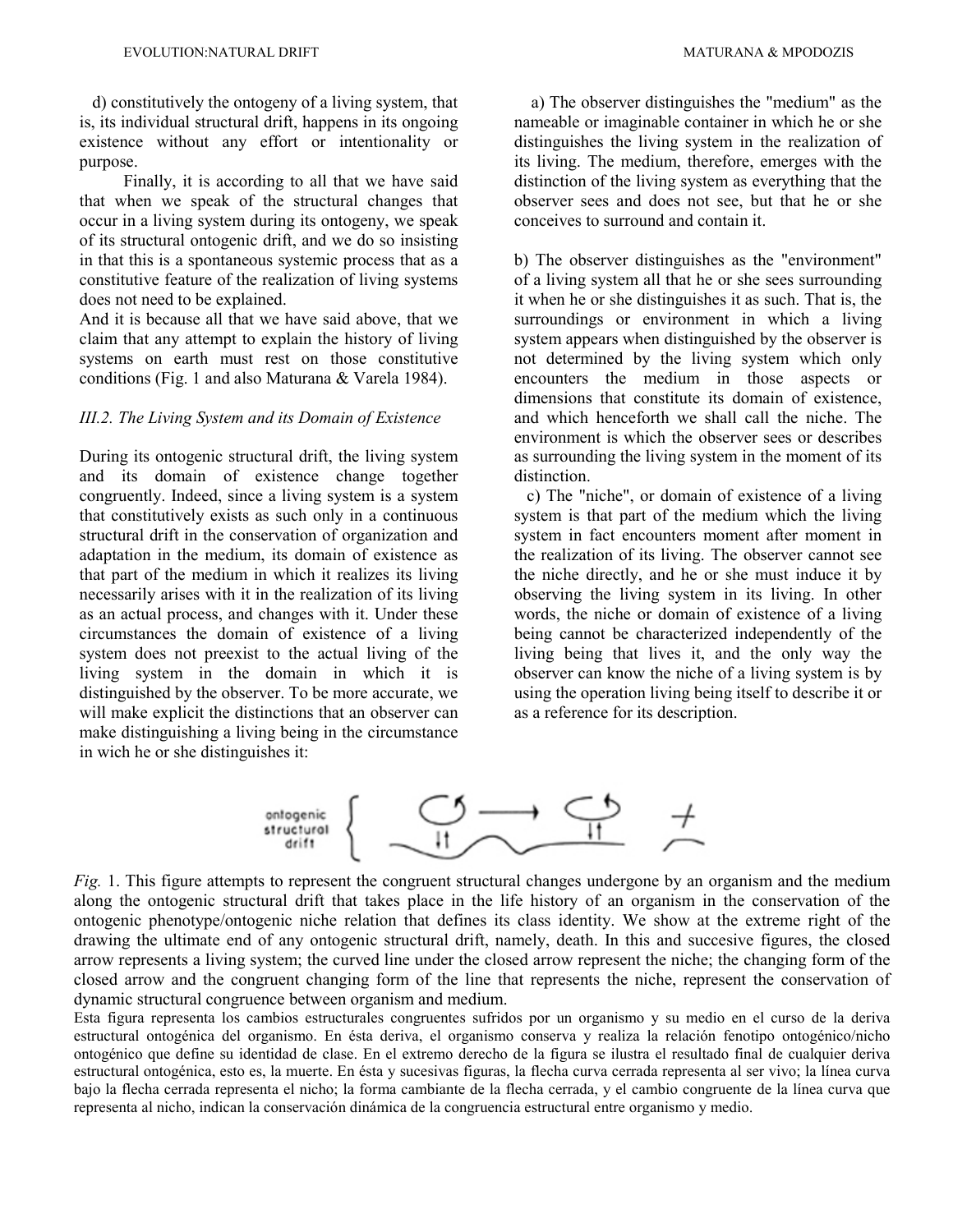Therefore, the living being appears in the distinction of the observer as it realizes its niche in the medium that contains it encircled or surrounded by the environment (Fig. 2). For the observer, who distinguishes the medium as containing the living being as well as including its niche, it may appear as if the medium or niche preexisted to the living system that he or she sees as occupying it. Yet, for the living system this is not and can not be so, since its domain of existence emerges with its operation in the actual realization of its living. For this reason, insofar as the medium includes the niche, and the niche does not preexist the living being, the medium does not preexist the living system that occupies it either. The medium emerges with the distinction of the living system as a general domain of operational possibilities for the existence of the living system that the observer sees or imagines as possible through the operational coherences through which he or she distinguished the living system. As such, the medium appears to the observer as a background for the realization of the living of a living system and for the continuous emergence of the same or different niches according to the kind of being or beings that a living system becomes in the realization of its living. The niche or domain of existence of a living system corresponds substantially to what Von Euxküll (1957) calls its Umwelt (Fig. 2).

Given all that we have said above, we can not say that in its ontogenic structural drift the living being exists in the process of adapting to the medium, nor can we say that the medium selects the changes that the living systems undergo in their ontogenic and phylogenic histories. Such expressions entail the concept of preexistence of the medium to the living system that occupies it. What we can say, though, is that neither the medium nor the niche preexist to the living system that occupies them, and that during the structural drift of a living system the medium arises at the domain in which a living system can realize its niche, and that living system and niche necessarily change together congruently. Yet, we can say that there is actually a costructural drift of living system and medium in the flow of their recursive interactions. At the same time, we can also say that whatever the observer sees as the environment of a living system, regardless of how valuable such vision may be for him or her to understand or imagine the niche of a living system, only reveals what the observer thinks. In these circumstances, and considering also what is expressed in II. 2., it is crucial for the understanding of the history of structural change of living systems and of the biosphere that they integrate, to make the distinction between the characterizations that the observer makes of the environment in which he or she finds a living system and what the living system finds in the medium as it realizes its niche in it. If we do not make this distinction we are led to confuse these two domains by assigning to the operation of the living systems phenomena that only belong to the descriptions made by the observers, and vice-versa, and thus mislead ourselves in the course of our explanations.



*Fig.* 2. This figure attempts to evoke the different views that an observer can have of a living system as he or she beholds it and reflects about its existence. As the observer beholds the living system from a distance: a) the medium appears to him or her as all that he or she may imagine as the great container in which it exists; b) the niche appears to him or her as that part of the medium with which the living system interacts and which it obscures, so that it can only be shown by the operation of the living system itself: and c) the ambient or that which surrounds the living system, appears to him or her as that which he or she sees around it but which being part of the medium is not part of its niche. Conceptually, the niche and the ambient together constitute the medium.

Esta figura ilustra las diferentes distinciones que un observador puede realizar respecto del dominio de relaciones de un organismo con su entorno. El medio es distinguido como todo aquello que, a juicio del observador, forma parte del gran continente o ámbito relacional y de interacciones en que el ser vivo existe. El nicho es distinguido como aquella parte del medio con la cual el ser vivo está interactuando, y que por tanto queda oculta al observador, el que puede inducirla solo a partir de las operaciones del propio ser vivo. El ambiente queda distinguido como toda aquella parte del medio que no forma parte del nicho. El nicho y el ambiente juntos constituyen el medio.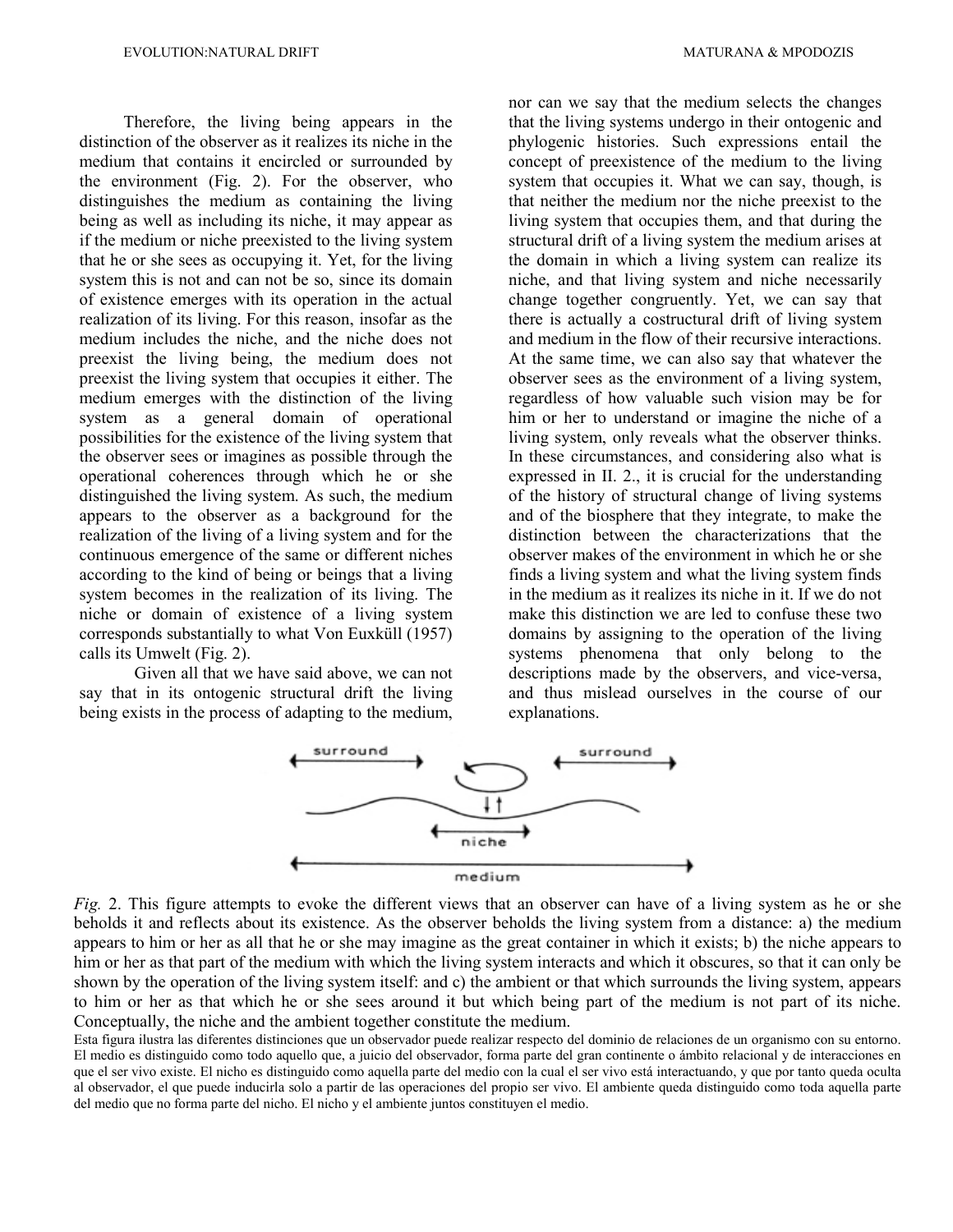### *III. 3. Organisms*

In Biology, we use the word organism as a generic expression that refers to a living system of first (unicellular) or second-order (multicellular), emphasizing its internal composition as a network of processes associated to a particular subsystems that are considered to operate as the organs (instruments) that realize such processes. Moreover, the notion of organism connotes both the operational unity of the realization of the living as well as the unity of reproduction of the living systems.

An organism, therefore, can be characterized as a system of subsystems (organs, cells and systems of cells) which intersect in their structural realization, so that all the subsystems are part of the domain of realization of the niche of others. The various subsystems that are in structural intersection in an organism, however, exist in it as independent kinds of entities because their respective organizations do not intersect, and only their structures do. Due to these circumstances, the ontogenic conservation of an organism implies the simultaneous independent conservation of the different organizations of all the other systems (subsystems) that are in structural intersection in it. Thus, for example, and said explicitly, the ongoing existence of any particular organism entails the simultaneous conservation of: its autopoietic organization (either of first or second order, or both, according to the case), the organization proper to the organism under consideration, the different organizations of its different types of cells, and the different organizations of its different organs. Finally, in the reproduction of an organism, what is conserved is the initial structure that constitutes the possibility of the ontogenic realization of all the systems that intersect in its realization. That is, the reproduction of an organism involves or implies as a consequence the simultaneous reproduction of all the subsystems that through their structural intersection with it participate in its realization. It is because of this that the evolutionary history of living systems is a history of conservation and change not only of lineages of organisms (see 3.11 below and also appendix, "lineage" and "phylogeny"), but also of lineages of other kinds of systems that intersect with them in their structural realization. Accordingly, we shall speak of living systems when we refer to them in general terms, and of organisms when we want to refer to the ontogenic phenotypes (see 3.9 below and also appendix, "phenotype" and "ontogenic phenotype") as

the ways of living that living beings conserve in their ontogenic or phylogenic becoming.

# *III.4. Ontogenic co-driftting*

The recursive interactions between two or more organisms give rise to an ontogenic structural codrift as a flow of congruent coherent structural changes in the conservation of their respective organizations and reciprocal adaptation as each one is part of the niche of the other. That is, in ontogenic codrift, the recursively interacting organisms follow reciprocally congruent structural drifts, and each one follows the path of the structural changes in which it conserves its organization and its adaptation in relation to the others, in an ongoing process that lasts until one of them separates or disintegrates. And, what is more, this is the fundament for the constitution of the biosphere as a system of structurally coherent recursively interacting systems that conserve their respective different organizations in a flow of continuous structural change, in an open dynamics of structural codrift that generates and conserves all and new systems in reciprocal structural coupling (see appendix, "structural coupling"). Furthermore, it is this condition what makes of ontogeny (and phylogeny) a processes that consists in the simultaneous conservation of both the organization of a system and its niche.

# *III. 5. The intercrossing of identities.*

As we have already said in point III.3. above, the structural realization of an organism as an autopoietic system entails the corealization of many other systems in structural intersection with it (subsystems), that, as they are defined by different organizations, exist as such in different relational domains. These different entities or subsystems in structural intersection have different structural dynamics, and undergo different ontogenic structural drifts in the conservation of their respective nonintersecting organizations even if they are not fully independent structurally, because their different structural dynamics participate in the realization of each other through their participation in the realization of the carrier system (the organism in this case) that they integrate. Therefore, although the subsystems in structural intersection in an organism exist in different non-intersecting relational domains, they affect each other through their different structural dynamics as the structural changes in one result in change in the structural realization of the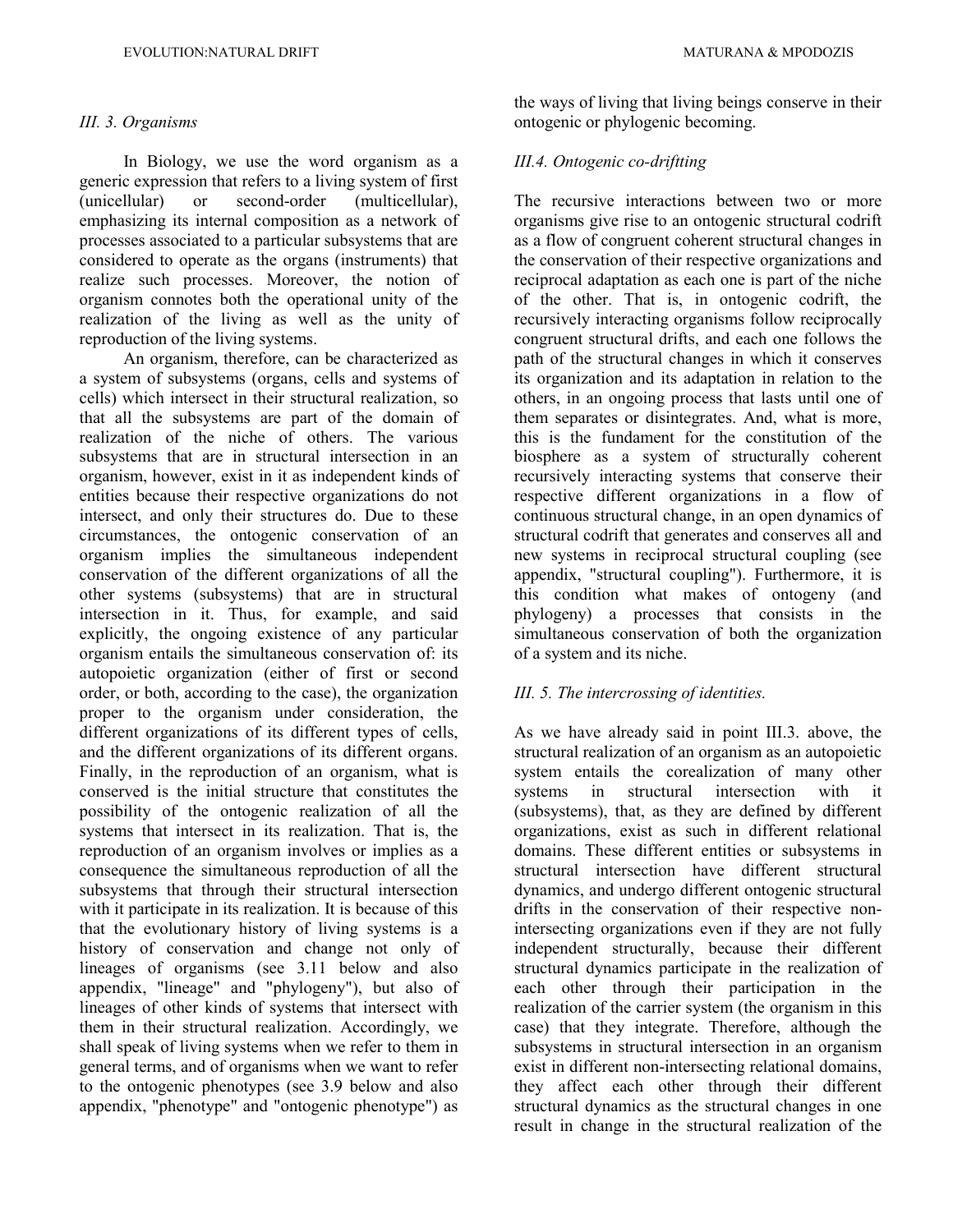others. As a general result, subsystems in structural intersection are in costructural drift in the system that carries them, but they can also disintegrate independently if their disintegration does not disintegrate the carrying system.

Any living system through the realization of its autopoiesis can be in the moment of its reproduction the phylogenic carrier of different organic subsystems that exist in structural intersection with it. Thus, for example, we as *Homo sapiens* operate as reproductive carriers of such different kinds of identities as vertebrate, mammal, and primate. We have called carrier system the system whose realization secures the phylogenic conservation of other systems that intersect with it. The same occurs with entities or systems of other kinds, such as organs or systems of organs that as particular subsystems also intersect in their realization with the realization of the living system that carries them. Such systems as organs are also conserved through the reproduction of the system that carries them. We do not usually consider organs as independently existing entities because we do not easily see the domain in which they exist as such. Yet, if we attend to the evolutionary history of organs, we can see that they form lineages defined by the conservation of some particular epigenic morphogenetic pattern through the successive generations of the carrier living system in the conservation of the realization of its niche. Indeed, the systems that intersect structurally with a carrier living system can themselves be carrier systems for other systems in structural intersection with them. Accordingly, when a carrier system disintegrates, all the subsystems that are in structural intersection with it also disintegrate. That is, and in general terms, although the different entities that realize themselves through the realization of a carrier system in the structural intersection with it depend for their realization on the realization of the carrier system, all structurally intersecting entities exist individually in the realization of their respective niches in their respective domains of existence (Fig. 3; also Maturana 1988). Finally, what is conserved in the reproduction of a living system as a carrier of other subsystems that exist only in structural intersection with it, is an initial structure that allows in its epigenesis (see the two next sections) the epigenic realization of the different systems that intersect in it.

Domains of Existence



*Fig.* 3. This figure attempts to show the several identities that may exist in structural intersection in the realization any living system. Thus, a particular living system may be an *Homo sapiens*, a primate, or a mammal in different relational domains as different manners of realization of its living.

Esta figura muestra las varias identidades que pueden intersectarse estrcturalmente en la realización de un ser vivo. Por ejemplo, un cierto ser vivo puede ser al mismo tiempo un *Homo sapiens,* un primate, o un mamífero, cada uno con su propio dominio relacional y su particular manera de realizar su vivir.

### *III.6. Epigenesis*

A living system is a molecular autopoietic system of first or second order, and since it is as such a composite entity, its realization involves at every moment the participation of all its components, and it cannot be claimed that any of them can alone be by itself responsible for its characteristics. Indeed this is why it is not possible to speak with property of genetic determinism, or to say in a non-metaphorical way that certain features or traits that an organism exhibits as it operates as a whole are genetically determined, or to say in a non-metaphoric way that a particular trait of an organism as a whole is determined by the nuclear DNA of the cells of such an organism. What we can say, though, is that nothing happens in the ontogeny of an organism that is not allowed by its initial total genetic constitution, and that every trait, characteristic, or feature in an organism as a totality or in its components (cells, organs, or systemic relations between cells and between organs), emerges or results from an epigenic process (see appendix, "genetics"; "total genotype" and "genotype"). And we are also saying, that starting from its initial total structure, the life history of a living system courses as an ontogenic structural drift, and takes place as an epigenic process in which whatever happens in the organism at any moment arises in it in the interplay of its structural dynamics at that moment, modulated by the structural changes triggered in it by its interactions in the medium. So, the epigenesis is a process in which the initial total structure of a living system does not predetermine the structural changes that it will undergo in its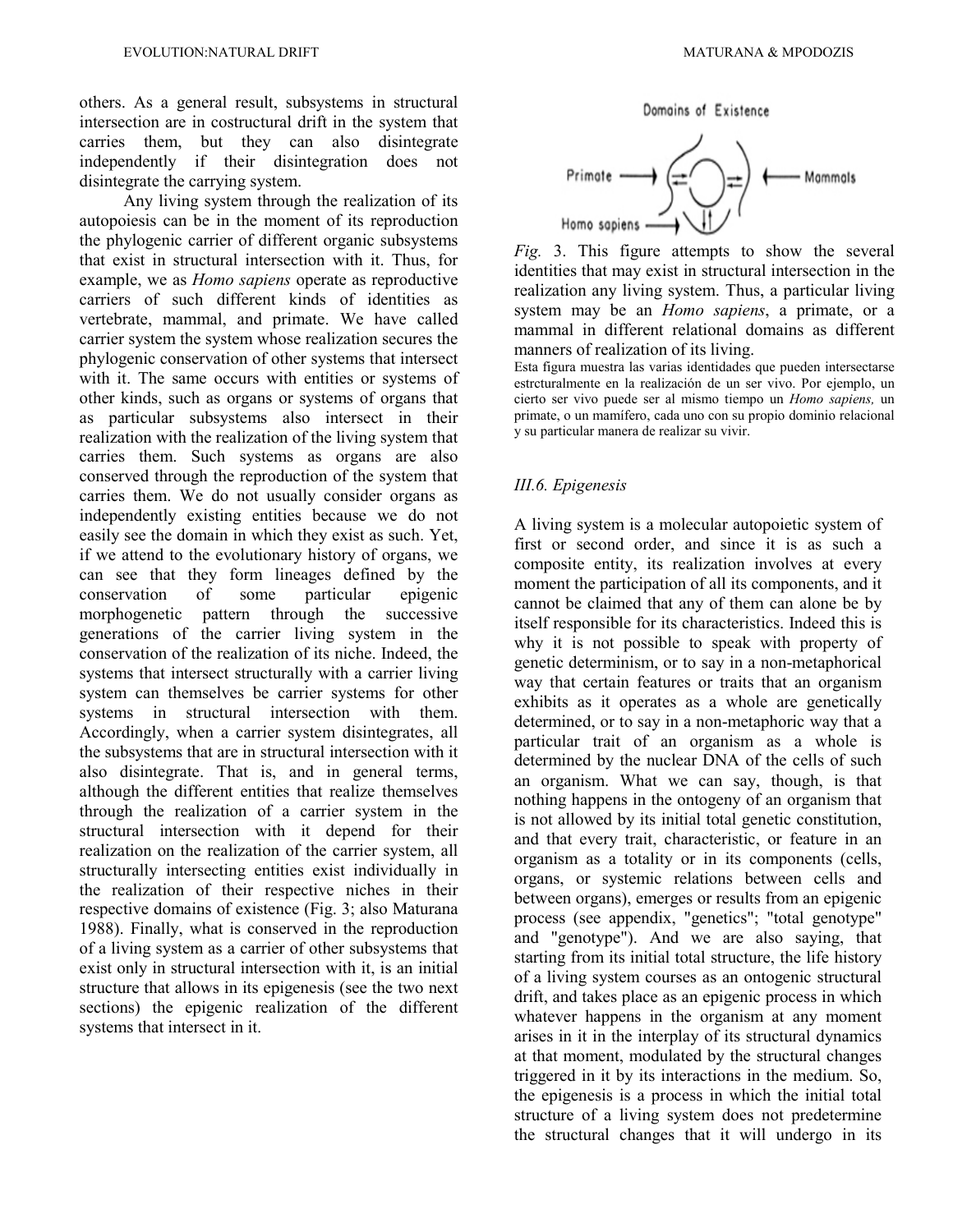ontogenic drift because these will arise moment after moment in the interactions of the structure of the living system and the medium in which it lives.

The initial structure of a living system constitutes a structural starting point that determines or specifies for that living system what an observer sees as the particular domain of all the possible ontogenetic transformations that that living sys tem may live in an epigenic form. Yet, such a domain of ontogenetic epigenic possibilities (see appendix "epigenetic field") is conceptual because only one of the ontogenies that the observer sees as possible in the epigenetic field will be actually realized in the epigenesis of the living system. Moreover, as we have already said, the actual ontogeny that a living system lives arises in the history of its interactions, and does not exist as such except in the course of that history as this happens as an epigenic process. Accordingly, only if the initial structure and the history of interactions are repeated during the epigenesis of the reproductive succession of living systems, the successive living systems will live the same ontogeny. It is only if an observer could affirm that a particular phenotype emerges independently of the course of the epigenic history of an organism, that he or she could say with operational meaning something similar to what one might want to say when speaking of genetic determination. A claim of genetic determination, then, can only be metaphorical because a phenotype, even at the cellular level, can only arise in an epigenic manner. That an observer can associate a trait of the structure of an organism in some instant of its ontogenic drift with some aspect of its initial structure, does not refute the fact that all the traits or characteristic of an organism arise in an epigenic manner from its initial structure. What can be claimed with proper biological operational meaning, though, is what we have already said, namely, that nothing will happen in the epigenesis of an organism that is not allowed by its initial structure as its total genetic constitution. The total initial structure of an organism determines the field of all the epigenic courses that it may follow in its ontogeny, but the epigenic path actually followed by the organism in its ontogeny, necessarily arises anew moment after moment in the course of its interactions as it lives in the conservation of organization and adaptation.

In synthesis, epigenesis is the manner of existing of living systems in the realization of living, and this is so regardless of whether they exist in the metabolic realization of their living as single cells, in the process of their embryonic development as they exist as multicellular organisms, in the constitution of symbiotic entities, or in their living as free autonomous beings. Moreover, in all cases, the internal dimensions of the living system are part of the relational domain in which its epigenesis takes place, and never can the features of the living system as such be claimed to be the sole result of the operation of any of its components (see also appendix "epigenesis").

### *III.7. Medium, environment and niche again*

It follows from what we said in section 3.2. above that as a living system lives, it in fact lives continuously realizing a niche that appears through its actual living. In this dynamics the living system does not encounter a preexisting niche because it appears with its living, and it does not see or relate to a preexisting medium because it does not encounter the medium beyond that which appears in the realization of its niche. It is in the explanation of the operation of living systems and their characteristics as they appear in their distinction by the observer, that the medium, the environment and the niche exist as operational relational dynamics that make the living of the living systems possible. Indeed, then, what the observer says is the following: a) as an observer distinguishes a living system he or she distinguishes it in a medium, and does so distinguishing it as a structure determined entity that lives realizing its niche in a medium that it does not see; b) in the flow of its living a living system does not interact or accommodate to the medium, the environment or its niche, it simply operates in its closed structural dynamics, and as it does so it realizes a niche that continuously arises de novo.

In the explanation of how living systems exist and diversify in history, then, it is not possible to argue with any operational sense that living systems diversify in a historical process of adaptation to a preexisting medium or environment. But to be aware of that, it is at the same time necessary to be aware that both in the ontogeny and the phylogeny of living systems, living system and niche change together, and that indeed, living system and medium change together in a continuous becoming of the biosphere as an interconnected network of living and not living systems that operationally arises at every instant as a novel present.

# *III.8. Reproduction and Heredity*

The phenomenon of reproduction occurs in the very moment in which a system undergoes a division or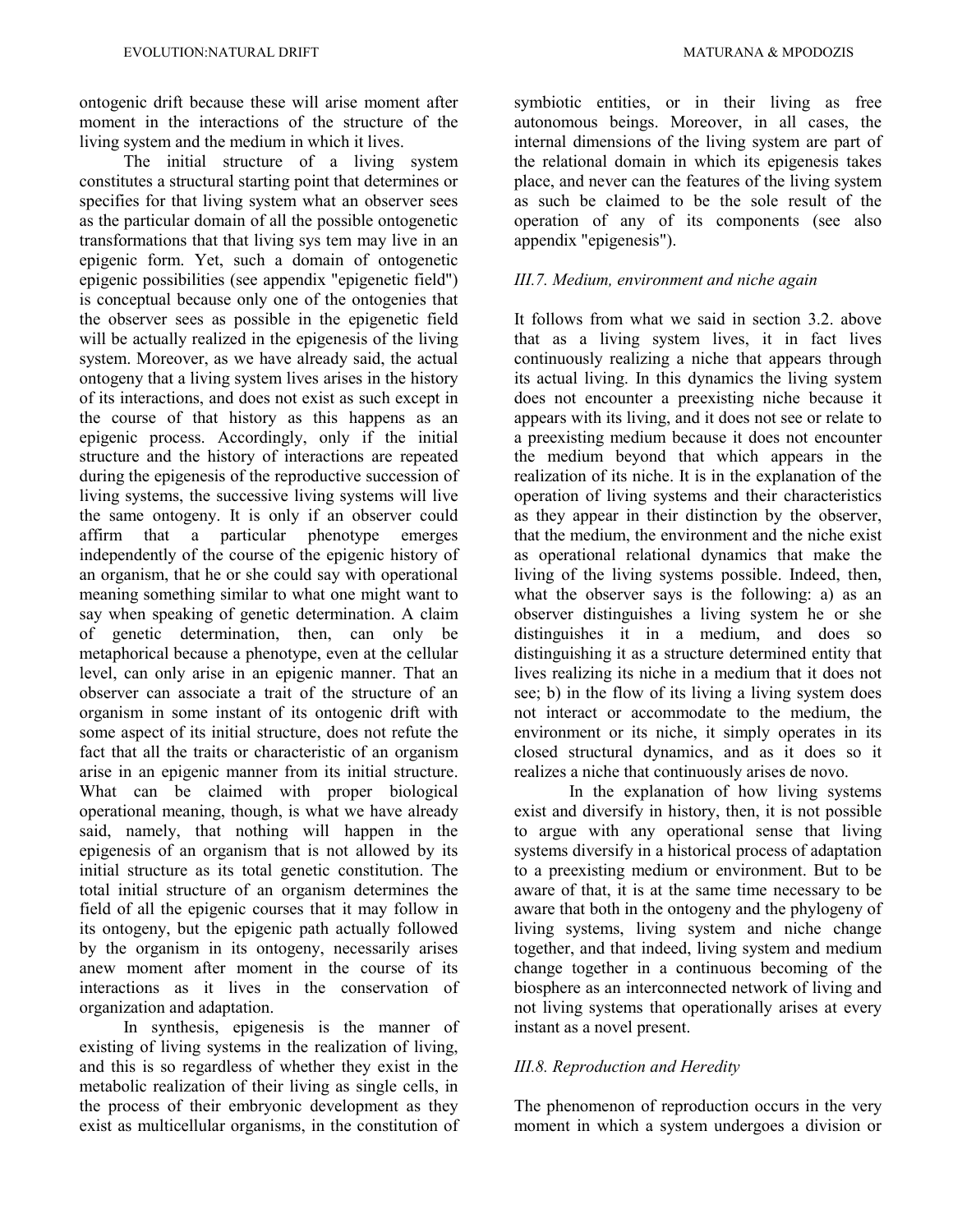fracture that conserves in the resulting fragments the organization of the original system, and gives rise in that way to two or more unities of the same kind as the first one. Something similar but in the reverse happens when two or more unities of the same class fuse together and give rise to another unity of that class. Reproduction as a process that conserves the organization of a progenitor system through the conservation of the particular structural dynamics that realizes that organization in the resulting fragments of a reproductive division, constitutes the phenomenon of heredity (Maturana 1980, Maturana & Varela 1984). As such, reproduction involves the conservation in the progeny of the structure required for the realization of the organization conserved through it, as well as the conservation of the structural features of the medium that permits the realization of such organization. Due to its manner of occurrence reproduction occurs as a systemic phenomenon that takes place when the interplay of the structure of the reproducing living system and the structure of the medium results in the conservation of the organization of the progenitor in the offspring. Said other words, the phenomenon of heredity takes place as a phenomenon of conservation of an organization through a systemic reproductive division. Due to its manner of constitution through systemic reproduction, heredity in living beings does not depend on any special kind of molecules, nor even when there are special kinds of molecules that secure particular process of molecular production in the realization of the autopoiesis of the living system, as happens with nucleic acids. Moreover, we claim that reproduction is a systemic phenomenon that is possible when the realization of the organization of the system that reproduces (living system in our case) is not compartmentalized, but is distributed through its structural dynamics in a way such that the system admits at least one reproductive fracture. Indeed, it is the non-compartmentalized distribution of the components and processes that participate in the structural realization of a system what makes possible its reproduction, either directly by fracture or partition, or indirectly trough the production of gametes, and not any particular kind of components. Reproduction is a common phenomenon in nature, and it is not in any particular manner proper to living beings, even though in them it currently occurs in many different ways that range from complex mitotic cell division, passing trough meiosis and the production and fusion of gametes, to the fracture or separation of multicellular reproductive fragments as happens in various systematic and accidental ways in many different kinds of organisms.

From a structural point of view, what is inherited in the reproductive division of a living system, is what we have called below (see 3.6.) the "total genotype" *,*or "total initial structure" of the newly arising living system. But that total genotype does not specifies the future of the living system, it only establishes a domain of possible epigenesis, only one of which will be realized in the internal and external structural dynamics that take place in the ontogeny of the new living system modulated by the particular course of interactions that this undergoes in its particular life history. Accordingly, both reproduction and heredity are systemic phenomena not only because of the systemic character of the realization of the inner processes of the living system, but also because reproduction and heredity result as phenomena of the life history of living systems in the interplay between the internal structural dynamics of the living system and the structure of the medium. Therefore, what is conserved in reproduction is a manner of ontogenic becoming that involves in a systemic way the epigenesis of the living system and the conservation of the features of the medium that permit the realization of such ontogenic becoming. We have call the manner of epigenic becoming that a living system realizes in the course of its living from its inception to its death, "ontogenic phenotype", and the ontogenic phenotype is conserved through systemic reproduction only if the possibility of the realization of the "ontogenic niche" is also conserved as part of the process of systemic reproduction. Accordingly, what is conserved in the systemic reproduction of any particular kind of organism, is an ontogenic phenotype that arises in an epigenic manner that entails the systemic conservation of both the initial structure that makes such ontogenic phenotype possible, and the conservation of the medium in which the history of interactions that results in that ontogenic phenotype may indeed occur in the realization of its corresponding ontogenic niche. Or, in other words, in the systemic reproduction of any particular ontogenic phenotype, what happens is the systemic reproductive conservation of the particular total initial structure and the particular features of the medium that result in the epigenic realization of the ontogenic phenotype reproductively conserved.

In summary, the main results of the systemic character of reproduction and heredity are three: one is that living systems and medium spontaneously change together congruently in the course of the generations of the living systems; two, that this occurs as a simple result of the history of recursive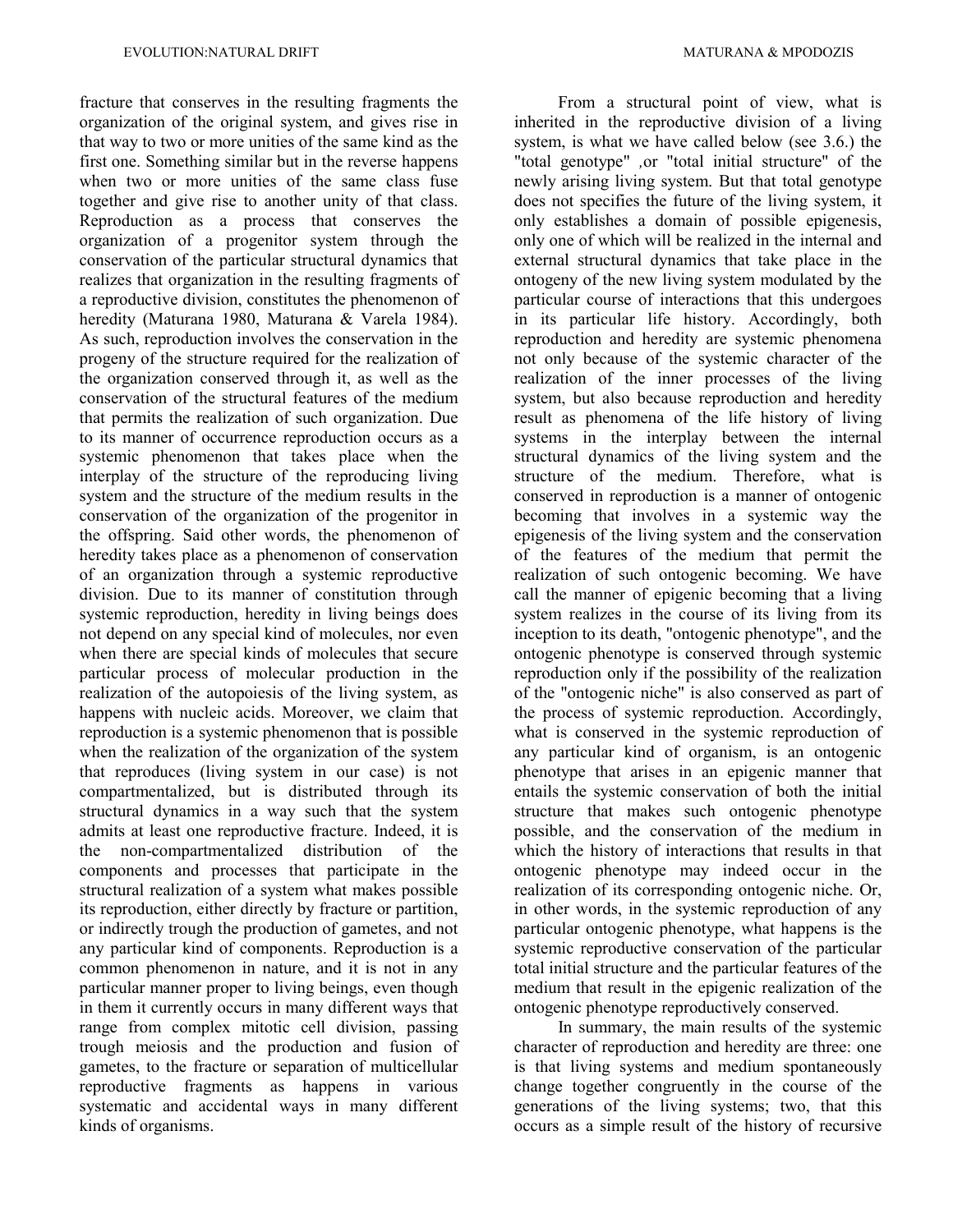interactions between living systems and medium; and three, that whenever a group of living systems begin to live together, their living together becomes a feature of the medium that is conserved in their reproductive history, until they disintegrate independently or separate.

# *III.9. Ontogenic phenotype*

We have call ontogenic phenotype the particular form of living that an organism realizes along its ontogeny from its inception to its death as the manner it lives in its interactions in the medium. Therefore, the ontogenic phenotype that a living system lives arises in an epigenic manner in a process that involves the interplay of both the structural dynamics of the living system and the structural dynamics of the medium, so that the ontogenic phenotype that any living system realizes along its living, is not determined and cannot be determined by the particular total initial structure with which an organism begins its living. That is, the ontogenic phenotype that a living system realizes in its living as a particular kind of organism, is not and cannot be genetically determined, even though the total genetic constitution of any newly arising organism must permit the epigenic realization of the ontogenic phenotype that it actually realizes along its living. Therefore, no ontogenic phenotype can arise in the life history of a living system that is not made possible from the total initial structure of the newly arising organism and the structure of the medium in which it begins its living as a result of the systemic reproduction that gives origin to it. In other words, although neither the total initial structure of a newly arising organism, or the circumstances of the medium in which a living system lives, do not, and cannot determine what ontogenic phenotype a living system realizes in its living, both must be such that they allow for the realization of the ontogenic phenotype that the living system lives, whichever these may be. Therefore, the realization of the ontogenic phenotype that a living system lives occurs in the epigenic interplay of two dynamically independent systems as a particular historical occurrence, and the repetition or reenaction of a ontogenic phenotype requires the particular dynamic coincidence of those two independent systems that makes such a reenaction possible.

# *III.10. Lineage Formation*

The total initial structure of a newly arising living system is not just any, it is some variation of the

parental one. Similarly, the field of the possible epigenesis of a newly arising living system is not just any, it is some variation of the parental one. At the same time the structure of the medium in which a living system begins to live and lives, is not just any one, nor does not it change in a hazard way, it changes in a historical manner that depends on the course of living of the progenitor living systems. In these circumstances, the reproduction of a living system does not occur in just any place or circumstance, but it occurs in a particular place and under a particular set of circumstances that are systemically determined by the particular course followed by the parental epigenesis. That is, the total initial structure of a new living being is not deposited by the reproducing organism just anywhere, but rather it is deposited in a particular place in a particular domain that is determined by the parent's particular life history. Consequently, what emerges in the reproduction of a living system, is another living system that realizes a particular ontogenic phenotype in the form of an organism that turns out to live one ontogenic phenotype or another depending on the epigenic path that it happens to follow in its life history starting under structural and interactional conditions in a medium brought forth by the contingencies of the life history of the progenitors. Accordingly, only if in the reproduction of a living system both the initial structure of the reproducing organism as well as the contingencies of its interactions in the medium are such that in the epigenesis of the new organism the parental ontogenic phenotype is repeated, the parental ontogenic phenotype is conserved through systemic reproduction in the new generation in the recursive interplay of those two conditions. Moreover, when that happens, and an ontogenic phenotype as well as the conditions of the medium that permits it realization are conserved generation after generation through systemic reproduction, a lineage arises as a particular history of phylogenic structural drift in the conservation of an ontogenic phenotype/ontogenic niche relation (see appendix "Ontogenic phenotype / ontgenic niche relation").

No doubt that the reproductive conservation of an ontogenic phenotype can happen only if the particular systemic relations that make it possible occur as a historical coincidence in the recursive interactions between living systems and medium. But at the same time, that coincidence in the history of living systems is the result of its very occurrence in the systemic reproductive conservation of their organization and reciprocal adaptation in the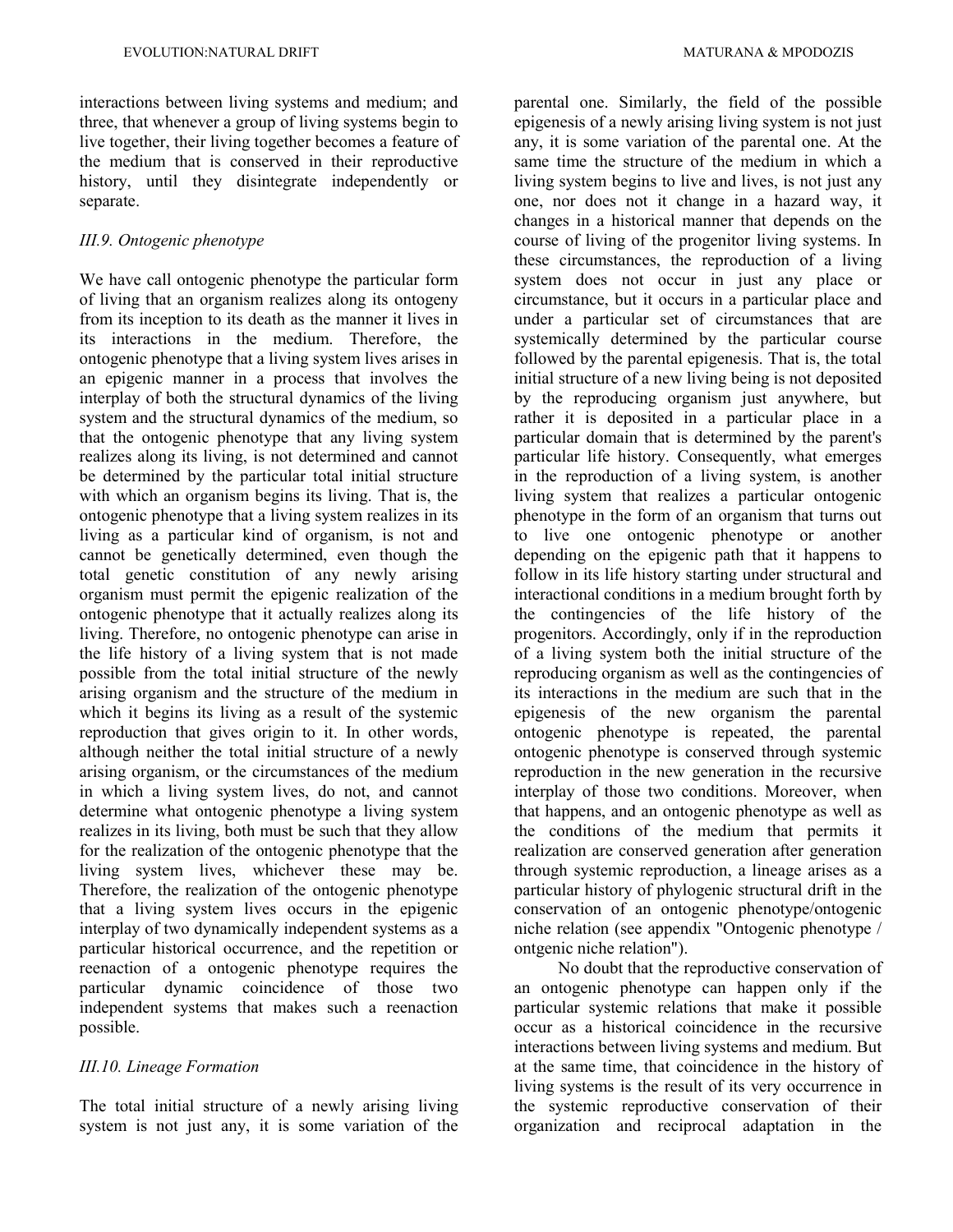constitution of a biosphere as a network of lineages in which all living systems participate as the medium of the others in the realization of their respective niches. Therefore, the constitution and conservation of a lineage of organisms and the constitution and conservation of the biosphere as a network of coadapted lineages of organisms, occurs only if a systemic dynamics of reciprocal structural coupling between living systems and medium occurs as a systemic result of their recursive interactions. Either the living of living systems contributes to the arising in the medium of the conditions for the realization of their living, or they disintegrate.

Moreover, as a result of the reproductive conservation of the parental ontogenic phenotype in the constitution of a lineage, many subsystems that exist in structural intersection with it will be simultaneously conserved and form intersecting operationally independent lineages that can exist only as long as the lineage of the carrying ontogenic phenotype is conserved. Or, in other words, the conservation of the ontogenic phenotype that defines a lineage entails as part of its conservation the conservation of: a) the autopoietic organization of the living system reproduced as the carrier of all the subsystems that participate in its realization; b) the particular organization that defines the class identity of the reproducing living system as the particular kind of organism that it is; and c) the different organizations of all the subsystems or component entities that, as they intersect in their structural realization with the realization of the living system reproduced, reproduce with it.

If after a living system undergoes a reproductive fracture, the particular ontogenic phenotype that realized it as a particular kind of organism is not conserved in the progeny, one or several living systems appear that realize one or several ontogenic phenotypes different from the parental one. When this happens, a new type of living system appears under the form of a new kind of organism in the realization of a new ontogenic phenotype that is a variation of the kind of organism that the progenitor living system was. And, when the latter happens, the new organisms may or may not be the carriers of the same entities or subsystems that intersected in the structural realization of their progenitor. Furthermore, if the new living systems reproduce, two possibilities open for the constitution of new lineages: one is that a new ontogenic phenotype appears that begins henceforth to be conserved generation after generation, and a new lineage is immediately established; the other is that after a series of successive systemic reproductions

with change in the ontogenic phenotype realized in each generation, one begins to be conserved through systemic reproduction in the conservation of the total initial structure and the configurations of the medium that make the systemic reproductive conservation of that ontogenic phenotype possible*.* We call this process "the phylogenic shift of the ontogenic phenotype". When this process happens, what an observer that looks at the historical succession of lineages sees, is a phylogenic saltation in the constitution of a new lineage.

The conservation of an ontogenic phenotype through the reproductive constitution of a lineage goes together with the conservation of the conditions of the medium that make the realization of that ontogenic phenotype possible as a spontaneous result of the systemic dynamics of conservation of the organization and adaptation of the reproducing organisms. As we have indicated above, when the constitution and conservation of lineages occurs in a group of living systems that interact with each other recursively in a way in which all operate as part of the medium of the others, what occurs is the history of conservation of the reciprocal adaptation of many structurally congruent ontogenic phenotypes in a non-living background, in a dynamic way that includes all together in the constitution of a biosphere or an ecosystem. The spontaneous systemic constitution of lineages and the spontaneous systemic phylogenic shifting of the ontogenic phenotypes in the constitution of a biosphere, as a result of the conservation of living and adaptation, is what makes the biosphere and the ecological systems both resilient and fragile. They both can recover from disturbances within certain systemic limits, but when those systemic limits are trespassed, they disintegrate beyond recovery.

# *III.11. Behavior*

The relational dynamics that we as observers call behavior when we distinguish a living system in interactions in the medium, occurs as the flow of the encounter of the living system and the medium, and is not something that the living system does by itself. That is, the behavior of an organism takes place as the flow of its interactions as it operates as a totality in its domain of existence, and involves both the structural dynamics of the organism and the structural dynamics of the medium. In other words, what we as observers see as the behavior of a living system is the interactional and relational dynamics through which a living system realizes its living as a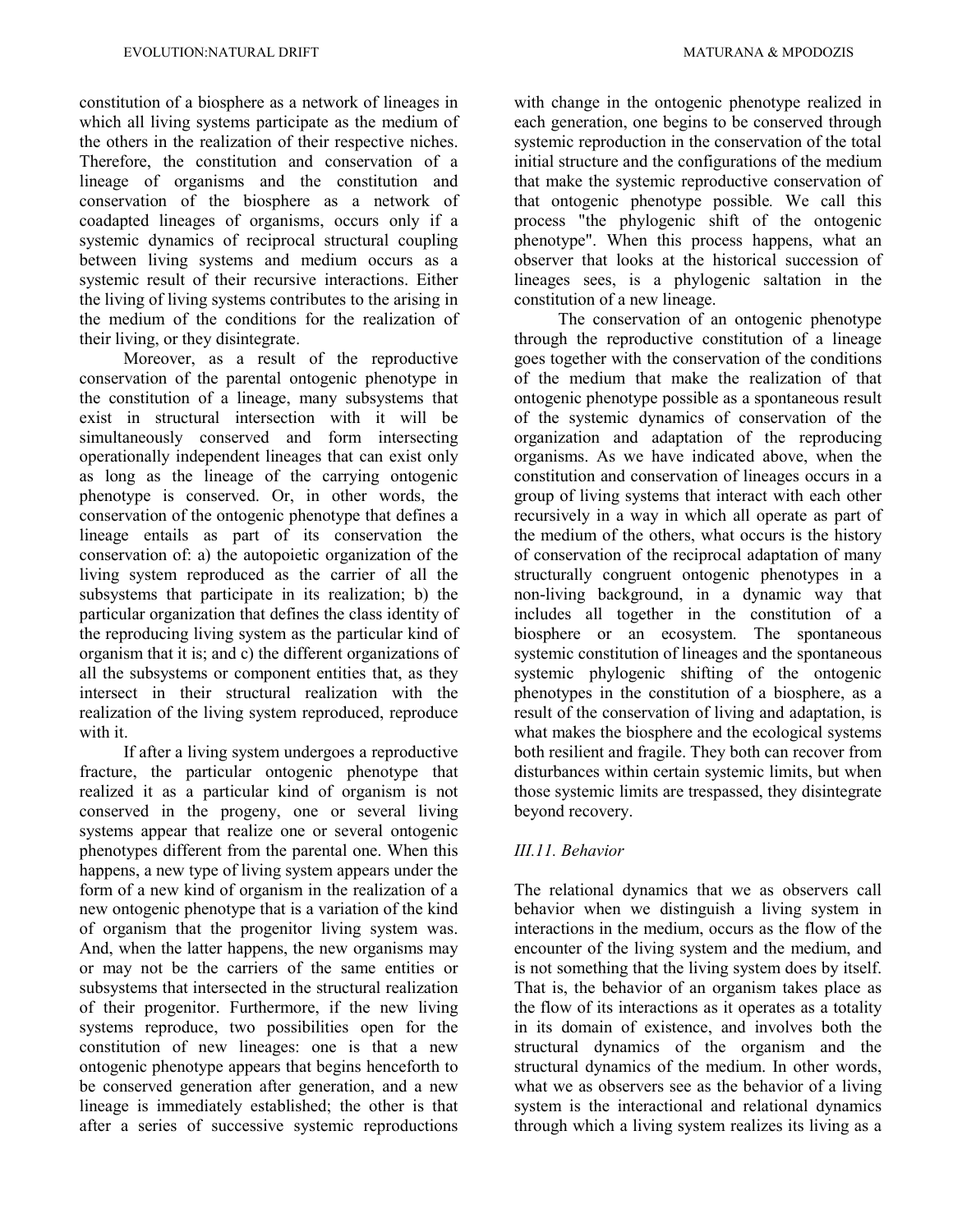particular kind of organism in its domain of existence. As such, behavior is not something that the living system does; instead, behavior takes place, and arises moment after moment, in the recursive encounters of the living system and the medium. At the same time, what an observer sees as the behavior of an organism is not the actual structural encounters of the organism and the medium, but what appears to him or her as the flow of the interactions and relations that take place in the course of those encounters. In these circumstances, if we look at a living system as it interacts in the medium in which it exists, we can distinguish three dynamic domains in relation to how it actually operates in its behavior, namely: a) the domain of the internal structural dynamics of the living system as it operates in the realization of its living, which is the structural domain that we usually connote when we speak of physiology; b) the domain of the structural dynamics of the medium, which we frequently do not see as we treat the medium as a container and the behavior as something that the organism does; c) the domain of the operation of the living system as a totality in the realization of its living as it relates and interacts as a whole with the medium, and which is what we usually call the behavioral domain of the living system (Fig. 4). As the physiological domain and the behavioral domain do not intersect, the phenomena of one cannot be deduced from the phenomena of the other, and the operations that take place in one of them cannot be expressed in terms of the operations that take place in the other. It follows from this that as the behavior takes place in the interactions of the living system as a totality and the medium in which it interacts, the behavior operates as a guide in the course of the interactions of the living system and the medium, and as such it operates coupling the course of the structural dynamics of the living system and the structural dynamics of the medium. What happens is the following: As the behavior takes place, the structural dynamics of the living systems triggers structural changes in the medium, and at the same time the structural changes that take place in the medium as behavior takes place trigger structural changes in the living system. As living takes place in the continuous conservation of autopoiesis and adaptation by the living system through its behavior, the behavior of the living system operates as the guide in the conservation or loss of the living through the coupling of the structural dynamics of the living system and the medium. That is, even though the two operational or phenomenal domains in which a living system exists do not intersect, there is a structural generative relation between them that couples the structural dynamics of the living system to the structural dynamics of the medium, namely: the course of behavior modulates the course of the structural changes of the living system, and the structural changes of the living system modulate the course of behavior, and this takes place in a flow of congruent changes of the living system and the medium along the path of the conservation of autopoiesis and adaptation in the living system.



*Fig.* 4. This figure attempts to show the two domains in which a living system exists: the physiological domain and the behavioral domain. The physiological domain is the domain in which the living system exists in the operation of its components as a closed molecular autopoietic system. The behavioral domain is the domain in which the living system encounters the medium in the realization of its niche, and in which the behavior takes place in the interplay of the structural dynamic of the living system and the structural dynamics of the medium. So, the physiology involves the dynamic structure of living system only, while the behavior involves both the dynamic structure of the living system and the dynamic structure of the medium in the niche.

Esta figura ilustra los distintos dominios en que tiene lugar la existencia de un ser vivo: el dominio fisiológico y el dominio conductual. El dominio fisiológico es aquel en el cual ocurre la realización del ser vivo como sistema autopoiético, a traves de la operación de sus componentes moleculares y celulares. El dominio conductual es aquel en el cual el ser vivo interactúa con su medio en la realización de su nicho, y en el cual la conducta ( según la distingue un observador) toma lugar, como un continuo juego de encuentro estructural recíproco entre el ser vivo y el medio. Entonces, la realización fisiológica del ser vivo compromete solamente su dinámica estructural, en tanto la realización conductual de él compromete tanto su dinámica estructural como la dinámica estructural del medio en el nicho.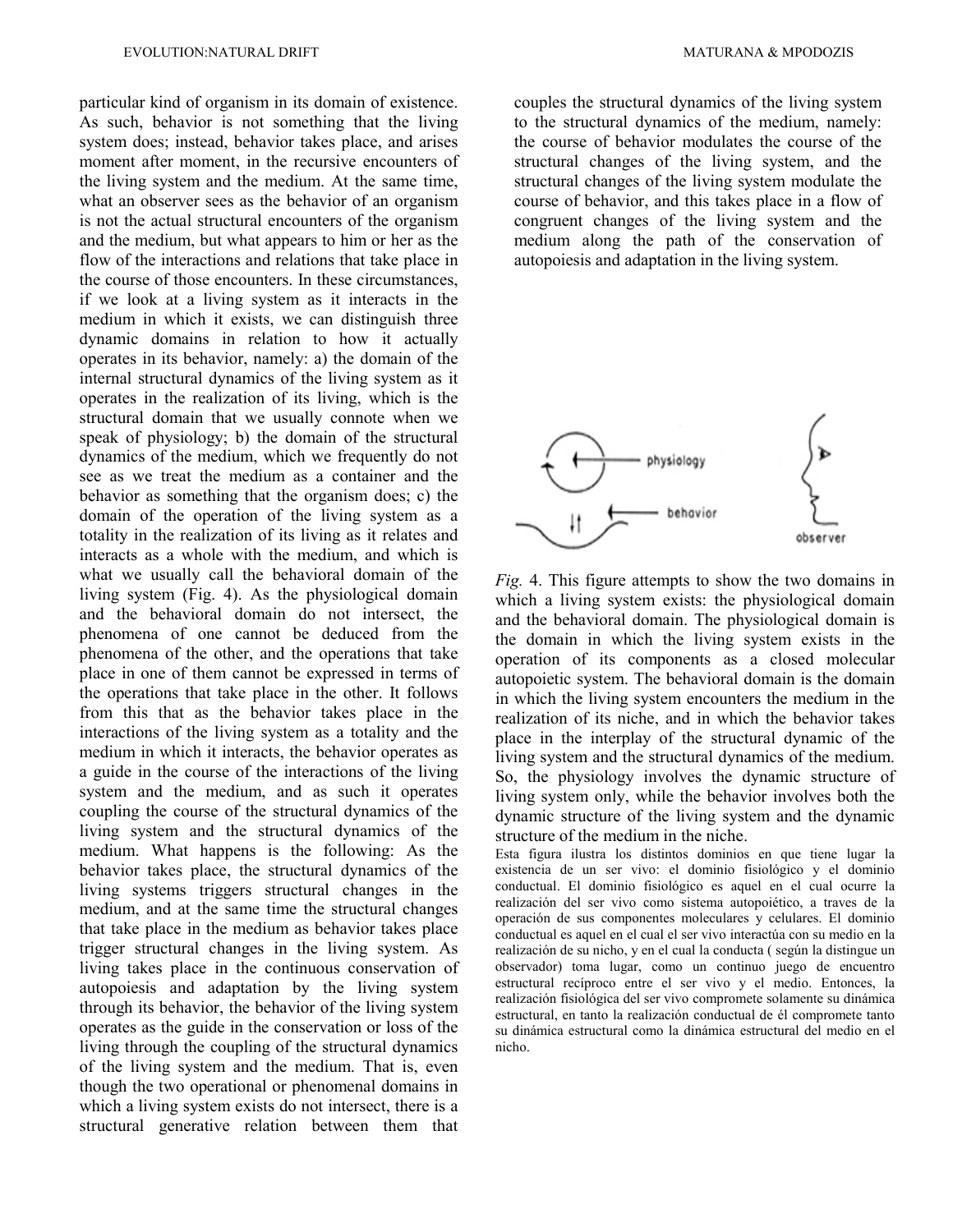In synthesis: Although the course of the behavior of a living system depends on the courses followed by both its internal structural dynamics and the independent structural dynamics of the medium, the internal structural dynamics of a living system and the structural dynamics of the medium, neither determines alone "its behavior" because this arises and occurs in the recursive encounter of the living system and the medium, and hence, with the participation of both. That is, the internal structural dynamics of a living system does not determine its behavior, it only makes this possible. The converse situation is also the case. Accordingly, in the actual living of a living system, the flow of its behavior generates at every instant the circumstances under which it encounters the medium that contains it, and through that it determines which structural configurations of the medium, and in which sequence, trigger the structural changes that happen in the living system during the course of its recursive interactions with the medium without specifying them. Therefore, the continuous flow of behavior that a living system lives in its encounters with the medium constitutes the relational structural dynamics through which the living system and the medium change together congruently in a path in fact guided by the behavior of the living system. Or, in other words, as a living system and the medium have operationally independent structural dynamics, the structural changes of the living system and the structural changes of the medium remain in operational congruence only as long as the arising behavior of the living system continuously results in the conservation of the organization and adaptation of the behaving living system.

In these circumstances, four additional things also happen in the domain of behavior as consequences of the operation of a living system as a structure determined system:

 a) That to the extent that the structural dynamics of a living system does not determine its behavior, but this arises and takes place in the interactions of the living system and the medium, the same behavior as the same interactional and relational dynamics seen by the observer that names it, can arise under many different internal structural dynamics of the living system.

 b) That the internal structural dynamics of a living system and the behavior that arises in its interactions in the medium can vary independently along the structural drift of a living system.

 c) That the domain of internal structural variability of any particular living system is potentially much greater than the domain of its behavioral variability.

 d) That as the behavior of a living system realizes its manner of living in the recursive interactions between the living system and the medium while these two operate with independent structural dynamics that are only coupled through the behavior, conservation of organization (autopoiesis) and adaptation through behavior is what guides the ontogenic (and phylogenic) structural drift of a living system (and of a lineage).

So, the part played by behavior in the ontogenic structural drift is fundamental in shaping the individual life history (and, hence, also the phylogenic history) of living systems. Indeed, to the extent that it is the behavior of the living system what guides the course of the structural changes triggered in it in the course of its interactions, it is the behavioral flow that arises in the interactions of the living system in the medium what channels and guides the flow of its ontogenic structural drift within the confines that permit the realization of an ontogenic phenotype in the conservation of autopoiesis and adaptation. In other words, the course of the behavioral flow of a living system guides the course of its epigenesis, so that the actual course of the epigenesis of a living system arises moment after moment in the interplay of the structure of the living system and the structure of the medium guided by the course of its behavioral dynamics along its ontogenic structural drift. But, at the same time, as the behavior of a living system arises in the interaction of the living system and the medium, a particular ontogenic phenotype can be repeated under the guidance of behavior only if the necessary dynamic structural conditions of the living system and the medium are repeated. Some of the systemic consequences of what we have said until now can be summarized as follows:

 1. The behavioral flow of an organism in the course of its life history realizes its manner of living, and it is as such an aspect of its ontogenic phenotype.

 2. The behavior that an observers sees as a configuration of dynamic relations that takes place in the recursive interactions of a living system and the medium, is part of the systemic relational dynamics that realizes a particular living system as a particular kind of organism. The inner structural dynamics of a living system does not determine its behavior, even though it participates in its generation because the behavior takes place in the organism-medium relations. At the same time, the behavioral dynamics that an observer distinguishes in the flow of the interactions of a living system in the medium does not specify or determine the structural changes that take place in the living system, it only guides the course of the structural changes triggered in it in its ontogenic structural drift. The same happens in relation to the structural changes of the medium.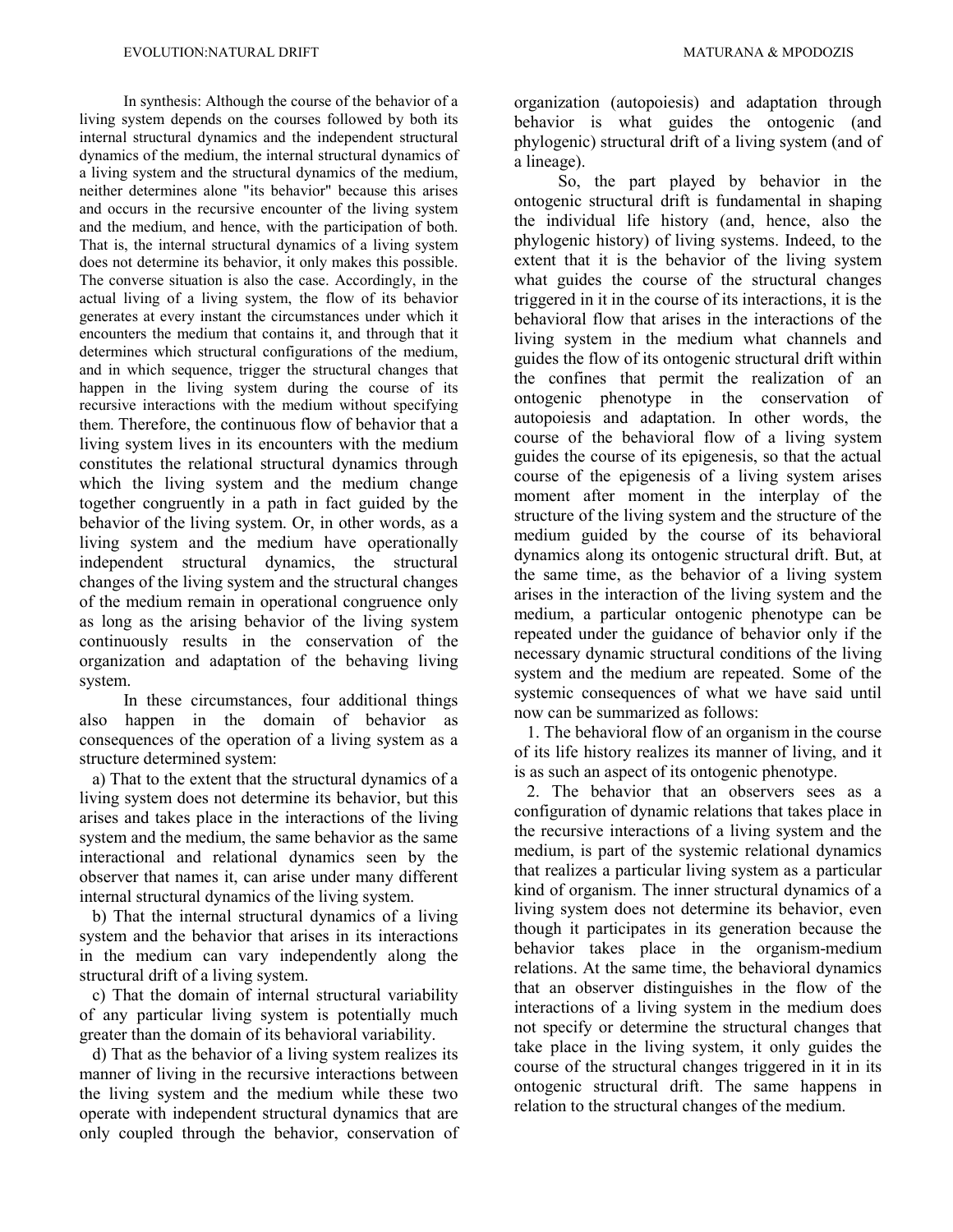3. Behavior as the dynamic realization of the living of a living system in the flow of its interactions in a medium is an aspect of the realization of its manner of living, and takes place at every moment as part of the realizations of its ontogenic phenotype as a feature of its epigenesis. Accordingly, strictly speaking there is no genetic determination, nor can there be genetic determination of any character or feature of the behavior of an organism because the behavior occurs as a systemic relational dynamics in the recursive interactions of the living system and the medium, that operate under independent autonomous structural dynamics.

 4. The reproductive conservation of any particular manner of behavior in a lineage, entails the satisfaction of three conditions: one, the reproductive conservation of the initial structure that makes possible that that behavior should arise in the epigenesis of the members of the lineage; two, the conservation in the structural dynamics of the medium of those features in it that make possible the realization of that behavior in the epigenesis of the members of the lineage; and three, the coincidence of the two previous conditions from one generation to the next.

#### IV. OUR EXPLANATORY PROPOSITION

Now we shall make use of the operational and epistemological fundaments that we have presented in the previous sections in order to propose a generative mechanism that would give rise directly or indirectly to the phenomena of the organic evolution.

We do not differ from Darwin and other evolutionists in what refers to accepting that the present diversity of living systems in the biosphere is the result of an evolutionary history based on phylogenic differential survival. But we differ in that we claim that the generative mechanism of the evolutionary process is not natural selection but what we call "phylogenic natural drift", as a process of spontaneous constitution, conservation, and diversification of lineages through the systemic reproductive conservation of organization and adaptation under the form of an ontogenic phenotype, as well as the spontaneous extinction of lineages when such systemic reproductive conservation does not occur. In other words, we claim that it is the process that we call phylogenic natural drift what gives rise as a result of its operation to the diversification, conservation, and extinction of lineages that we modern biologists say is the consequence of natural selection. Let us repeat: we claim that natural selection

is the consequence of evolution, not its generative mechanism, and that the generative mechanism of evolution is natural drift.

Indeed, we are proposing a basic conceptual change in dealing with the same fundamental questions that lead Darwin to the theory of evolution by means of natural selection. We claim that change occurs continuously as a spontaneous feature of the molecular existence of living system (and of all molecular systems), and that as an intrinsic condition of the existence of living systems it must not be explained. What must be explained is the course that change follows in the ontogeny and phylogeny of living systems. Moreover, as we accept change as an intrinsic condition of living systems, we do not have to think in terms of forces such as selective pressure to explain change or the course that change follows in the life history of living systems. It is a systemic condition that whenever in a system some relations begin to be conserved, every thing else is opened to change around them (see appendix, "systemic dynamics"). We claim that in the system living system/medium the relations conserved in the living of the living system are organization and adaptation as the relation of operational congruence between the living system and the medium in which it lives. Therefore, we claim that it is the conservation of adaptation and organization while living system and medium are in continuous change, what defines moment after moment the courses that the continuous change of the living system and its circumstances follow, and what makes that those changes remain dynamically congruent in the conservation of the living of the living system while this lives. Obviously we do not think that such a conceptual shift with respect to the notion that natural selection is the generative mechanism of evolution is trivial because it will lead to the same final result, namely, differential survival. Quite on the contrary, we think that such conceptual shift will permit us to have a more complete understanding of the biological phenomena in general, and of history of the biosphere in particular.

Let us see now in detail the operation of the mechanism that we claim gave origin to the historical diversification of the living systems, through answering the basic questions that we presented at the beginning of this essay.

# *IV.1. Phylogenic drift*

What is conserved generation after generation in a lineage of systemically reproducing systems when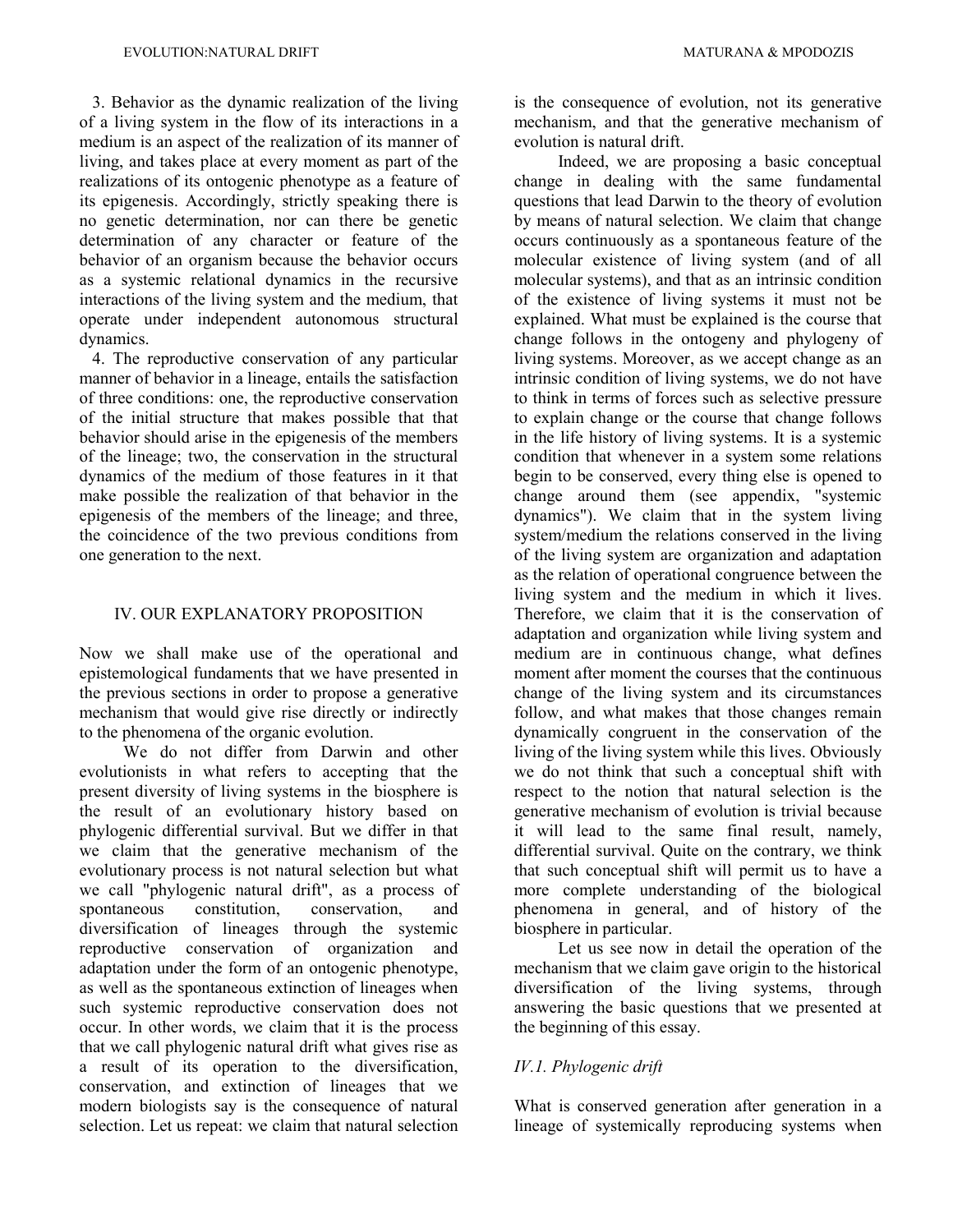that lineage is a lineage of living systems, is molecular autopoiesis and the conditions of the medium that make possible the conservation of the realization of autopoiesis in the reproducing systems. When a lineage of a particular kind of organisms is constituted, what is conserved generation after generation with every living system that appears as a member of this lineage, is the manner of realization of the ontogenic phenotype of that particular kind of organisms and the conditions of the medium that make that realization possible. When a mammal lineage is constituted, what is conserved generation after generation in every one of the living systems that appears as a member of that lineage, is the ontogenic phenotype "mammal" as well as the conditions of the medium in which that ontogenic phenotype can be realized. In general terms, what is conserved generation after generation in a lineage of systemically reproducing living systems is the ontogenic phenotype that defines the lineage and the conditions of the medium that make possible the realization of the niche of that ontogenic phenotype. Yet, since an ontogenic phenotype can be realized through many different total genotypes, the conservation of an ontogenic phenotype through systemic reproduction allows the total genotype to vary in the course of the generations as long as these variations do not interfere with the realization of the ontogenic phenotype that is conserved. Similarly, since an ontogenic phenotype can be realized under many different configurations of the medium as long as this allows for the realization of the niche of the ontogenic phenotype, the conservation of an ontogenic phenotype through its systemic reproduction allows for medium to change around the conservation of the conditions of realization of its niche. Under these circumstances, if there is systemic reproduction, there is the possibility for variation in the conditions of realization of the ontogenic phenotype that is conserved in each reproductive step through variations in the total genotype of the reproducing living systems, as well as through variations in the configuration of the medium in which the niche of the reproducing living system is realized. Thus, if what is systemically reproduced is autopoiesis (that is, if what is conserved through systemic reproduction, is living and the configuration of the medium that makes living possible), then the possibility is open for a) variations in the way in which the newly arising living systems realize their autopoiesis; and b) the establishment of a new lineage or several new lineages of organisms as some of the new forms of realization of autopoiesis begin to be conserved in the living systems that arise

in the course of their successive systemic reproductions.

Let us describe this dynamics differently: an ontogenic phenotype is repeated in the reproduction of a living system if a particular initial structure is conserved in it, and if a particular history of interactions, under the form of a particular configuration of encounters with the medium, is repeated in the epigenesis of the new living being during its ontogenic structural drift. Therefore, the conservation of an ontogenic phenotype along successive reproductions and, hence, the constitution of a lineage, are processes that imply in every generation the repetition of the particular relational dynamics between living being and medium that makes such repetition possible. Thus, for example, during the history of conservation of a particular lineage of mammals, what has to have been conserved in the succession of reproductions is a certain initial structure and a particular configuration of relations and interactions in the individual ontogeny of every new living system member of the lineage, so that in the interplay of these two conditions, the epigenesis proper to this particular kind of mammal would occur. In general terms then, a lineage arises in the systemic reproductive conservation generation after generation of an ontogenic phenotype/ontogenic niche relation.

We claim that the historical permanence of a lineage, that is, the continued conservation of an ontogenic phenotype/ontogenic niche relation through successive systemic reproductions, occurs in a systemic dynamics thanks to the systemic and not to the genetic nature of the realization of the ontogenic phenotype. In this process, the total genotype that supports and makes possible the realization of the ontogenic phenotype that defines a lineage without determining it, can vary while the lineage is conserved within a domain of possible changes determined through the conservation of the very same ontogenic phenotype that defines the lineage. At the same time, the structure of the medium is open to change according to its own dynamics of change and through its interactions with the organisms that it contains while a lineage is conserved, as long as the structural dynamic conditions in it that make possible the epigenesis that realize the ontogenic phenotype that defines that lineage are conserved. In these circumstances, a new lineage will be formed as a branching of an already existing one, whenever a new ontogenic phenotype that arises in the realization of one of the epigenic possibilities allowed by the total genotype of the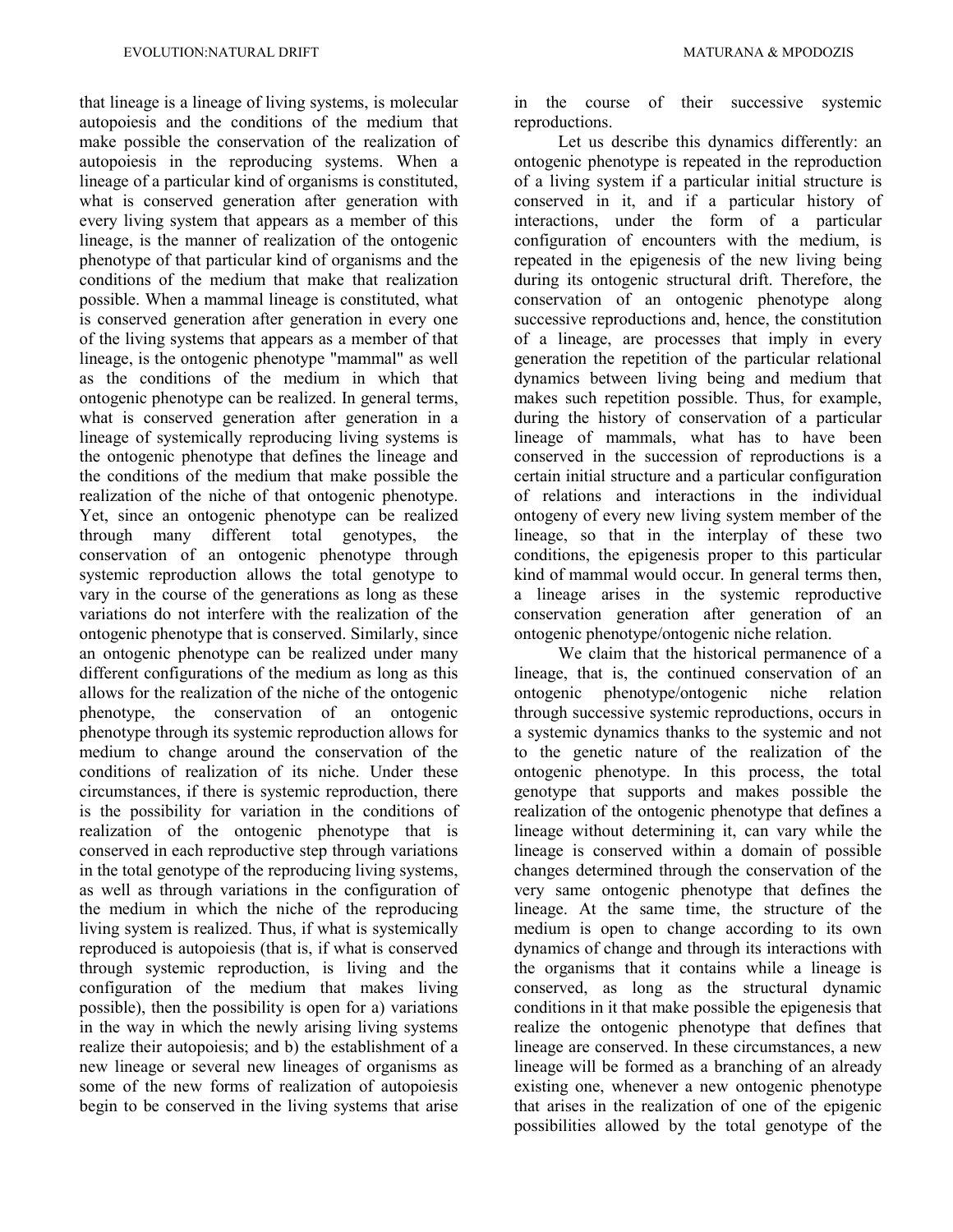progeny of one or more members of a "parental" lineage, begins to be conserved through systemic reproduction when the conditions of the medium that make the niche of that new ontogenic phenotype possible, are also conserved. That is, whether the branching of a new lineage takes place or not at a given moment in the history of some lineage, depends on whether the systemic relations between living systems and medium that make possible such a branching new lineage occur or not. The branching of a new lineage is a conservative phenomenon in which both the particular features of the new ontogenic phenotype conserved, and the particular features of the medium that permit the realization of the niche of the new ontogenic phenotype, arise as variations of conserved features of the epigenic dynamics of the realization of the ancestral ontogenic phenotype. In these circumstances, if the new lineages thus formed were to undergo in their turn one or more branching episodes, a ramified system of lineages connected by a common origin and a common epigenic history would be produced in which the new ontogenic phenotypes as well as the conditions for the realization of their respective niches will have changed together congruently. We call "natural phylogenic drift" to this spontaneous process of generation and ramification of lineages of organisms through the systemic reproductive succession of living systems with conservation and change of the ontogenic phenotypes that define the lineages, together with the conservation and change of the conditions of the medium that permit the realization of the respective niches of those ontogenic phenotypes. Natural phylogenic drift, then, is a process that happens spontaneously whenever the conditions mentioned above prevail. Furthermore, in strict terms, what happens in natural phylogenic drift in the codrifting of many lineages, is the constitution of a biosphere as a network of ontogenic phenotype /ontogenic niche relations, that arises as a historical wave front of codrifting living systems that are each part of the medium in which the others realize their respective niches.

Phylogenic drift, therefore, is a historic systemic process that takes place in the reproductive succession of individuals as they constitute branching systems of lineages. Phylogenic drift does not take place as a process of diversification of populations even though this is a historical consequence. Moreover, the process of phylogenic drift occurs through lineages formed by systemically reproducing individual living systems, even when these depend for their existence on the conservation of the populations that they integrate. Furthermore, this is so even when some populations

may themselves as a result of the particular manners of relating (such as sexuality or symbiosis) of the individual living systems that compose them, constitute unities that exist as such in some other relational domain. Multicellular organisms are an extreme case of this kind of composition as they constitute multicellular unities conserved through the systemic reproduction of some of their cellular components. Finally, in the lineages of organisms that interchange their genetic material and/or reproduce sexually, the phylogenic drift takes the form of a network of conservation and change of ontogenic phenotype/ontogenic niche relations that change and stabilize within the dynamic boundaries set by the constraints produced by the different mechanisms that restrict gene flow between them.

The structural dynamics of the medium is operationally independent from the structural dynamics of the different kinds of organisms that arise in it in the process of phylogenic drift, and these different kinds of organisms realize in the medium different niches that do not preexist to their actual operation as living systems in it. That is, the new niches corresponding to the new forms of living systems that arise in the natural phylogenic drift, arise and change with the realization of the ontogenic phenotypes that appear and are conserved or change along the natural phylogenic drift. Moreover, as structure determined systems the different organisms and the medium interact recursively triggering in each other structural changes that they do not determine. Accordingly, in the natural phylogenic drift both the ontogenic phenotypes and their corresponding niches arise and change together congruently following a path that arises moment after moment in the natural phylogenic drift in the moment to moment transgenerational conservation of organization and adaptation. Indeed, this is what we connote when we speak of the conservation of the ontogenic phenotype/ontogenic niche relation in natural phylogenic drift.

As a consequence, nothing occurs during the diversification of the lineages that occurs along the natural phylogenic drift, that one can properly call a selective force or selective pressure. There is no doubt that an observer who sees a differential survival of some of the kinds of individuals that compose a changing population, can legitimately say that the survivors have been selected in the course of the history of the population. Yet, what the observer cannot say is that the mechanism that generated the differential survival observed, is a selective pressure or selection process, unless he or she claims that the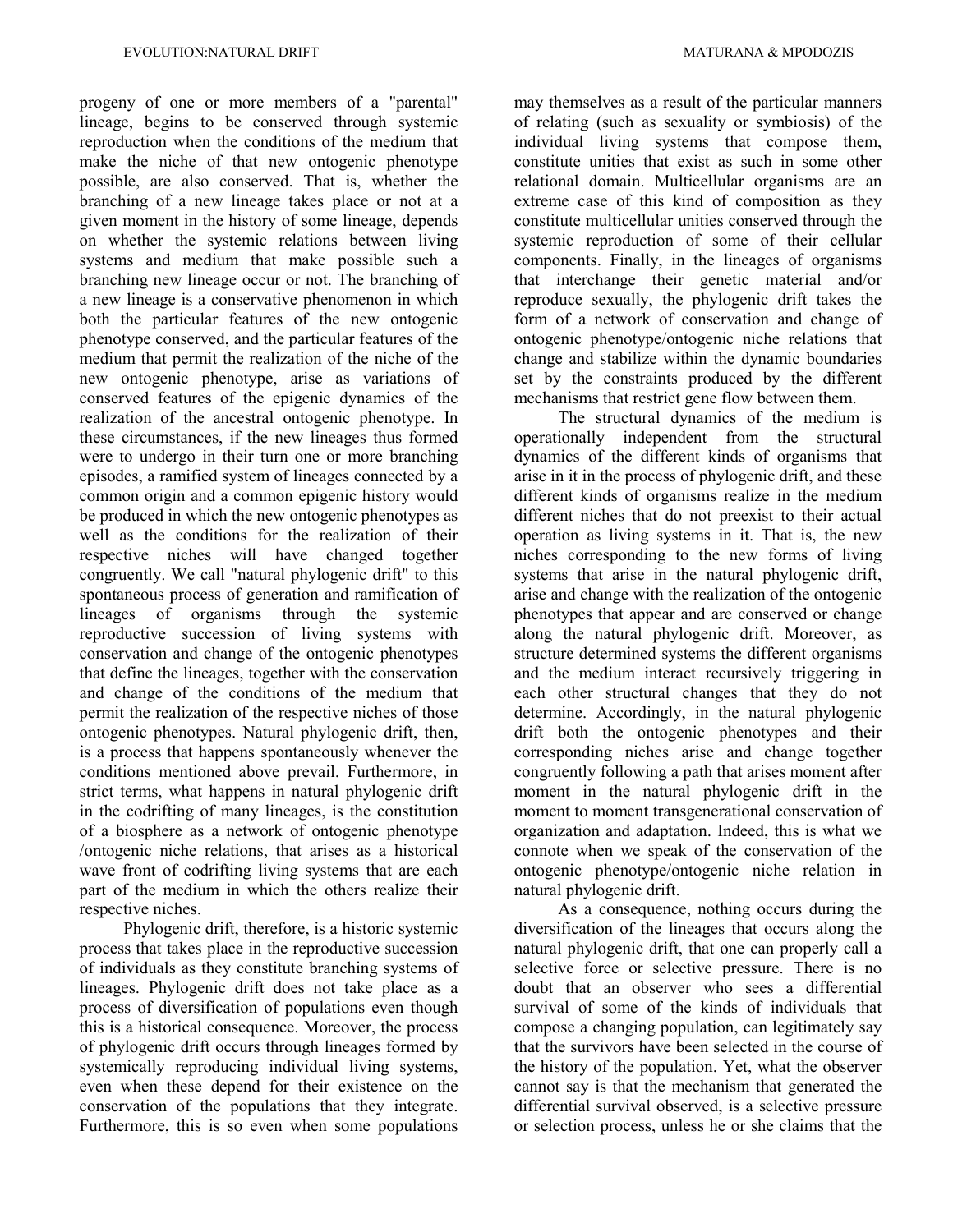phylogenic drift is the selective mechanism. But to say the latter would only be a way of obscuring or hiding the process of phylogenic drift as the actual generative mechanism of evolution. Selection in evolution is the result of the differential survival and, therefore, can not be its origin. Accordingly, and as we have already said, what evolutionary biologists call natural selection while observing differential survival when comparing populations in different moments of their history, is in fact the result of the process of production and conservation of lineages under conditions of systemic conservation of autopoiesis and adaptation through reproduction, that we have called natural phylogenic drift, and not the result of the action of any force.

In these circumstances we can present as a general comment the following tautological statements: a) that all the structural changes that the members of a lineage undergo in the history of the lineage, occur coopted in the conservation of the ontogenic phenotype that defines the lineage following a path defined by the systemic reproductive conservation of that ontogenic phenotype as long as the lineage is conserved; b) that the constitution and conservation of a lineage occurs as an opening for the continuous variation of the total genetic constitution of the members of the lineage within the boundaries defined by the conservation in each systemic reproductive step of both the initial organic structure that can repeat the ontogenic phenotype of the lineage and the conditions of the medium that make such repetition possible; and c) that for the conservation of a lineage there is no particular restriction on the initial total genetic constitution of the organisms that arise in it, or on the particular features of the circumstances of the medium in which these begin their living, other than those that permit the realization of the epigenesis that realizes the ontogenic phenotype that defines the lineage.

Finally, and as a synthesis of this point we propose:

 1. That the history of diversification of living systems as well as the configuration of the biosphere, is the result of the spontaneous generation and diversification of lineages in the natural phylogenic drift that begun with the systemic reproduction of living systems.

 2. That the natural phylogenic drift is a history of conservation of ontogenic phenotypes and of variation of the ontogenic phenotypes conserved through systemic reproduction, in a process in which the organisms and the medium change together in the conservation of some form of organism/medium relation.

# *IV.2. The participation of behavior*

Living systems exist as totalities in a relational space, and it is their realization in that relational space what determines and constitutes their ontogenic and phylogenic histories. Furthermore, as we said already, the realization of the living of a living system in a relational space appears to an observer as behavior, and the flow of living as the flow of behavior. In these circumstances, and according to what we said in section III. 11. behavior as the flow of the dynamic encounters between living system and medium, is the domain of the ontogenic realization of a living system as a particular kind of organism that determines moment after moment the course of its interactions, and specifies the path followed by its epigenesis. At the same time, behavior participates in the same manner in the systemic reproductive realization and conservation and of an ontogenic phenotype, and by determining the course of the interactions of the reproducing organisms, it determines the phylogenic cooption of all the genetic variations that may occur in the history of a lineage in the conservation of that lineage.

Then, the flow of behavior, or in more general terms, the flow of the interactions of a living system along its living in its domain of existence, operates as a relational and interactional dynamics that channels the path followed by its structural drift during its ontogeny. That is, the behavior of the members of a lineage through its participation in the systemic reproductive conservation of the manner of living that defines the lineage, acts through the succession of generations as a mechanism of cooption for the realization and conservation of the ontogenic phenotype/ ontogenic niche relation that defines the lineage of any variation of the total genotype of the members of the lineage. And it does so by setting a systemic operational boundary that separates what is conserved and what is not conserved from one generation to the next in each reproductive step. It follows that in the succession of generations that arise through systemic reproduction, it is the actual behavioral history lived by the reproducing organism in the course of their individual ontogenies what determines what variations in the total genotype are conserved from generation to generation and what determines the course of the phylogenic drift in which those organisms participate. In particular, as in each organism the genotype remains hidden under the realization of the epigenesis that it happens to live in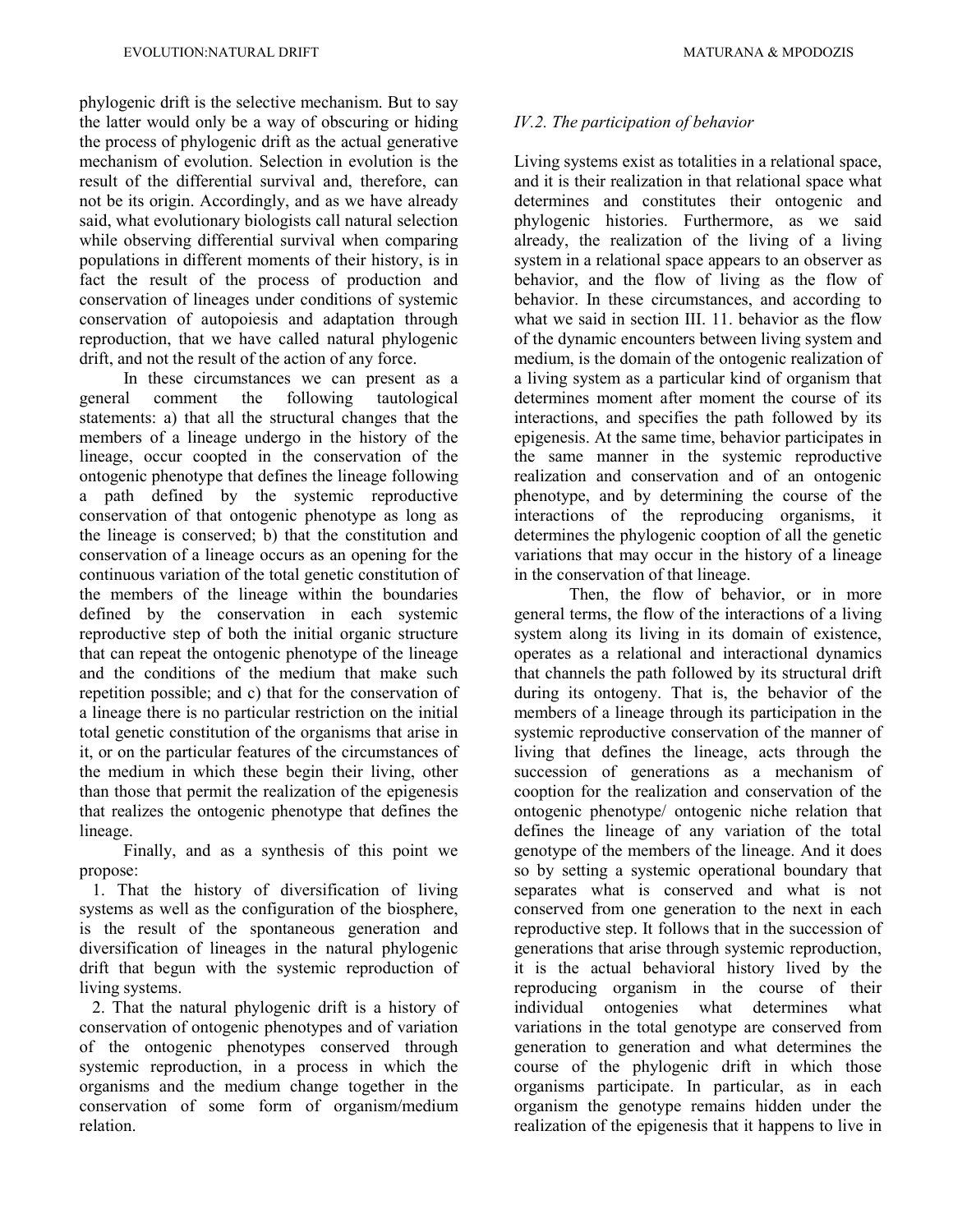its ontogeny, the systemic reproductive conservation of any particular ontogenic phenotype/ ontogenic niche relation, operates as a mechanism that necessarily coopts all variation of the genotype for the conservation of the ontogenic phenotype/ontogenic niche relations that define the lineage (Figs. 5 and 6).

Let us now summarize what we have said in the next four statements.

 1. We call behavior the flow of interactions of a living system in its niche in the realization of its living whatever its kind. As such, for an observer the behavior of an organism entails at any moment visible and invisible dimensions of interactions that can become apparent for him or her only in the course of his or her observation of the epigenesis of the organism. The behavior is the interactional aspect of the realization of the manner of living of a living system in the realization of the ontogenic phenotype/ ontogenic niche relation that it happens to live.

 2. We propose that it is the behavior of the organisms as the flow of their interactions in their particular domains of living in their actual realization of their individual ontogenies, and not their genetic constitution, or any kind of directional external pressure on the course of the realization of their living, what guides through systemic reproduction the course followed by the phylogenic structural drifts of living systems in evolution.

3. We propose that in general terms, the manner of living conserved through systemic reproduction in a lineage sets an operational boundary to the genetic changes that are conserved through systemic reproduction in the members of a lineage, and guides in that way the course of the phylogenic genetic drift of the lineage without determining which genetic changes are produced in it (see appendix, genetic drift).

### *IV.3. Reproductive shift of the ontogenic phenotype*

To the extent that in the epigenesis it is the behavior of the organism what guides the course of its interactions in the medium, and it is the behavior of the organism what determines when and where reproduction takes place and the offspring appears, three different phenomena can occur after a reproductive event in which a basic ontogenic phenotype is conserved:

a) That the particular ontogenic phenotype of the progenitors that is carried by the basic one is conserved in the epigenesis of the offspring's of the successive generations. When this happens the lineage of the progenitors is conserved.



*Fig.* 5. This figure attempts to evoke a view of the progressive shifting of the genetic constitution in the successive members of a new lineage. The new lineage arises through the systemic reproductive conservation of a variation of the standard epigenetic realization proper to the parental lineage. The progressive shifting of the genetic constitution of the members of the new lineage gives rise to the progressive shifting of the epigenic field of the new lineage as well as to the genetic stabilization of the organic conditions that make the conservation of the new lineage possible. In this figure and in figures 6 and 7, the branching design over the closed arrows (living systems) represents the field of the possible epigenetic courses that the ontogeny of a living system may follow in its individual life history; the zigzag in line over some living systems represents the particular epigenetic course that the life history of that living system actually follows; and the straight arrow and the small r indicate the moment of reproduction. Esta figura ilustra el progresivo corrimiento de la constitución genética en los miembros sucesivos de un nuevo linaje. El nuevo linaje surge a traves de la conservación reproductiva sistémica de una variación de la realización epigenética "standard" del linaje parental. El corrimiento sucesivo de la constitución genética de los miembros del nuevo linaje da lugar al corrimiento progresivo del campo epigenético del nuevo linaje, y también a la estabilización genética de las condiciones orgánicas que hacen posible la

conservación de éste. En esta figura, y en la figuras 6 y 7, el diseño de ramas sobre las flechas cerradas (seres vivos) representa el campo de posibles cursos epigenéticos que un ser vivo podria seguir durante su ontogenia; la línea en zigzag sobre algunos de los seres vivos representa el curso epigenético particular seguido en la ontogenia de ese ser vivo; la pequeña flecha recta y la letra r indican el momento de la reproducción.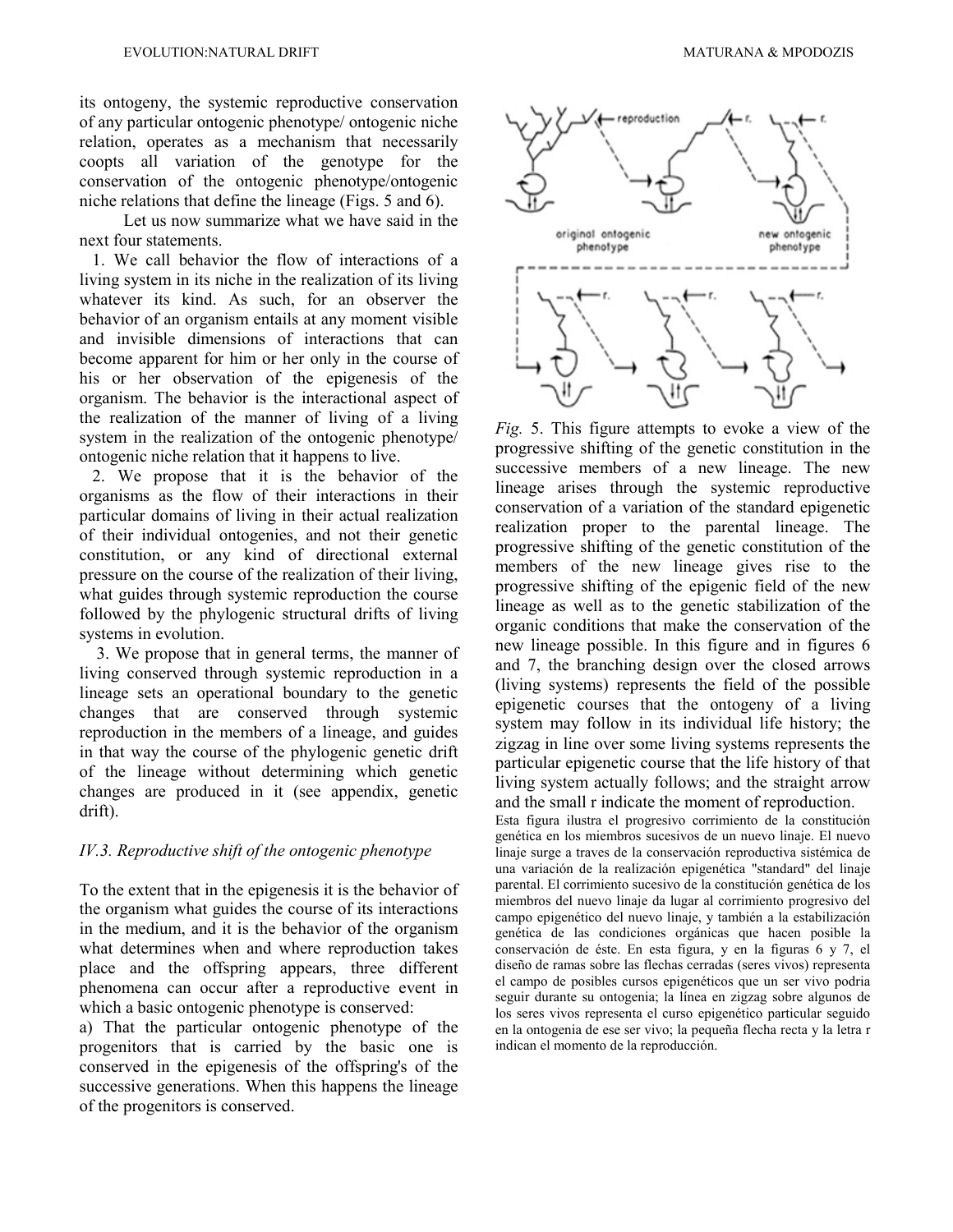b) That the particular ontogenic phenotype of the progenitors is not conserved in the systemic reproduction of the basic ontogenic phenotype, and a new particular ontogenic phenotype is realized in the epigenesis of the progeny through the realization of the carrier basic ontogenic phenotype. If when this happens the resulting organisms reproduce depositing their offspring in a place in which these realize in their epigenesis, the new ontogenic phenotype giving rise from then on to the condition (a), a new lineage arises.

 c) That the particular ontogenic phenotype of the progenitors is not conserved in the systemic reproduction of the basic ontogenic phenotype, and a new ontogenic phenotype appears such that at the moment of the reproduction of the organisms that realizes it yet another new particular ontogenic phenotype appears, and so successively until condition (b) occurs. When this happens what an observe see is that a new lineage appears after a series saltatory shifts of the ontogenic phenotype realized in each generation.

When case (b) occurs, a new lineage arises in a single shift of the ontogenic phenotype/ontogenic niche relation conserved through systemic reproduction. If case (c) occurs, there arises a succession of saltatory shifts of the ontogenic phenotype/ontogenic niche relation realized generation after generation that lasts until a new particular lineage is established through its conservation through systemic reproduction. The successive changes of the ontogenic phenotypes produced through the process of saltatory shift of the ontogenic phenotypes may appear big or small to the observer, but in the actual process the magnitude of each saltatory change of the ontogenic phenotype is of no importance, what matters is that such a process takes place, and eventually may result in the appearance of a new lineage, or in the end of such series of saltatory shifts. We call this whole process "systemic reproductive shift of the ontogenic phenotype/ontogenic niche relation".

The process of reproductive shift of the ontogenic phenotype carries with it the systemic reproductive displacement of the field of possible epigenesis for each new organism in what we call "the systemic reproductive shift of the epigenetic field" of the systemically reproducing organisms. The systemic reproductive displacement of the epigenetic field is the result of the shift in each generation of the total genotype of the members of the organisms that participate in the shift of the ontogenic phenotype. The arising of a new lineage in the conservation of a new ontogenic phenotype/ontogenic niche relation through systemic reproduction is not the end of the process of shift of the epigenetic field, and does not entail the necessary stabilization of a new total genotype. But it does show that in the relation living system/medium the systemic epigenetic dynamics that realizes in each new generation the ontogenic phenotype that defines the new lineage, is conserved, and that every other aspect of the genetic system of the members of the lineage is open to change. In other words, the establishment of a new lineage implies the arising of a systemic dynamic relation living system/medium that will be conserved only as long as the variations produced in the total genotype and in the medium do not interfere with the conservation of the epigenetic realization of the ontogenic phenotype/ontogenic niche relation that defines this lineage. That the arising of a new lineage is not a genetic process, but the result of the systemic conservation of adaptation in the relation organism/medium while both organism and medium are in continuous change, and that this is so even though the total genetic constitution of the participating organisms is what makes possible the new ontogenic phenotype from the perspective of the organisms, is what makes possible the diversification of lineages as a process that can occur in few generations in the interplay of conservation and change. At the same time, that this should be so is what makes possible the codrifting of different systems that have operationally independent dynamics of structural change, and the consequent constitution of ecosystems and biosphere's.

However, that is not all. We have said that behavior operates in fact as the systemic relational dynamics that involving the operational congruence between the organism and the medium, secures the reproductive conservation or the reproductive shift of the ontogenic phenotype/ontogenic niche relations or manners of living in the systemic reproductive history of living systems, and thus guides the course followed by their phylogenic drifts. Thus, any new configuration of ontogenic behavior that begins to be conserved through systemic reproduction in a lineage of living systems, constitutes not only a change in the ontogenic phenotype conserved in the reproduction of these living systems but also the foundation of a new particular lineage of organisms. In the history of this new lineage (as occurs in the history of any lineage), the systemic reproductive conservation generation after generation of the configuration of ontogenic behavior that defines the lineage, will operate as a channeling boundary for the course followed by the recursive variations of the total genotype of the organisms members of the lineage conserved around the conservation of the genetic and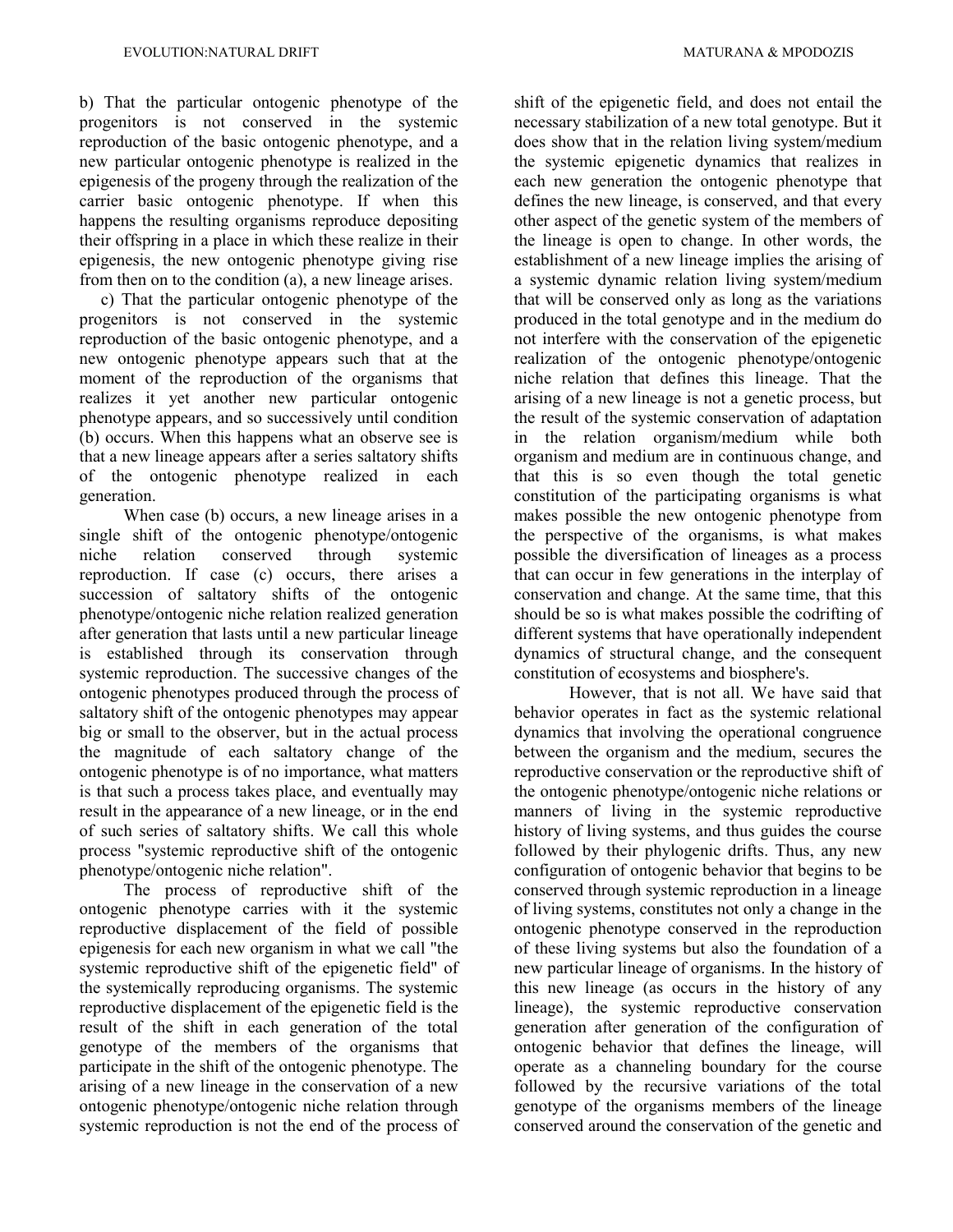medium conditions that make possible the ontogenic phenotype/ontogenic niche relations that make possible and realize that configuration of ontogenic behavior. Or, in other words, the phylogenic genetic drift in the new lineage will follow a course lead by the behavioral conservation of the realization of the ontogenic phenotype/ontogenic niche relation that defines the lineage. Moreover, this will occur as a process that results in the recursive association of the conservation of that relation in the shifting of the total genetic constitution of the members of the lineage and the shifting of the configuration of the medium that entails the conservation of this relation, through the shifting of the epigenetic field of the members of the lineage. In general terms, behavior as a relational process as well as the systemic reproductive conservation of a configuration of ontogenic behavior, constitute a dynamic of operational coupling of the ontogenic and phylogenic structural drifts of the organism with the ontogenic and phylogenic structural drifts of the niche in a lineage.

Let us summarize this point in three statements:

 1. The course followed by the shifting of the total genetic constitution of the members of a lineage will occur not as the result of a selective dynamics constituted in terms of actual competitive advantages or optimization of relations of adaptation, but as the result of a phylogenic genetic drift that arises delimited operationally by the natural phylogenic drift of the lineage through a dynamics of systemic reproductive conservation of an ontogenic phenotype or manner of living (Fig. 7). If one looks at the phylogenic result of this process, it is as if the conservation of the ontogenic phenotype/ontogenic niche relation operated as a selecting force on the genetic variability of the members of the lineage, but we claim that it is not so because what is involve is the actual process of living and conservation of living in living, not a comparative survival. In these circumstances, then, the differential survival that an observer can see along the history of living systems and which he or she calls natural selection, is a consequence of evolution, and not its generative mechanism. The consequences of what we just said in this and in the preceding paragraph will be expanded in some of the following sections (see VI., Consequences).

2. The ontogenic phenotype of systemically reproducing living systems can undergo a progressive shift or transformation in a saltatory mode without giving rise to a lineage immediately, or giving rise only to very short successive lineages until a long standing one is established, as a feature of the

uninterrupted process of the phylogenic drift. In this process, what is conserved at every reproductive step is the lineage of living systems, and what changes is the particular form of living, or ontogenic phenotype/ontogenic niche relation, of the living systems in systemic reproduction. In these circumstances, the lineage of living systems operates as the carrier of all the other lineages that intersect with it until it or they disappear. In general terms, given the dynamics of phylogenic drift, any ontogenic phenotype/ontogenic niche relation that is conserved in a reproductive sequence can operate as a carrier of one or more ontogenic phenotypes that



*Fig.* 6. This figure attempts to illustrate the change or shift of the ontogenic phenotype/ontogenic niche relation realized in each living system along a series of systemic reproductions steps in which organic living is conserved. When this occurs, the change or shifting of the ontogenic phenotype /ontogenic niche relation continues until some particular ontogenic phenotype/ontogenic niche relation arises that begins to be conserved from generation to generation through systemic reproduction (a new lineage is established), or the reproduction of the organic living comes to an end.

Esta figura ilustra el corrimiento de la relación fenotípo ontogénico/nicho ontogénico, realizada por cada ser vivo, a lo largo de una serie de etapas de reproducción sistémica, en cada una de las cuales el vivir orgánico es conservado. Cuando esto ocurre, el corrimiento de la relación fenotipo ontogénico/nicho ontogénico continúa, hasta que surge una particular relación fenotipo ontogénico/nicho ontogénico que comienza a ser conservada generación tras generación a traves de la reproducción sistémica (un nuevo linajes es establecido), o esa sucesión de seres vivos se acaba.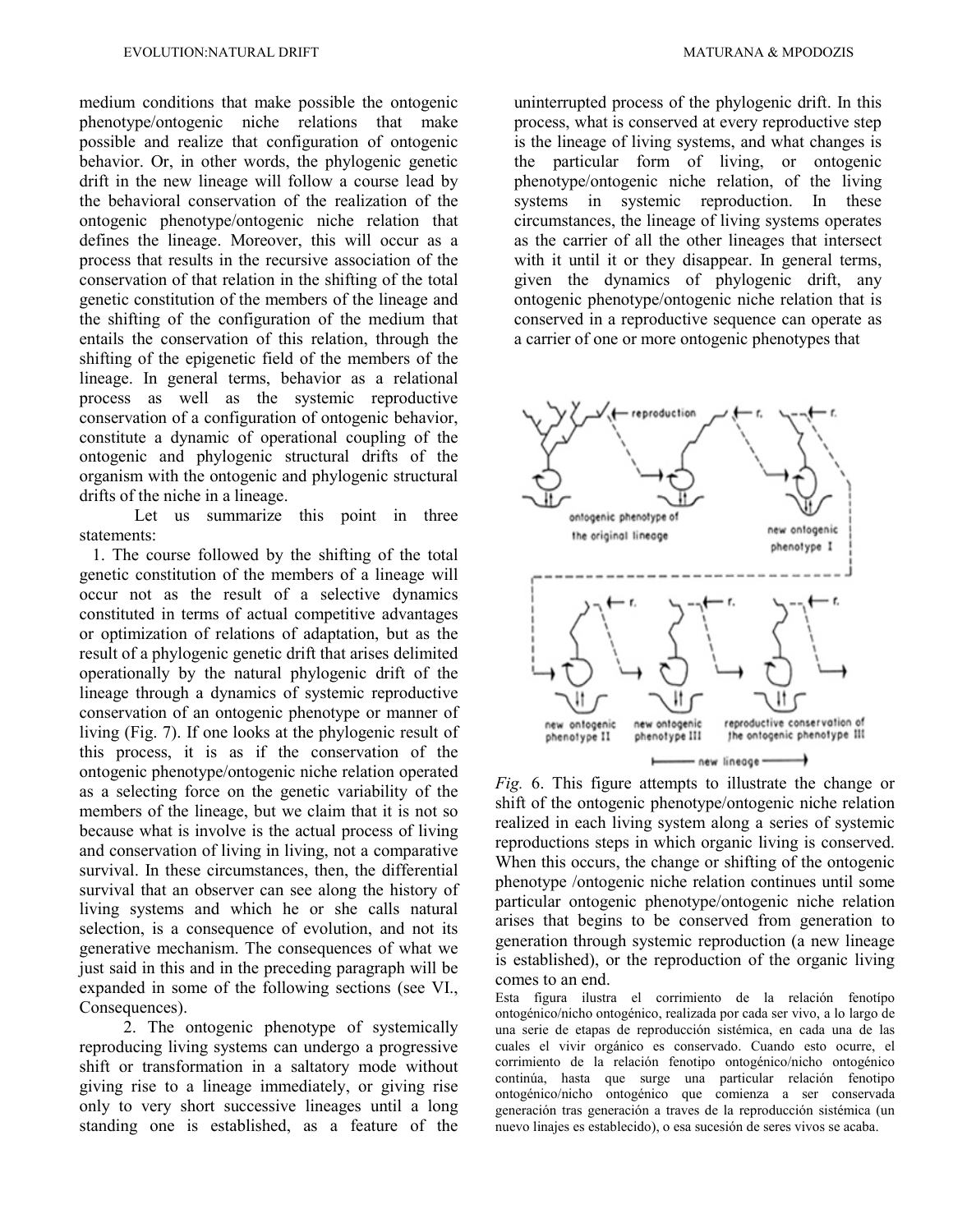intersect with it, and reproduce through it. When there is structural intersection of several ontogenic phenotypes in the manner indicated above, the phylogenic drift of the carried ontogenic phenotypes as well as their corresponding domains of possible epigenesis, follow a path defined generation after generation by the phylogenic drift of the carrier lineage. The general result of the operation of the process of structural intersection of ontogenic phenotypes is the spontaneous generation of new lineages, intralineage variations, lineage changes, and ramifications of lineages that follow the phylogenic drift of the carrying ontogenic phenotype.

 3. The shift of the ontogenic phenotype/ontogenic niche relation through a series of systemic reproductions happens either in the realization of some of the different possibilities of a single domain of possible ontogenies, or as some partial changes in a given epigenetic field. Furthermore, this process is always the result of the systemic reproductive conservation of a particular basic kind of living system in a medium that appears and changes along the behavioral realization of the newly arising organisms in a phylogenic dynamics that follows moment after moment the path of structural change in which the living systems involved conserve their organization and adaptation. At the same time, and given the systemic behavioral conservation of the ontogenic phenotype/ontogenic niche relation that defines a lineage, two things happen: a) that the lineage is conserved as long as the changes that take place in the total genotype of the members of a lineage do not interfere with the conservation of the ontogenic

phenotype/ontogenic niche relation that defines the lineage; and b) that as any change in the total genotype of the members of the lineage entails a change in the field of their possible epigenesis, it also entails the possibility for the appearance of some new lineages through the behavioral conservation of a change in the ontogenic phenotype/ontogenic niche relation that the organism involved realize in their living if the circumstances of the medium allow it.

# *IV.4. The participation of the medium*

The medium, as all that the observer sees or imagines as containing a living system or a group of living systems in their realization as such, appears in his or her distinction of it as a structurally determined system with a dynamics of structural change independent from the organism or organisms that it contains. Under conditions of codrift, the organisms involved are part of each other's medium, and operate with the non-organic features of the medium as a background of variable interactions in which all the different organisms flow in their respective ontogenic and phylogenic structural drifts in conservation of organization and adaptation. In these circumstances, the observer explaining the ontogenic and phylogenic drift of the living systems that he or she distinguishes, treats the medium as an independent source of opportunities for the shifting of the ontogenic phenotypes, and for the realization of variations in epigenesis along the history of conservation and diversification of lineages.



*Fig.* 7. This figure attempts to illustrate the change or shift of the epigenetic field as well as the change of the genetic constitution that takes place in the course of the generations while the particular ontogenic phenotype/ontogenic niche relation that defines a lineage (and that is epigenetically realized as the arrow and the r indicate), is conserved from generation to generation through systemic reproduction.

Esta figura ilustra el corrimiento del campo epigenético, y también de la constitución genética inicial, que ocurren transgeneracionalmente en un linaje, mientras la relación fenotipo ontogénico/nicho ontogénico que define a ese linaje (y que es epigeneticamente realizada, como lo indican la flecha y la r), es conservada generación tras generación a traves de la reproducción sistémica.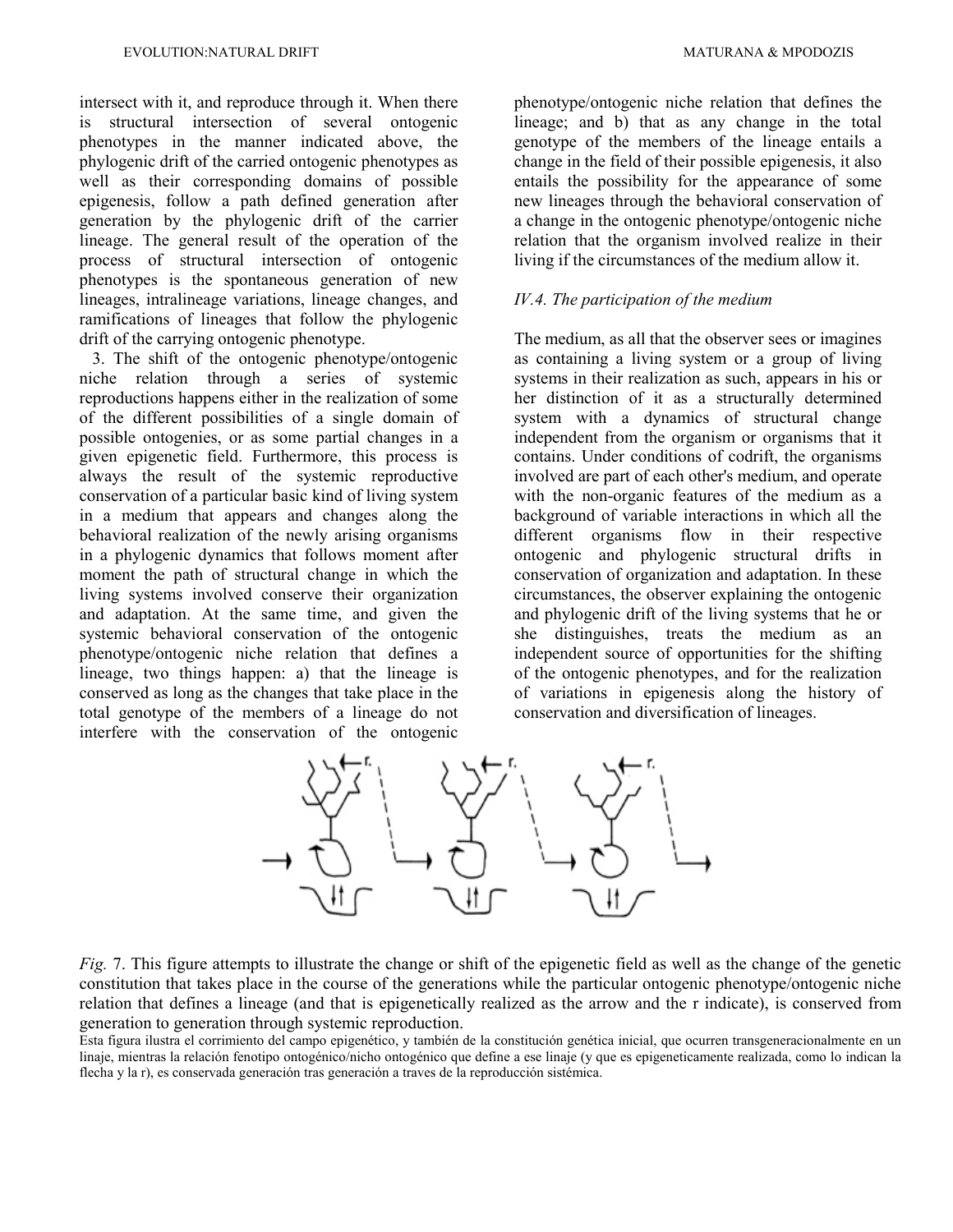The medium, therefore, participates not only as a general container, but it operates fundamentally as the domain of the realization of the ontogenic niche of the living systems that it contains. Accordingly, it is not possible to consider the living systems independently of the medium. But at the same time we must not forget that the medium does not specify what happens to the living systems that it contains and with which it interacts because these are structure determined systems, nor that the medium is operationally independent of the livings systems that it contains even as it undergoes structural changes contingent to its interactions with them, nor must we forget that the living systems are operationally independent of the medium because they have operational boundaries defined by the conservation of their autopoiesis that separate from it.

Finally, we must not forget that a living system and the medium (which ever its composition) in which it realizes its ontogenic niche change together congruently spontaneously as long as the living system conserves organization and adaptation in it.

# V. ANSWERS

Let us now see our answers to the questions presented at the beginning of this essay without repeating them here, but inviting the reader to reconsider them again:

#### *V.1. The origin of biological diversity*

The current diversity of the living systems on earth is the result of a history of formation, transformation, and extinction of lineages in an ongoing phylogenic codrift in which the living systems and the non-living aspects of the medium are for each other part of the medium in which they realize their respective niches in the conservation of their respective organizations. The mechanism that gives rise to the codrifting of lineages of living systems is systemic reproduction. In systemic reproduction the conservation of autopoiesis from one generation to the next entails the conservation of the ontogenic phenotype/ontogenic niche relation that realized the living system that reproduced. Although the total genetic constitution of a living system determines what may happen in its epigenesis, the reproductive conservation of the ontogenic phenotype is not a phenomenon determined by the total genetic constitution of the reproducing living system. The reproductive conservation of the ontogenic phenotype of any particular kind of living systems and the consequent constitution of lineages,

is a systemic phenomenon that entails the realization and conservation of the ongoing existence of the living systems involved as they live in a continuous flow of interactions in a changing medium in a process that lasts as long as the medium changes congruently with them. If the medium, in which the natural phylogenic drift of a lineage occurs includes the lineages of other living beings that are also in phylogenic drift, either the phylogenic drifts of the lineages braid and form a system of lineages in costructural phylogenic drift in which the different lineages change in their respective structural drifts in congruence with each other, or they separate, or some, or all become extinct.

The ongoing phylogenic co-drifting of living systems that form the biosphere, occurs spontaneously, and begun also spontaneously with systemic reproduction as a complication in the ontogenic codrifts of the original living systems. Systemic reproduction did not change the nature of the phenomenon of structural drift, but changed its scope giving rise to the history of living systems in the process of phylogenic structural drift, and the diversification of lineages.

The constitution of a lineage is a conservative process, that is, it takes place in the systemic reproductive conservation of an ontogenic phenotype/ontogenic niche relation. At the same time, the diversification of lineages entails the systemic reproductive conservation of changes around a basic ontogenic phenotype/ontogenic niche relation that is conserved as the carrying lineage. This conservative character of the process of lineage formation results in the recursive production of systems of lineages that entail similarities as well as differences between the members of the different lineages of the system of lineages. This conservative character of lineage formation is the result of the conservative character of the shift of the ontogenic phenotypes in a background of systemic conservation of epigenic process.

The fundaments for the answer the question i) presented at the beginning in the introduction to this essay, are as follows:

 1. As long as living systems are autopoietic systems (of first or second-order) existing in structural ontogenic co-drifting; and

 2. As long as living systems undergo systemic reproduction in the conservation from one generation to the next of an ontogenic phenotype/ontogenic niche relation; then

 3. The consequences are: a) the production of lineages and of systems of lineages that exist in costructural phylogenic drifts through the shifting of the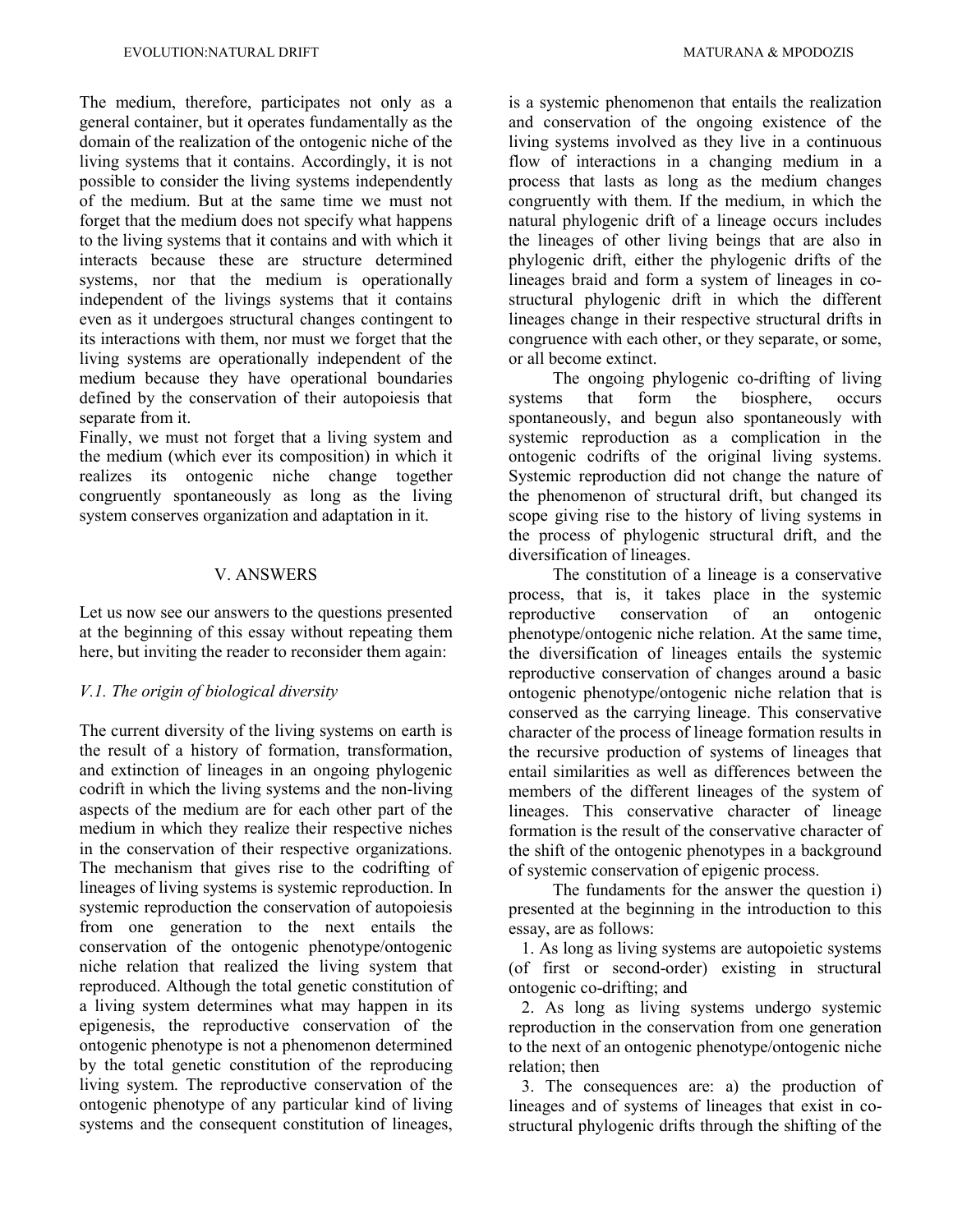ontogenic phenotype/ontogenic niche relation conserved through systemic reproduction, b) the systemic reproductive conservation of variations of the ontogenic phenotypes / ontogenic niche relations that they realize, with the consequent constitution of new lineages, c) the systemic conservation of epigenic similarities across lineages, and d) the conservation of lineages as long as conditions 1. and 2. are conserved, and the extinction of lineages if they are not.

Then, our answer to the question i) presented in the introduction is: similarities and differences between presently existing living systems are the result of the manner of constitution of lineages through the systemic reproductive conservation of ontogenic phenotype/ontogenic niche relations, under circumstances in which new lineages arise from shifts of the ontogenic phenotype/ontogenic niche relations that are conserved through systemic reproduction.

#### *V.2. Adaptation*

The conservation of adaptation, that is, the conservation of the relation of dynamic operational concordance between the living system and the medium at the niche, is a condition of existence of the living system. The same is the case for the conservation of the autopoietic organization of the living system as a molecular discrete entity. Living systems exist only as long as their autopoiesis and adaptation is conserved. These two constitutive conditions for the existence of living systems allow us to answer question ii) in the following terms: The operational congruence and harmony between living systems and their circumstances connoted with the expression adaptation, is a constitutive condition of their existence and does not require explanation. That is, either the living system conserves its adaptation and lives, or it does not conserve adaptation and it dies. Adaptation is a relation of operational congruence with the medium in which a living system conserves living, not a form of living. That is, a living system can exist and, accordingly, be distinguished as such by an observer, only under the condition of interactions in which its autopoiesis and adaptation are conserved in the realization of its niche. Therefore, the condition of existing in adaptation in the medium of a living system is necessarily an invariant as along as it is living. Consequently, given that living systems necessarily exist in adaptation in their niche in their realization as such, there can not be, and there are not comparatively better or worse adapted living beings. The claim that there are or that a living system is more or less adapted to the medium,

reveals the opinion of the observer about what he or she considers would be an adequate living for the living system that he or she observes.

It follows from all that we have just said, that the distinction of a living system by an observer always necessarily brings forth a living entity in operational congruence with its circumstance as a living being. And this is so even if in the way of looking of the observer who imagines it in other circumstances, or who imagines a possible future (becoming) for it, it does not always seem to be so. It also follows that the loss of adaptation necessarily brings with it the death of the living system, and that insofar as a living system is alive, it conserves the relation of adaptation with the medium through the realization of its niche, even if for the observer the living system looks as if it were about to die. Since the conservation of the adaptation is a constitutive condition for the existence of living systems, adaptation does not result or emerge from the operation of a mechanism like the one that we biologists connote or indicate when using the notion of natural selection as if this were the mechanism that generates adaptation.

But there is a fundamental consequence to all that we have said so far, and it is that to the extent that the conservation of adaptation is a constitutive condition in the realization of the living, the conservation of adaptation operates as the dynamic reference around which all structural changes must occur in the conjoint structural drift of the living systems and the medium as they necessarily change together in their recursive interactions. If that were not to happen, the living system would die, and if it dies before reproduction, and there are no other living systems carriers of the same ontogenic phenotype/ontogenic niche relation, its lineage would come to end.

This is our answer to question ii) presented at the beginning in the introduction to this essay.

### *V.3. Diversity and similarity*

What we have said about the conditions of constitution of living beings as autopoietic systems, and about reproduction as the process that generates the phenomenon of heredity through the conservation of a total genotype that either opens or denies the possibility of conservation of a lineage, shows that the similarities and differences that we see among living beings result from the systemic dynamics of constitution and conservation of lineages, and are not determined by the presence of certain particular types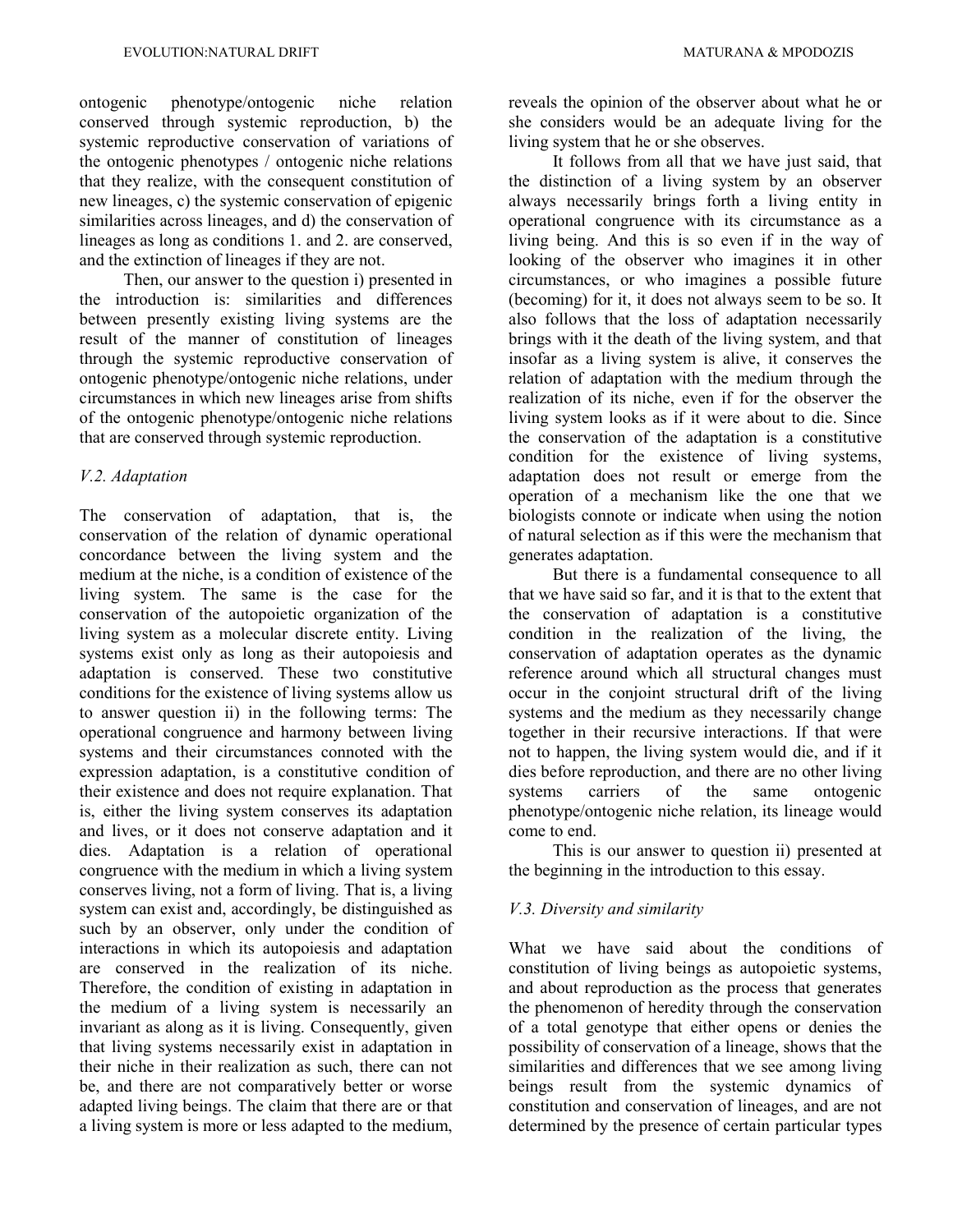of molecules such as the nucleic acids (DNA) or proteins, even if this are necessary for them to occur. The different types of molecules and their different forms of production in the cell, as well as their different ways of transmission in the reproductive process, participate in the conservation of the characteristics of the organisms, or in their disappearance, but do not determine them because these arise in an epigenic process. Indeed, the different kinds of molecules that compose the living systems as well their different manners of production, determine different classes of genetics insofar as they constitute different ways of generating genealogies through their distribution in the offspring in the moment of reproduction, but they do not generate or determine the phenomenon of heredity which is a systemic phenomenon that involves both the organism and the medium (see VI. 4.) This is why no particular class or type of molecules determines, nor can any one by itself determine the ontogenic phenotype/ontogenic niche relation or manner of living that define the identity of the different classes of living systems that they make possible. The total genetic constitution of an organism, as we have said along this essay, determines a domain of possible epigenesis, but which of those possible epigenesis occurs along the life of any particular living system, is the result of the actual interplay of the living of the living system and the medium in the realization of its niche.

But there is more. We have previously state, as a general systemic condition, that whenever in a collection of elements of any kind and in any domain, some particular configuration of relations begins to be conserved, a space is open for all other relations in that collection of elements to change around the configuration of relations conserved. A consequence of this systemic condition in relation to living systems, is that as a lineage arises through the systemic reproduction of an ontogenic phenotype/ontogenic niche relation, the whole molecular constitution of the living systems members of the lineage becomes open to change around the dynamic molecular configurations conserved in the conservation of the ontogenic phenotype/ontogenic niche relation that defines the lineage. As a result, the total genetic constitution of the members of a lineage drifts along a path defined by the systemic reproductive conservation of the ontogenic phenotype/ontogenic niche relation that defines the lineage. In the history of living systems the genotype follows the ontogenic phenotype in a process that spontaneously moves towards the genetic facilitation

of the realization of the ontogenic phenotype/ontogenic niche relation conserved through systemic reproduction in the constitution of a lineage. In a way this is what Julian Huxley (in his book "Evolution: the New Synthesis", 1963) implies when he speaks of the accommodation of the genome in the course of the generations. A more deatiled reflection on this latter point is presented in section VI. 6.

All this allows us to amplify our answers to the questions (i) and (ii) above, as follows: The dynamics of the constitution of lineages that we have described above is spontaneous, and leads both to the stabilization of the lineages as well as to the production of new ones, depending on the ontogenic phenotype/ontogenic niche relation realized through the interactions of the living system and the medium in its epigenic realization that is conserved along successive generations through systemic reproduction. The living systems and the medium that contains them are systems that operate historically braided in an ongoing flow of congruent structural changes in a process involving both in a single structural codrift or history of structural coupling. Yet, as a living system and the medium that contains it are operationally independent in their respective structural dynamics as structure determined systems, different types of organisms will give rise to different classes of phylogenic drifts, with or without formation of lineages, depending on the temporal relation of their different structural dynamics and the structural dynamics of the medium in their codrift. When, in the flow of the natural phylogenic drift there is a shift in the ontogenic phenotypes, each new ontogenic phenotype arises as changes in the epigenic path previously conserved in a lineage, and it arises as the systemic realization of one of the possible epigenic path permitted by the total genotype with which the corresponding living system begins its life. Because of this manner of origin of the new ontogenic phenotypes, every new ontogenic phenotype which appears in the natural phylogenic drift of a lineage, necessarily includes a bigger or smaller part of the initial part of the ontogenic phenotype of the previous generation. In these circumstances, the new ontogenic phenotype will frequently be only a modification of the temporal dynamics of the realization of the ontogenic phenotype of the parental generation, or an expansion or suppression of one or another aspect of its realization (see VI.11). In any case, however, every new lineage will arise as a historically stabilized systemic reproductive conservation of a new ontogenic phenotype/ontogenic niche relation as a result of successive shifts of the ontogenic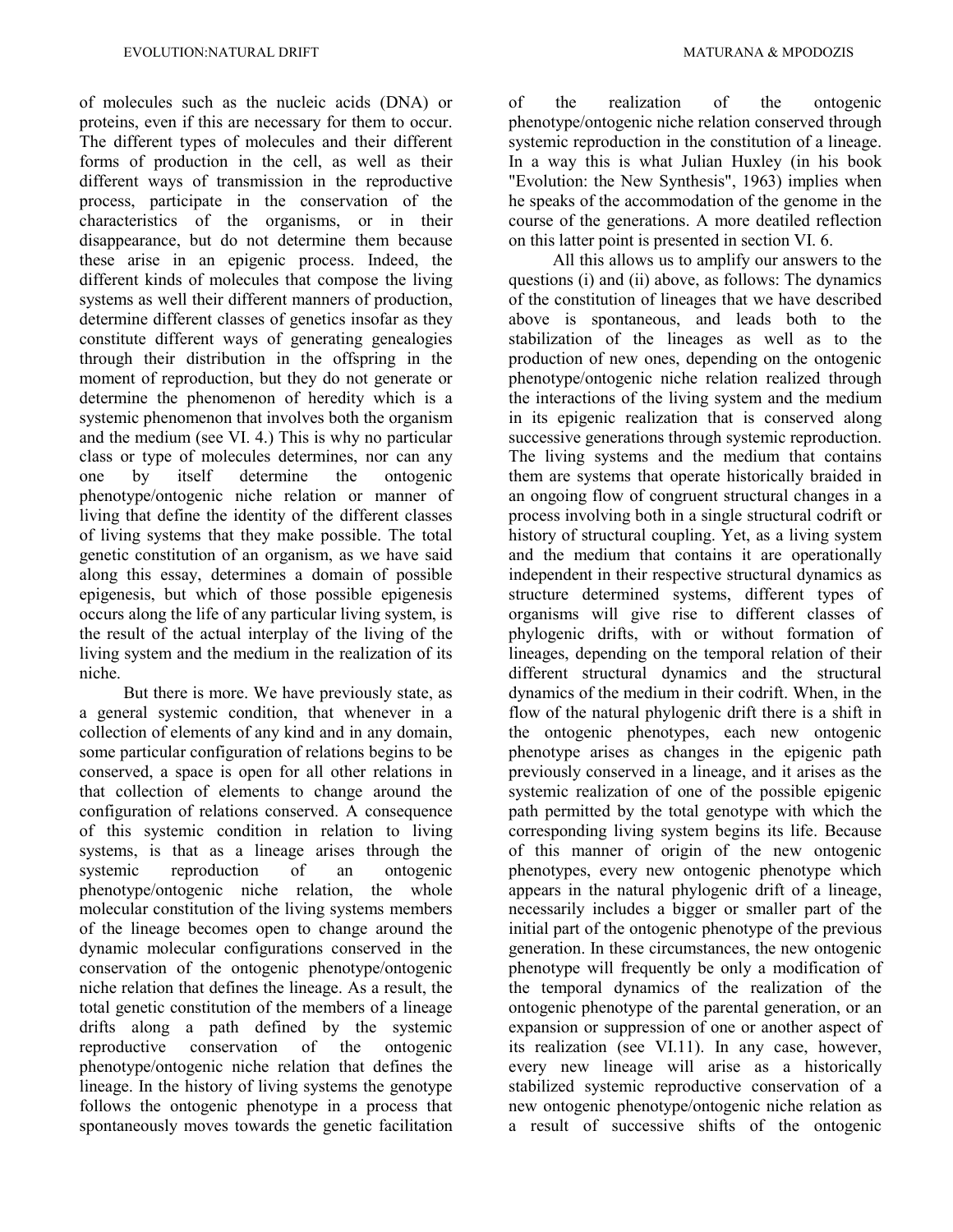phenotype along some unspecified number of generations. In this manner, phylogenic natural drift is the source both of the conservation of similarities and generation of diversity. This is also our answer to question (iii) presented above in the introduction.

# *V.4. Biological fundament of systematics*

As a consequence of the mechanism of lineage formation that we have already discussed, and starting from any point in the reproductive history of living systems, the natural phylogenic drift will necessarily produce a system of lineages that will emerge in a linear or branched sequential process as a series of successive modifications of a primary ontogenic phenotype. The phylogenic drift flows as a historical process in which every reproductive shift of the ontogenic phenotype/ontogenic niche relation conserved until then can result in an ontogenic phenotype/ontogenic niche relation that may become conserved giving rise to a new lineage that will last until it is extinguished, or until a new shifting of the ontogenic phenotype/ontogenic niche relation conserved gives rise to another new lineage. In this process, a system of lineages is spontaneously formed in which the earlier ontogenic phenotypes appear more or less included as part of the epigenesis of the later ones. The conservation of more or less extended epigenetic configurations of the ontogenic phenotypes of the ancestors in the realization of the later ontogenic phenotypes of the members of a system of lineages, results in that different epigenic configurations constitute lineages of ontogenic phenotypes that are carried by lineages of ontogenic phenotypes that include them in their realization as the branching systems of a tree. The natural phylogenic drift occurs as a system of ramifications of lineages in which the smaller branches retain features of the larger stems from which they arose. A transversal section of a system of ramification of this kind seen from above, allows us to group the sectioned branches according to similarities that depend on the history of origin of each one of them as modifications of a previous configuration. In these circumstances we answer the question (iv) presented in the introduction of this essay as follows: To the extent that we living beings are the present of an uninterrupted branching history of lineage formation in a natural phylogenic drift, a taxonomist that classifies the living systems that he or she distinguishes in different categories defined by their different degrees of similarity, can do nothing but to group them either by constellations of similarities that

have their origin in a history of phylogenic conservation of some epigenic configuration, or by similarities that do not have such a character. In these circumstances, a taxonomist, who in doing a classification of any category cannot but put together organisms that resemble in constellations of features that appear to him or her in a non historical context, will spontaneously prefer those similarities that resulted from the conservation of epigenic coherences in different lineages because they will unavoidably include or reveal additional unexpected phenotypic correlations that would have not been possible if his or her classification had been based on accidental similarities only. The result is and has been in many occasions, that experienced taxonomists have made taxonomic groupings that have had biological historical relevance even when they did not considered possible evolutionary relations. Moreover, the classificatory vision of taxonomists has been a basic source for evolutionary insights in the history of

# *V.5. Biological significance of the taxonomic categories*

biology.

If the taxonomist creates taxonomic categories following in his or her classification distinctions of ontogenic phenotypes common to the different forms of organisms that he or she distinguishes, he or she will make biologically significant taxonomic categories by revealing the present moment of the historic becoming of the living beings thereby classified. Moreover, if in classifying living beings the taxonomist organizes different classes of ontogenic phenotypes that he or she distinguishes according to how they contain one another, in their similarities and differences, he or she will propose a classification in which the taxonomic categories that can be called "higher" will necessarily be based on the distinction of ontogenic phenotypes / ontogenic niche relations that correspond to the conservation of the oldest epigenetic configurations. So, we claim that given the nature of the classificatory act realized by the taxonomist, notions such as kingdom, type, class, family, genus, and species, indeed correspond to taxonomic categories that represent the distinction of ontogenic phenotypes / ontogenic niche relations that define lineages or systems of lineages, and have, because of this, biological meaning. In these circumstances, it also follows that major taxonomic categories correspond to the distinction of ontogenic phenotypes that are realized as aspects of the epigenesis of ontogenic phenotypes that define minor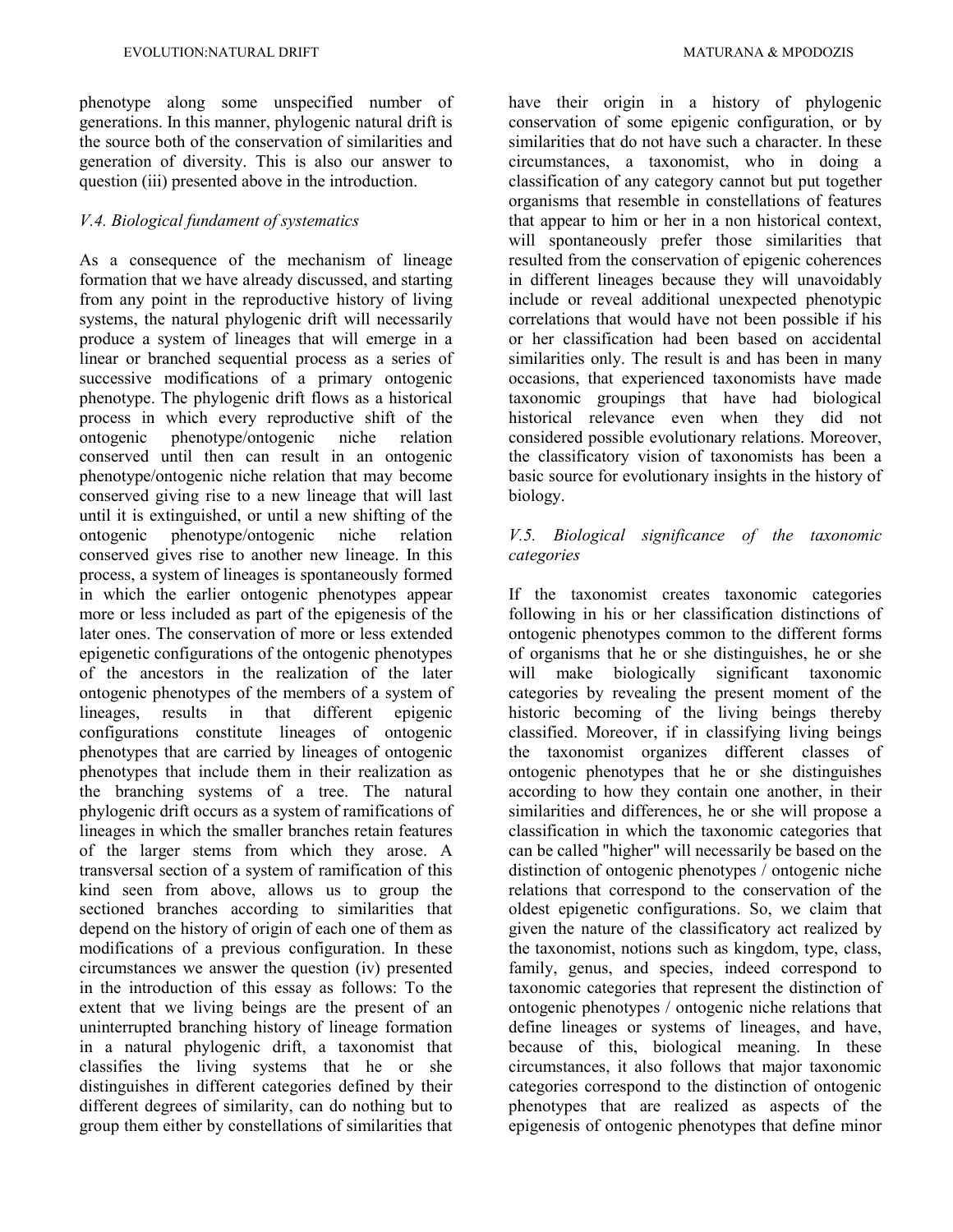taxa. Thus, when a living system that is distinguished as a member of a particular species realizes its ontogenic phenotype as a member of that species, it realizes simultaneously the epigenesis of the ontogenic phenotypes proper to the genus, family, class, type, and kingdom to which it belongs as a result of being the present form of the phylogenic drift that gave origin to it. It follows, then, that the taxonomic categories constructed by a taxonomist are not arbitrary to the extent that they are based on the distinction of the ontogenic phenotype/ontogenic niche relations that define the different lineages that he or she connotes in his or her classification. And it also follows that a good taxonomy is precisely one that has been constructed by a biologist who has become a taxonomist by learning the operational looking that allows him or her to make distinctions that grasp the similarities that reveal historical relations.



*Fig.* 8. In this figure we attempt to illustrate a phyletic tree in wich the different branching systems represent different ontogenic phenotype/ontogenic niche relations conserved as differents lineages. The magnitude of the lateral displacement of the vertical course of the branches at each nodal point represent more or less extensive shifts of the ancestral ontogenic phenotype/ontogenic niche relations. The tips of the phyletic tree correspond to the present species. The horizontal arrows above the phyletic tree represents the different ontogenic phenotypes/ontogenic niche relations connoted by the taxonomist as he or she distinguishes different taxonomic categories while grouping the actual species.

Esta figura ilustra un arbol filogenético, en el cual los diferentes grupos de ramas representan diferentes relaciones fenotipo ontogénico/nicho ontogénico conservadas como diferentes linajes. La magnitud del desplazamiento lateral del curso vertical de las ramas en cada punto nodal representa un desplazamiento mas o menos extensivo de la relación fenotipo ontogénico/nicho ontogénico ancestral. Las puntas del arbol filetico representan las especies actuales. Las flechas horizontales indicadas sobre el arbol filogenético representan las diferentes relaciones fenotipo ontogénico/nicho ontogénico connotadas por un taxonomo cuando este distingue diferentes categorias taxonomicas al clasificar las especies actuales.

This also means that the generative mechanism of the higher taxonomic categories is not different from the generative mechanism of lower ones (Fig. 8). Taken together, sections 4 and 5 above express what constitute our answer to the question (iv) presented in the introduction of this essay.

#### VI. CONSEQUENCES

In what follows we will make some final reflections in which we will examine several consequences of what we have already said for the understanding of the history of living systems and the constitution of the biosphere, and we shall sketch some answers to a few of the open questions in such a domain.

#### *VI.1. Sexuality*

In our previous discussion we did not refer to sexuality, because we think that such a reference does not introduce a substantial modification to the phenomenon of phylogenic drift. Certainly, sexuality modifies the phenomenon of genetic drift by establishing closed networks of gene flow, and through that adds a new dimension to the dynamics of conservation of ontogenic phenotypes and manners of living. Yes, sexuality by adding cell fusion or molecular interchange into the dynamics of systemic reproduction, expands the genetic variability of the organisms through molecular recombination, but heredity remains the result of the systemic reproductive conservation of an epigenesis that remains capable of realizing a particular ontogenic phenotype/ontogenic niche relation. With the expansion of the genetic variability that sexuality entails through genetic recombination and gene occultation, the fields or domains of epigenic variability are amplified at the same time that they are phylogenically conserved as bonded or closed networks of genetic configurations that constitute lineages of polytypic ontogenic phenotypes, one of which is, of course, sexual dimorphism. With the amplification of the epigenic variability that sexuality brings, the possibility for the shifting of the ontogenic phenotypes conserved through systemic reproduction, is expanded in every reproductive occasion. At the same time, the restrictions on genetic recombinations entailed in any mechanisms that interferes with the gene flow between different communities of interbreeding organisms, result in that the genetic variability within a sexual lineage becomes systemically constrained along its phylogenic drift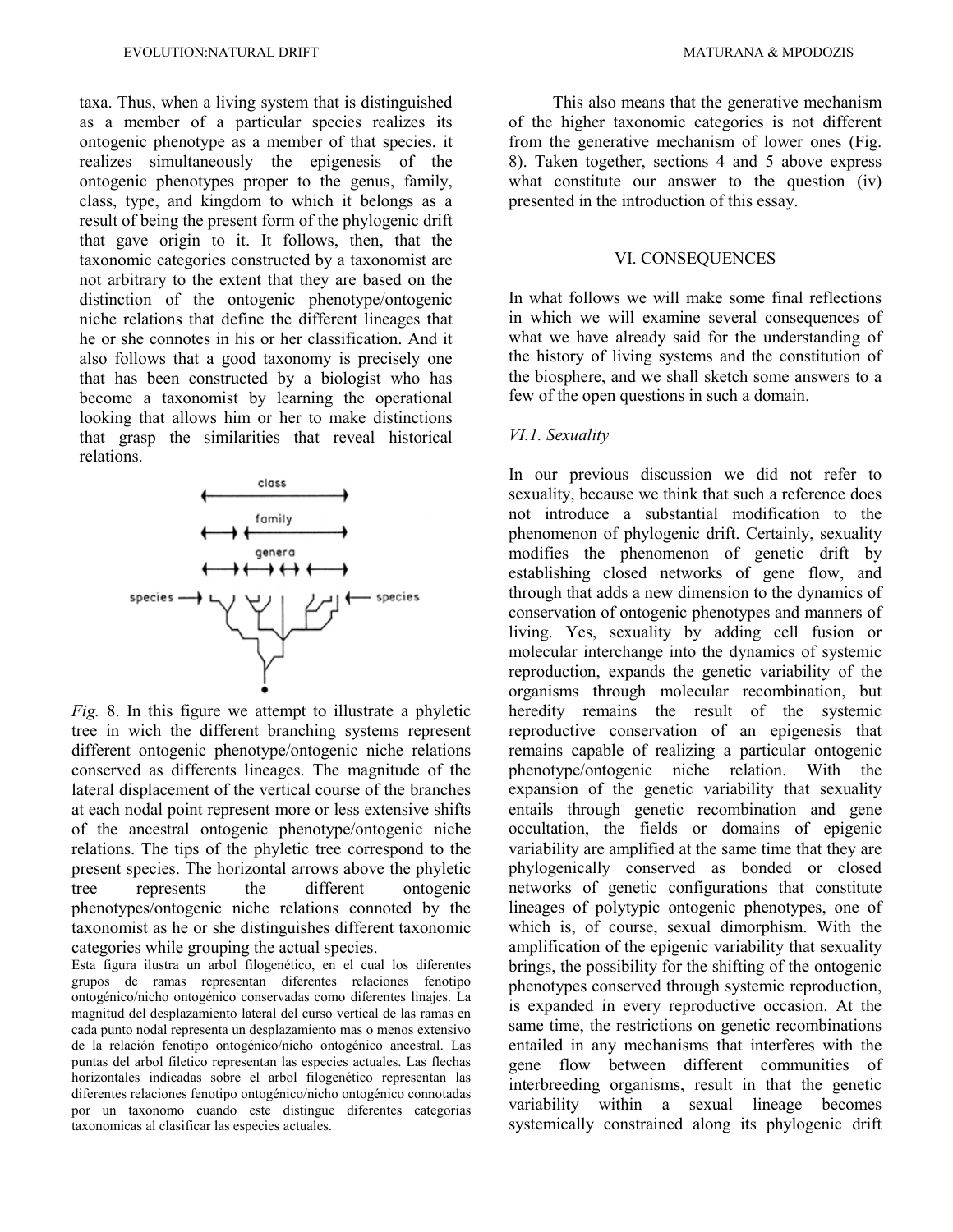within bounds defined by the stability of such restrictions. Yet, none of these phenomena that modulate the course of the phylogenic drift of the sexual organisms, alters the systemic nature of reproduction and heredity, or the nature of the phylogenic drift in the terms that we have presented.

# *VI.2. Natural selection*

In modern biology adaptation is seen as a relation of more or less efficiency in the use of the medium by the living systems. As a result, modern biologists see adaptation as a variable, and think that the diversity of living systems is the result of a historical process of continuous improvement of the adaptation of the living systems to the medium in which they live. In these circumstances modern biologists consider natural selection as the mechanism that gives rise to evolutionary change and diversification in a dynamics of continuously improving adaptation. That is, the notion of natural selection is used in biological discourse as if it constituted the generative mechanism of the evolutionary change. Under this view a force or external agent is needed to produce the adaptive change, and this force or external agent is referred to as selective pressure or selective strategy. As we said above, we think differently.

Living systems as molecular autopoietic systems exist in recursive continuous structural change. We do not have to justify structural change in living systems, structural change is in them a condition of existence. Living systems stay alive only as long as they operate conserving their dynamic structural congruence with the medium in which they realize their living in the realization of their niche. This operational structural congruence between the living system and the medium as the living system realizes its niche, is what we connote with the word adaptation, and what we say when we say that the conjoined conservation of adaptation and autopoiesis is a condition of existence in living systems. It is in agreement with this condition of existence of living systems, that we claim: a) that it is not the origin of change or the origin of adaptation what has to be explained in the history of living systems on earth, but the course that their change follows in the constitution of their lineages; and b) that the mechanism that guides the course of change and that gave rise to the present diversity of living systems as well as to their many different manners of living in adaptation and co-adaptation in the network of living systems that is the biosphere, is phylogenic drift in the generation, conservation, and diversification of lineages through

the systemic reproductive conservation of different ontogenic phenotype/ontogenic niche relations. Or, in other words, we claim that the process that gave rise to the diversity of living systems that we find today in the biosphere is not some operation of some mechanism of selection, but the differential survival in the realization of living and constitution of lineages in the conservation of adaptation through systemic reproduction, that we have called natural phylogenic drift.

In these circumstances, natural selection is not the mechanism that generates differential survival in the evolutionary history of living systems. Evolution is the history of diversification of living systems that takes place through natural phylogenic drift. And natural phylogenic drift occurs in course of the systemic reproductive conservation of autopoiesis and adaptation in the recursive encounter of the living systems and the medium as structure determined systems that exist under independent dynamics of structural change. Furthermore, the diversification of lineages in living systems does not course in a competitive dynamics through the survival of the fittest, but it follows the course of the survival of the fit in the conservation of autopoiesis (living) and adaptation.

We think that when Darwin (1872) said that the process of historical change of living systems occurs "as if there were selection", he used the active form of the notion of selection to refer to the result of a generative mechanism or process that had to be operating in the present of each organism so as to generate differential survival. But Darwin used the notion of competition under the expression of "survival of the fittest", which is in fact an explanatory metaphor that the observer uses to account for the differential survival that he or she observes in the reproductive history of populations. The use of this metaphor has resulted misleading because it has obscured the view of the actual mechanism of the differential survival that results in the course of the generations in natural selection, which is the survival of the fit through the conservation of adaptation. According to us, then, the generative mechanism that applies to each organism in the present of its living and generates differential survival in the course of generations, is the "survival of the fit". And we connote this with the general expression that the history of living systems has followed the path of phylogenic natural drift. Kimura and Weiss (1964) when speaking of the survival of the lucky, and Cavalli-Sforza (1996) when speaking of genetic drift under the confines of natural selection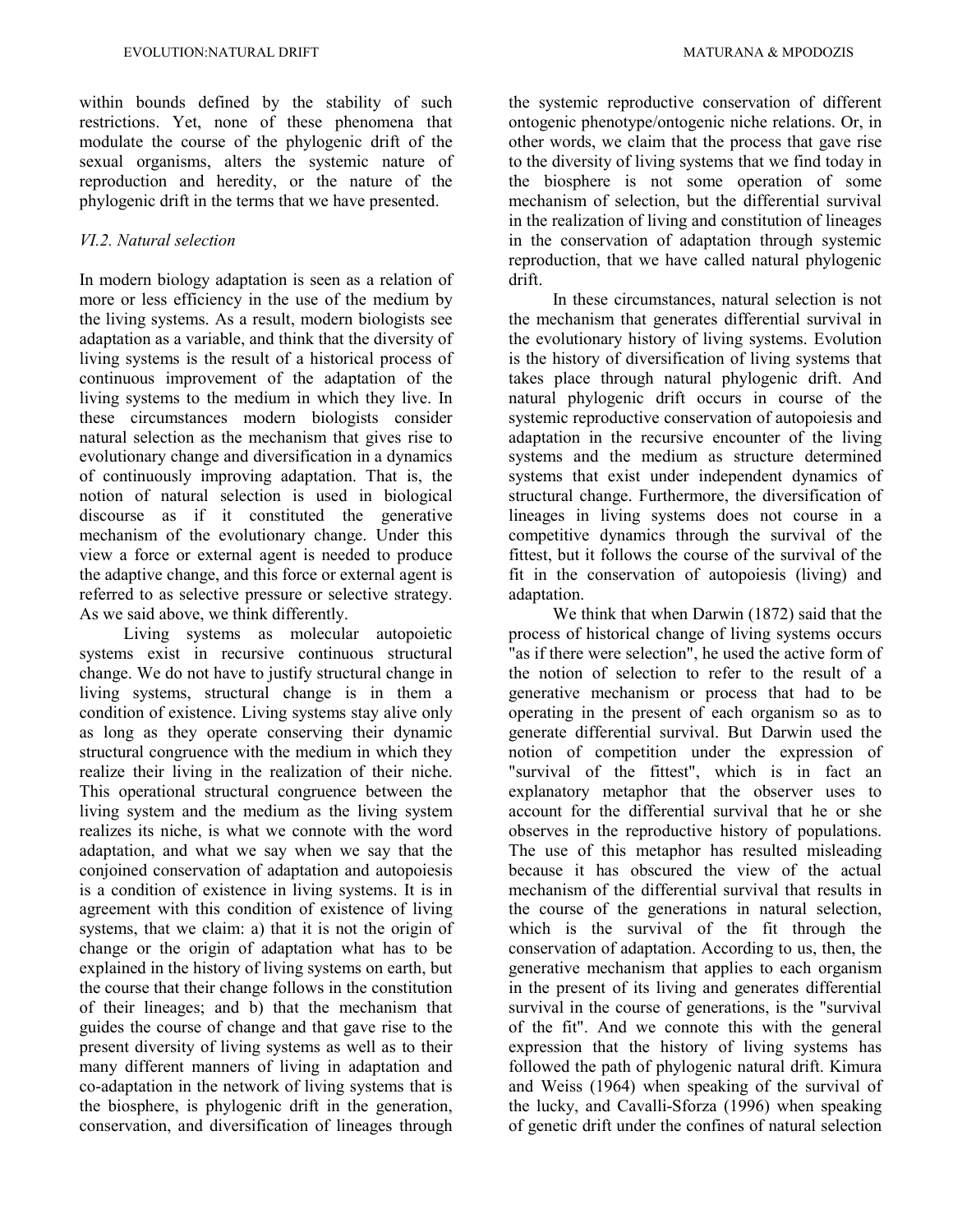see this to some extent, but do not fully realize that it is the conservation of adaptation what guides the path of evolution with the result of natural selection.

Indeed we think, and we repeat, that the biological phenomenon that a biologists connotes when speaking of natural selection, is the result of a differential survival that he or she sees when comparing different classes of phenotypes or genotypes in two different historic moments in a population or group of organisms in ontogenic and phylogenic structural drift and co-drift. Moreover we claim that when there is sexuality, the ontogenic and phylogenic drift and co-drift occur for every system of sexual lineages within the limits of the gene flow and gene recombinations established by the different mechanisms that restrict the gene flow between noninterbreeding populations. The phylogenic drift of sexually reproducing organisms is not an exception, and occurs under the same fundamental mechanism of the ontogenic and phylogenic structural drift and codrift of asexual individuals and lineages, that is, through the conservation and shift of ontogenic phenotype/ontogenic niche relations in the terms that we have already described.

Moreover, we think that what has happened since Darwin is that the use of the notion of natural selection as connoting a force in order to explain adaptation, and the attention on populations as an opportunity to quantify and predict the course of evolution, has obscured our view of evolution as a process that occurs in the present of the living individual organisms through systemic reproduction along the path of conservation of autopoiesis and adaptation as the mechanism that generates differential survival. In these circumstances, the difficulty of seeing natural phylogenic drift as the generative mechanism of evolution, even when there is awareness of the permanent presence of genetic drift, is that natural selection is treated as if it were the mechanism that gives direction to differential survival notwithstanding that one knows that natural selection is a consequence of the course followed by the differential survival that it is supposed to direct (Cavalli-Sforza 1996, pp 75 - 84). We also think that this attitude is the result of not seeing reproduction as a systemic process, as well as of not seeing that what gives direction to the evolutionary process in the constitution of a biosphere as a network of interrelated lineages, is that lineages arise in the systemic reproductive conservation of an ontogenic phenotype/ontogenic niche relation through the conservation of both adaptation and a manner of living, and not through the conservation of a genetic constitution.

Evolution according to us takes place in the dynamics of generation and diversification of lineages, and not in the change of the genetic constitution of populations which is only a result. Living occurs in the present of the operation of the living system in the realization of its living, and nothing occurs in the living system determined by the future. So the differential survival connoted by the expression natural selection must be the result of a process obscured by such a notion, and that process must take place in the continuously changing present that the flow of living is. It is in these circumstances that we claim that the process that gives rise to the conservation and differentiation of manners of living that we biologists connote with the notion of evolution, is the dynamics of generation and differentiation of lineages through the systemic reproductive conservation of ontogenic phenotype/ontogenic niche relations. Indeed, we claim that since systemic reproduction conserves dynamic relational configurations between organism and medium (in the conservation of ontogenic phenotypes / ontogenic niche relations), and not genetic configurations per se, that natural phylogenic drift channels the genetic drift in a way that does not result in genetic homogenization. Therefore, it is in these circumstances that we claim that it is natural phylogenic drift what gives rise to the directionality of the evolutionary process that we biologists have attempted to explain since Darwin with the notion of natural selection.

# *VI.3. Species and speciation*

The extensive controversy concerning the notion of species arises somehow from the effectiveness of the taxonomist's way of looking and his or her effectiveness in making organic categories that have biological significance in a background of doubts about the fundaments of the biological legitimacy of such effectiveness. The question has been: are the taxonomic categories biological entities, or are they only artifacts of classification? Does the species as a taxonomic category represent a biological entity while the other taxonomic categories represent mere classification artifacts? With the notion of the biological species as a genetically closed system of interbreeding populations developed by Ernst Mayr (1963), the matter of giving fundament to the notion of species as representing a biological entity seemed come to an end. And it seemed so because the view of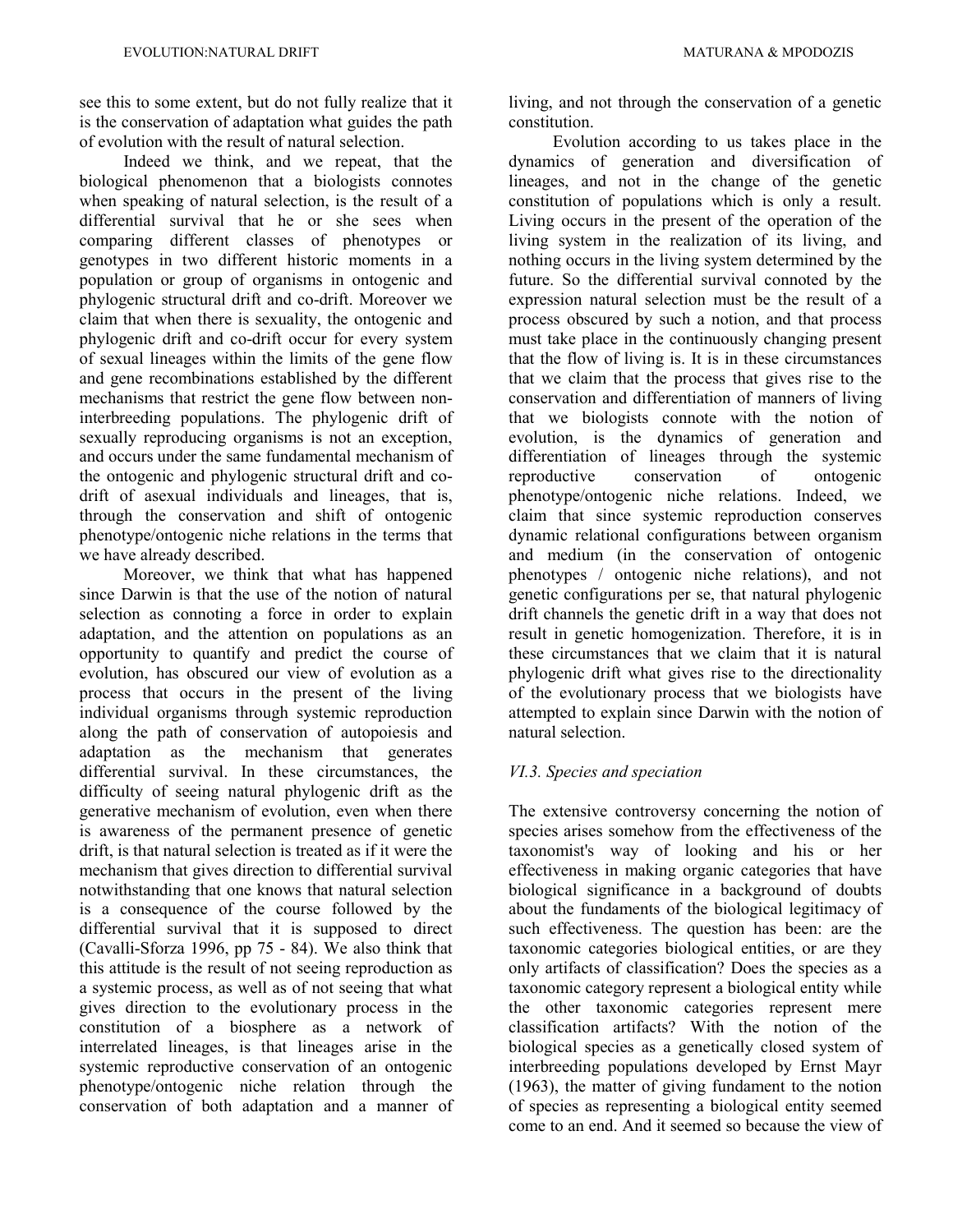the biological species as a genetically closed system of interbreeding populations revealed a biological mechanisms that restrict the gene flow between its members and the members of other different interbreeding populations, clearly pointing both: a) to a biological entity with a historical existence, and, b) to the biological mechanism that would generate such an entity by enclosing a group of organisms in a common evolutionary destiny of change and conservation of dynamic configurations of gene relations. Moreover, this view of the species as a system of interbreeding organisms was in total concordance with the notion that evolution had to be understood in terms of the changing genetic constitution of populations. According to us, however, the old conceptual difficulties do not disappear totally. And this is so because the biological species notion arises as a notion associated with the view of natural selection as the generative mechanism of the evolutionary process in terms of populations, which, according to us, is something that cannot be accepted because the mechanism that generates natural selection as the consequence of its operation is natural phylogenic drift. Additionally, the biological species notion as it is usually understood, is associated to a view that treats adaptation as a variable, and sees natural selection as operating on adaptive advantages and disadvantages in face of a continuous competition for survival, while considering that the history of diversification of living systems or evolution, is the history of genetic change of populations. Finally, the notion of biological species arises in a way of thinking that invites accepting the idea that all the characteristics or traits of an organism that an observer can identify as being conserved through evolution, are genetically determined, and have emerge and are conserved as the result of a selective process that retains them according to their adaptive advantages in a domain or field of competition for survival. Accordingly, we think that the approach that sees species and speciation in terms of populations faces several difficulties under the form of phenomena that it cannot explain. The following are three that we consider the most salient ones:

 a) the conservation of asexual lineages of organic forms that are maintained either permanently or transitorily by means that do not entail the constitution of a closed genetic domain as claimed to be required for speciation under the biological species concept;

 b) the presence of features of the organism that the observer can clearly distinguish as being conserved in a lineage, but to which he or she cannot attribute some acceptable adaptive origin; and

 c) the biological relevance of the taxonomic distinctions that an experienced taxonomist makes, no matter what may be the taxonomic category distinguished.

Our way of dealing with these and other questions in the matter of speciation and taxonomy, follows a path different from that of Ernst Mayr. We think that what a taxonomist does as he or she claims to distinguish a species, and his or her distinction makes biological organic sense in the context of a system of taxonomic distinctions, are two things: one, to distinguish an ontogenic phenotype that defines a lineage of organisms; and two, to claim that the ontogenic phenotype/ontogenic niche relation distinguished as a species has a nodal position in the ramification of lineages in the phylogenic drift, because the new lineages that may arise from, are also species. If another taxonomist were to claim that the classification made is not adequate, he or she would be claiming either that the classification that the first taxonomist made did not correspond to an ontogenic phenotype/ontogenic niche relation that defines an organic lineage, or that the lineage defined by the first taxonomist does not have such nodal position in the phylogenic drif because it is only a variation of one, namely, a subspecies. Therefore, we consider that an appropriate characterization of the species as a taxonomic category is: A species is a taxonomic category that corresponds to the distinction of a lineage defined by the conservation of an ontogenic phenotype/ontogenic niche relation that may or may not include sexuality, and which a taxonomist considers that has a nodal character in the dynamics of diversification of lineages because the new lineages that may arise from it will have the same nodal character in the course of the natural phylogenic drift. We can also say that a species is a nodal lineage in the terms implied above. We also think that the biological species of Ernst Mayr as an interbreeding population of organisms that is constituted as a genetically closed unity through the biological restriction of the genetic interchange with other such populations by means of various isolating mechanisms, is a special case of the systemic reproductive conservation of an ontogenic phenotype/ontogenic niche relation that includes sexuality. Nothing can happen in the life history of an organism that is not permitted or made possible at the beginning of its existence by its total genetic constitution. Yet, whatever actually happens along the life history of a living system arises in it as a systemic epigenic process, and whatever is conserved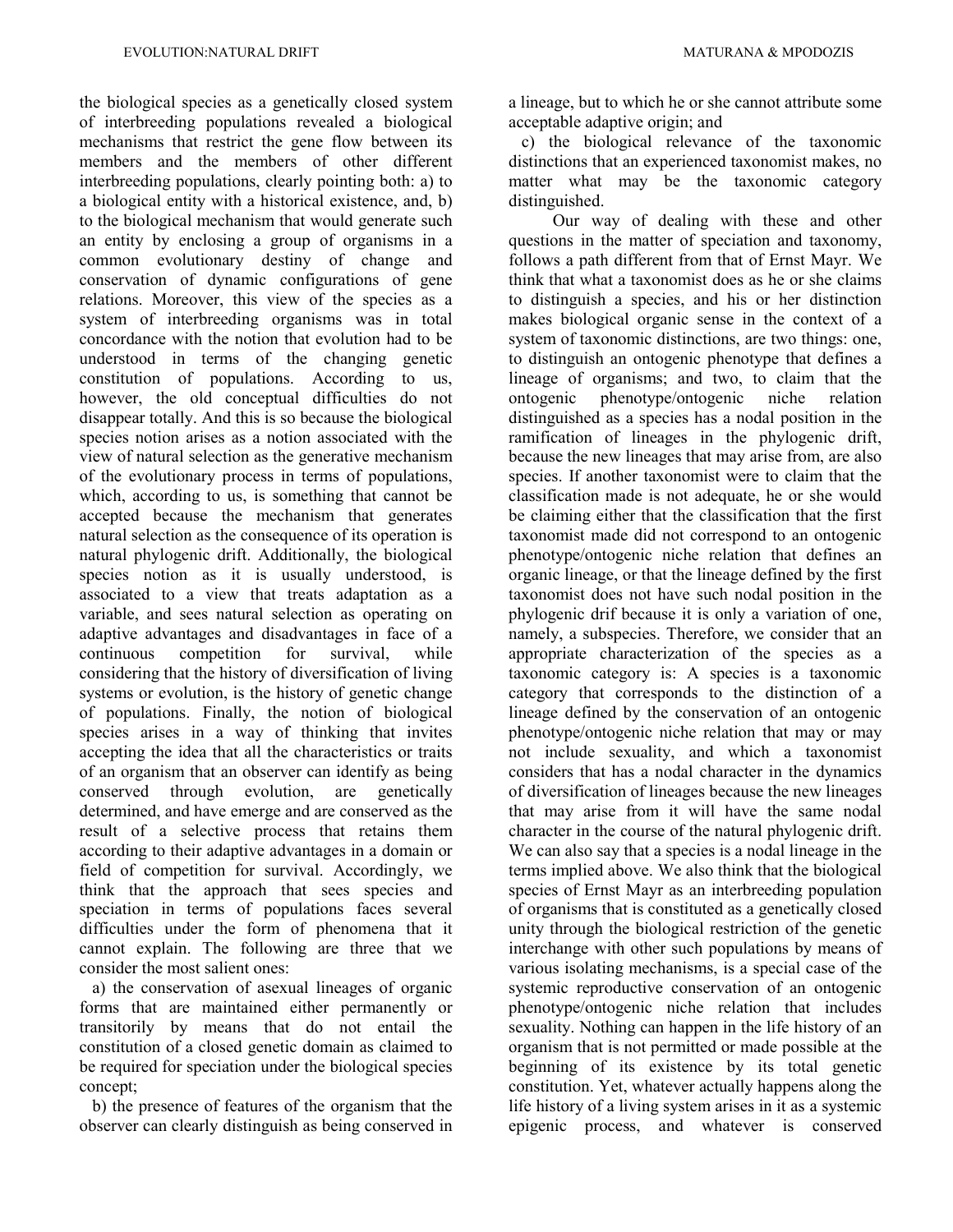generation after generation as a manner of living, is conserved through systemic reproduction with the participation of the genetic system but not determined by this. So, although genetics and gene flow, or lack of gene flow, participate as features of the constitution of the biological species, it is not genetics what determines in any case its particular identity, but the systemic reproductive conservation of the ontogenic phenotype/ontogenic niche relation that defines it. Therefore, it is because of the systemic character of the conservation of the ontogenic phenotype that defines a lineage, that sexual and asexual lineages (species) are constituted and conserved in the same way in the phylogenic drift. In these circumstances, the difference between sexual and asexual lineages, is that in the asexual lineages the genetic variability of the members of the lineage that opens the possibility for genetic variations in the ontogenic phenotypes conserved, emerges only from internal recombinations and / or mutations, while in the sexual lineages such variability is expanded through sexual gene recombination.

Let us summarize in the next 11 statements:

 1. The taxonomist claims to recognize the members of a species through traits that he or she considers to make part of the ontogenic phenotype/ontogenic niche relation that defines the lineage, and is successful to the extent that the course of the natural phylogenic drift shows that he or she indeed distinguished a nodal lineage.

 2. The ontogenic phenotype that characterizes a species, is not genetically determined although its realization in the members of the species depends on the total genetic constitution that makes it possible at the beginning of their existence . What defines a lineage, is the conservation through systemic reproduction of an organism/medium dynamics under the form of the systemic reproductive conservation of an ontogenic phenotype/ontogenic niche relation.

 3. Sexuality and genetic isolation modulate the becoming and conservation of the sexual species, but do not determine what is conserved along its history because that arises in the systemic reproductive conservation of an epigenic process regardless of the presence or absence of sexuality. The isolating mechanisms that restrict the gene flow between populations, operate as features of the systemic dynamics that conserves the ontogenic phenotype/ontogenic niche relation that defines a species, regardless of any reference to genetic determination.

 4. Phylogenic drift is a process of continuous transformation and diversification of lineages through the systemic reproductive conservation along the history of a lineage of variations in the ontogenic phenotype/ontogenic niche relations that defines it. When in this process a particular variation of the ontogenic phenotype/ontogenic niche relation in a lineage begins to be conserved through systemic reproduction in a way that it becomes a nodal lineage, a new species arises. As such speciation occurs in the systemic reproductive dynamics that conserves the structural coupling between organism and medium, and if there are different kinds of organism living in a way in which they form part of each other's medium, speciation will necessarily occur as a systemic process of co-speciation in the constitution of a biosphere.

 5. Speciation is not a population phenomenon because a species as a nodal lineage may or may not include sexuality. Asexual species form populations as systems of coexistence that do not entail gene interchange. Sexual species, form systems of coexistence that constitute populations of actually or potentially interbreeding organisms. So the word population is either used to refer to collections of organisms that live in some relation of coexistence, or to refer to organisms that form networks of actual or possible gene interchange through sexuality. Whatever the case, populations are incidental to the process of speciation, and do not constitute it.

 6. Even though speciation is not a population phenomenon, the manner of conservation of the ontogenic phenotype/ontogenic niche relation that defines a species will result in the constitution of different kinds of populations that will participate differently in the realization of the manner of living that defines the species. Sexual and asexual organisms will constitute different kinds of populations, and hence, different domains of coexistence. Thus, in the case of sexual organisms, the interbreeding populations will be closed domains of gene interchange and they will be more or less uniform genetically according to the degree of panmixing of their interbreeding. In the case of nonsexual organisms, the populations that they form will be more or less uniform genetically depending on how much the organism / medium relation restricts the epigenic variability in their ontogenic realization.

 7. To the extent that the phylogenic drift and the speciation that it entails occurs in a domain of interacting and interrelating living systems in the spontaneous dynamics of the flow of living in conservation of organization and adaptation, cospeciation is a necessary outcome under the form of local and distant ecological coherences in the constitution of a biosphere. That is, what an observer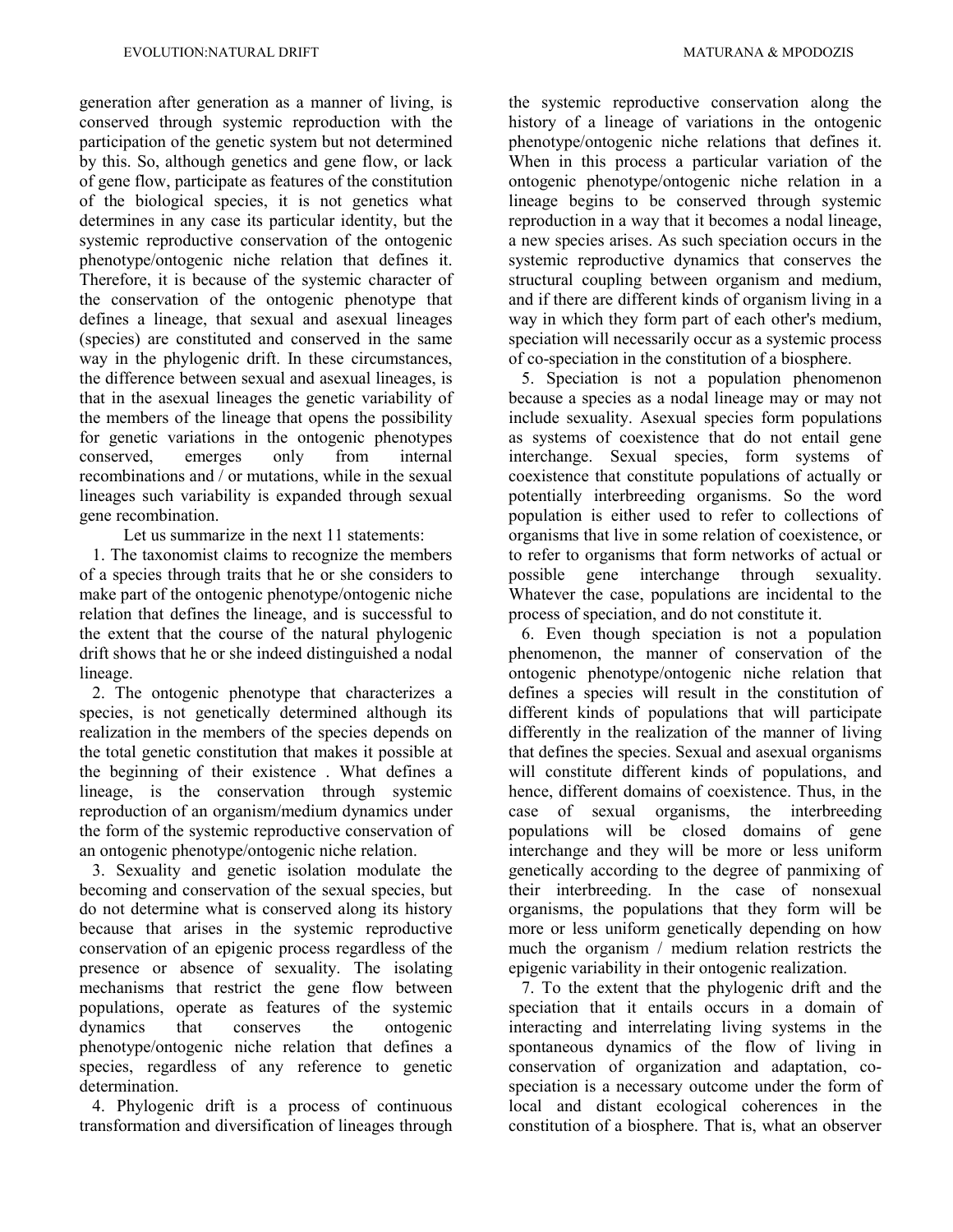sees as ecological congruencies between species, or what he or she sees as ecological co-adaptations, are an unavoidable result of spontaneous co-drifting and co-speciation.

 8. Speciation will necessarily occur as a spontaneous process in small populations where local habits of living can be conserved as ontogenic phenotypes through systemic reproduction. Furthermore, in large populations of sexually reproducing organisms, the systemic reproduction of habits and behavioral preferences will disrupt the possibilities of panmixing, creating domains of inbreeding which add the dimension of mating preferences to the behavioral channeling of the genetic drift (see appendix, "Habits")

 9. In the process of speciation, the shifting of the ontogenic phenotype will appear as saltatory or as gradual to an observer according to the temporal perspective from which he or she makes his or her observations. Yet, in a strict operational sense, the process of speciation will always be saltatory, with big or small saltations depending on the number of generations involved from the beginning of the shifting of the ontogenic phenotype until the final establishment of the new lineage.

 10. An observer who compares populations of organisms in different moments of their history while attending to the relative frequency of the different genotypes observable in them without considering that speciation takes place as a phylogenic drift of ontogenic phenotypes, will see any change in the relative frequency of the different genotypes observed as a result of a change in gene frequencies produced by a process of positive selection of certain genes and of negative selection of others. Such an observer will fail to see that the change in gene frequencies observed is a result of a differential survival of ontogenic phenotypes in a process in which all genetic changes are coopted in the realization of the ontogenic phenotypes conserved in the conservation of living. Change in the genetic constitution of the organisms members of a population along the latter's evolutionary history, is a result of the differential survival of the members of the population along a history of phylogenic drift, so it occurs in a dynamics of drift too . 11. As a closed population with respect to genetic interchange with other similarly genetically closed populations, the so called biological species is a special case only because of the participation of sexuality in the ontogenic phenotype/ontogenic niche relation conserved in it, and not because of the form in which this is conserved that is the same as with asexual lineages.

According to us, therefore, speciation occurs in the systemic reproductive conservation and change of lineages of ontogenic phenotype/ontogenic niche relations in a systemic dynamics that involves the living systems and their niches as operational totalities in continuous change while the organization and the adaptation of the participating organisms are conserved. That is, speciation is not a feature of the history of living systems only, but it is a feature of the history of the biosphere. Speciation is a biological process in which living systems and medium change together congruently in a way in which each living system and what it does operates as part of the medium of the others. At the same time, we think that it should be apparent that species, as they appear in the act of classification, have a categorical neatness that does not reflect the fluidity of the evolutionary process, and that the taxonomist in the act of classification makes a magnificent feat of historical abstraction. As abstractions of historical dynamics all taxonomic categories are historical biological entities, not mere taxonomic constructs. Taxonomic categories appear in the distinction of the observer, but they make biological sense only if the taxonomist has enough biological understanding and insight to see through analogical abstractions the past in the present, and to make from the present a future that future biologists will accept.

# *VI.4. Heredity*

The phenomenon of heredity as it appears with systemic reproduction, operates as the fundament of the history of living systems as a factor in the constitution and conservation of lineages. In this essay we have shown that due to its manner of constitution the phenomenon of heredity does not depend on any particular molecular structure even though the molecular structure conserved in the act of systemic reproduction makes it possible. And we have done so by showing: a) that heredity occurs or takes place in the conservation of organization and adaptation through systemic reproduction; and, b) that systemic reproduction occurs as a process of division that involves organism and medium through the conservation in the systems that result from that division of the structures that make possible the realization of the particular organization of the dividing system, as well the conservation of the structural features of the medium in which the new resulting systems may remain realizing that particular organization. So, in the biological domain, what the word heredity connotes is a systemic process in a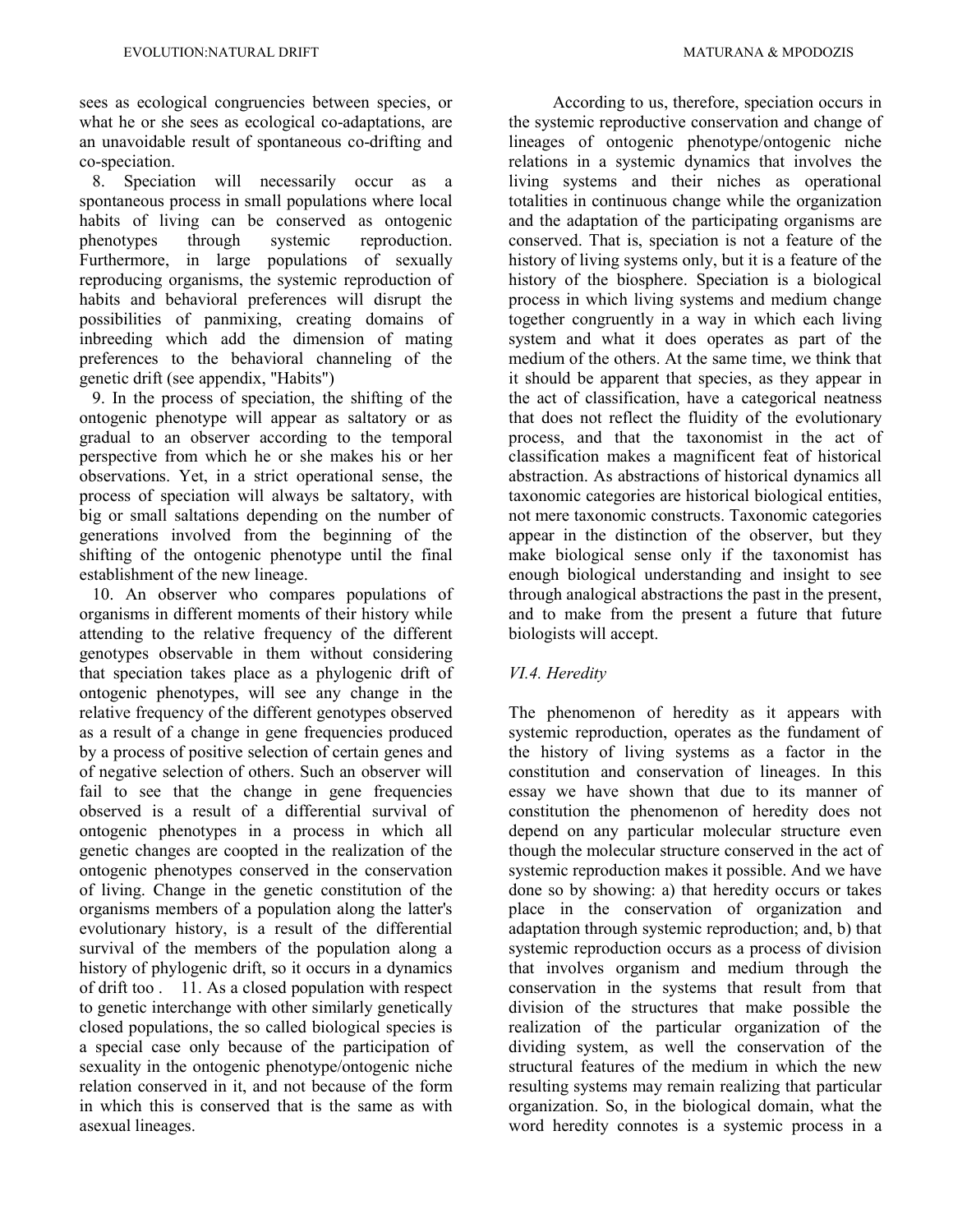structural dynamics that associates living systems and medium in the conservation of the structures and relations of the living systems and the medium under which living is conserved. As such, the process connoted with the word heredity operates guiding the transgenerational conservation and change of all classes of living systems in their historic becoming by setting boundaries, through what is conserved, to the variability of the molecular process that make possible the conservation or extinction of the different ontogenic phenotypes that arise through the systemic reproduction of the living. Finally, it is because heredity is a systemic phenomenon and not a molecular one, that behavior as a participant in the systemic dynamics of living and reproduction, plays a central role in the course followed by the phylogenic drift of living systems by defining what is conserved and what is not conserved in the ongoing existence of every class of living system along the constitution and conservation of lineages through systemic reproduction.

# *VI.5. Evolution and the origin of living systems*

As we have stated before, whenever in a collection of elements a configuration of relations begins to be conserved, a system arises defined as a unity by the configuration of relations conserved which henceforth becomes its organization. At the same time that a system begins to be conserved, either the conditions of the medium that make its conservation possible also begin to be conserved in the system / medium relation, or the system disintegrates. So, as a system arises the conditions of its existence arise as well, and, therefore, a system begins and exists in the conservation of its organization and adaptation to the medium in which it exists. As a system begins its existence in the conservation of its organization and adaptation, its ontogenic structural drift begins. This must have happened in the origin of living systems with the spontaneous arising of discrete molecular autopoietic unities that lasted as long as the system medium relation that made them possible were conserved. Furthermore, when these original living systems underwent reproduction through a simple division that resulted in the systemic reproductive conservation of their molecular autopoietic organization, evolution begun as a phylogenic structural drift in which all could change around the conservation of the autopoiesis and adaptation of the living systems thus generated. In other words, we claim that as living systems appeared on earth with the spontaneous occurrence of molecular autopoietic

unities, these first living systems existed in ontogenic structural drift in a non-reproductive dynamics of epigenic structural variations in the realization of living and dying. We also claim that when reproductive fracture and fusion begun to occur in the dynamics of ontogenic structural variations of the living systems, phylogenic drift begun in the systemic reproductive conservation of different ontogenic phenotype/ontogenic niche relations with the consequent constitution and ramification of lineages which lasted as long as autopoiesis and adaptation were conserved through systemic reproduction. With what we have just said, and with all that we have presented along this essay as features of the operational domain of living systems, we have shown the spontaneous dynamic conditions that must have given origin to the constitution and history of structural changes of the terrestrial biosphere in a dynamics of change and conservation that has resulted in the present diversity in the manners of existing of the living systems of today. That is to say, we claim that the historical process that we connote with the word evolution as the generative mechanism of the present diversity of terrestrial living systems, is the process of natural phylogenic drift.

In other words, what we propose with all we have said before is: that the lineages of cells as well as the lineages of groups of cells that are the organisms (be they homogenetic symbionts, as all those whose different tissues come from the same founder cell, or heterogenetic symbionts, as those that come from heterogeneous cellular groups that aggregate themselves in the constitution of a unity) that exist and have existed in the biosphere, were formed under the same mechanism, namely, natural phylogenic drift. At the same time, we claim that what we have said before is valid for all composite biological entities in their domain of constitution as particular ontogenic phenotype/ontogenic niche relations. And we also claim that this is why there are different independent and intersecting kinds, types, and classes of lineages, each existing in the operational domain in which the ontogenic phenotype that defines it occurs, and each according to the way of generation of the components of the composite entities that realize or carry such ontogenic phenotypes / ontogenic niche relations in the moment of their systemic reproduction. Finally, we wish to emphasize that the natural phylogenic drift occurs in the recursive interactions between living systems and medium as a process that necessarily flows in a continuous codrifting that involves for each living system at every moment all the dimensions of its domain of existence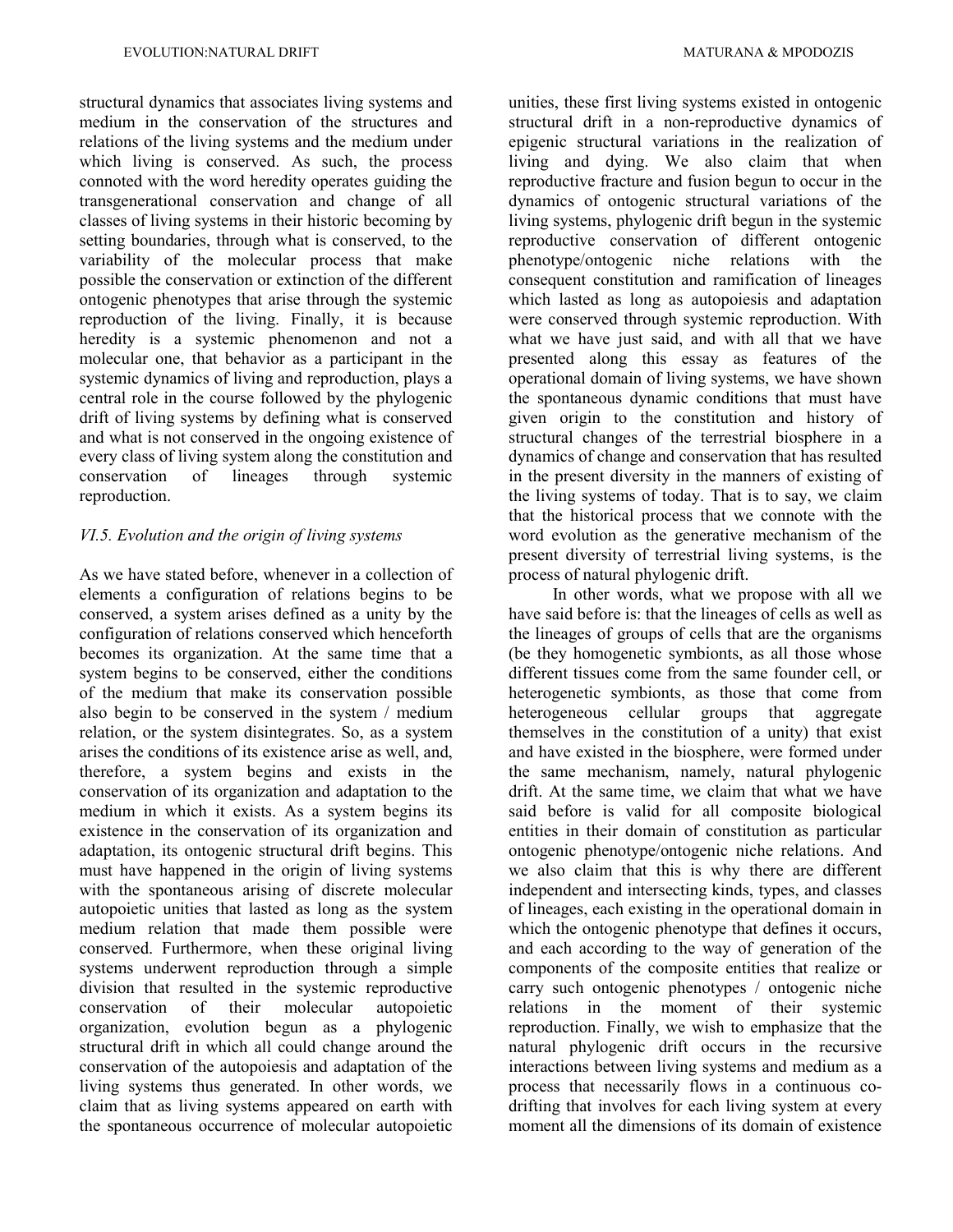while at the same time each living systems operates as part of the medium of others. Or, in other words, since the natural phylogenic drift occurs as a spontaneous dynamics in the continuous conservation of the structural coupling between medium and living systems through the conservation of their reciprocal co-adaptation, natural phylogenic drift constitutes a process in which the biosphere emerges as a multidimensional network of ontogenic phenotype/ontogenic niche relations that form a system of complementary phylogenic co-drifts as a gigantic entangled systems of ecological coherences.

# *VI.6. The ontogenic phenotype pulls along the total genotype*

The establishment of a lineage in the conservation of an ontogenic phenotype/ontogenic niche relation, frees the genetic variability of the living systems members of the lineage within boundaries operationally set by the epigenetic field that permits the realization of such ontogenic phenotype, and creates a domain of genetic cooption of all those variations for its conservation. In other words, the constitution and conservation of a lineage in the systemic reproductive conservation of an ontogenic phenotype/ontogenic niche relation, permits that in every reproductive saltation the total genotype may change in an open drifting, as long as those changes still conserve the initial conditions that permit the epigenic realization of the ontogenic phenotype that defines the lineage. If that were not to occur, the lineage comes to an end, or there is a shift in the ontogenic phenotype/ontogenic niche relations generated or conserved through the systemic reproduction of the living. A basic consequence of this is that the longer a lineage lasts, the more the total genotype may shift towards a condition that facilitates more and more the relational dynamics between living system and medium in which occurs the epigenesis that realizes the ontogenic phenotype that defines the lineage. Furthermore, in this process the medium participates with its own dynamics of structural change, and the systemic conservation of an ontogenic phenotype allows the medium to change in all dimensions as long as the realization of the niche of the reproductively conserved ontogenic phenotype is also conserved.

As evolution begun, the total genotypes of the members of the different lineages became open to drift along their phylogenic conservation within boundaries defined generation after generation by the ontogenic phenotype/ontogenic niche relations conserved in each systemic reproductive step. In other words, when a lineage begins, the total genotype of the members of the lineage follows a path of drift defined by the conservation of the lineage, in a process of genetic drift contained within bounds defined by the conservation of the epigenic realization of the ontogenic phenotype/ontogenic niche relation that is conserved. In evolution it is the phylogenic drift of the ontogenic phenotype/ontogenic niche relations what guides what is conserved or lost in the genome along the history of genetic change in a lineage or system of lineages, and not the reverse: the genetic change of the genome follows the ontogenic phenotype in natural phylogenic drift under the form of a genetic drift bounded by the systemic reproductive conservation of the ontogenic phenotype/ontogenic niche relations. In these circumstances, through the systemic conservation and shift of the ontogenic phenotypes that occurs in phylogenic drift, all genetic variations that do not interfere with the epigenic realization of the ontogenic phenotype realized in each generation, become coopted in the realization of the ontogenic phenotypes conserved. This co-option of the genetic variability, is part of the operational and structural background that modulates the field of possible epigenic courses that makes possible the shifting of the ontogenic phenotype / ontogenic niche relations in the phylogenic drift. And this can happen, of course, because the ontogeny of a living system occurs as an epigenic process, and there is no genetic determination of what happens in the life history of a living system. Finally, it is worth noting that:

 1. Due to the epigenic realization of the ontogenic phenotype, the notion of selective value of genes is not necessary to explain the process of evolution;

 2. As the genetic changes in a lineage follow the path defined by the systemic conservation of the ontogenic phenotype/ontogenic niche relation that defines it, the phylogenic drift, as a historical process in which each moment along it arises as a modification of the previous one, will necessarily follow a unidirectional path defined by the ontogenic phenotype/ontogenic niche relation conserved (see also section VI.13. below); and

 3. When there is intersection of several different ontogenic phenotypes in the realization of a particular carrier lineage, the course of the genetic change in the phylogenic drift of the carrier lineage will entail the co-option of all the genetic changes that conserve the realization of the different ontogenic phenotypes that intersect with it (see VI.8. below).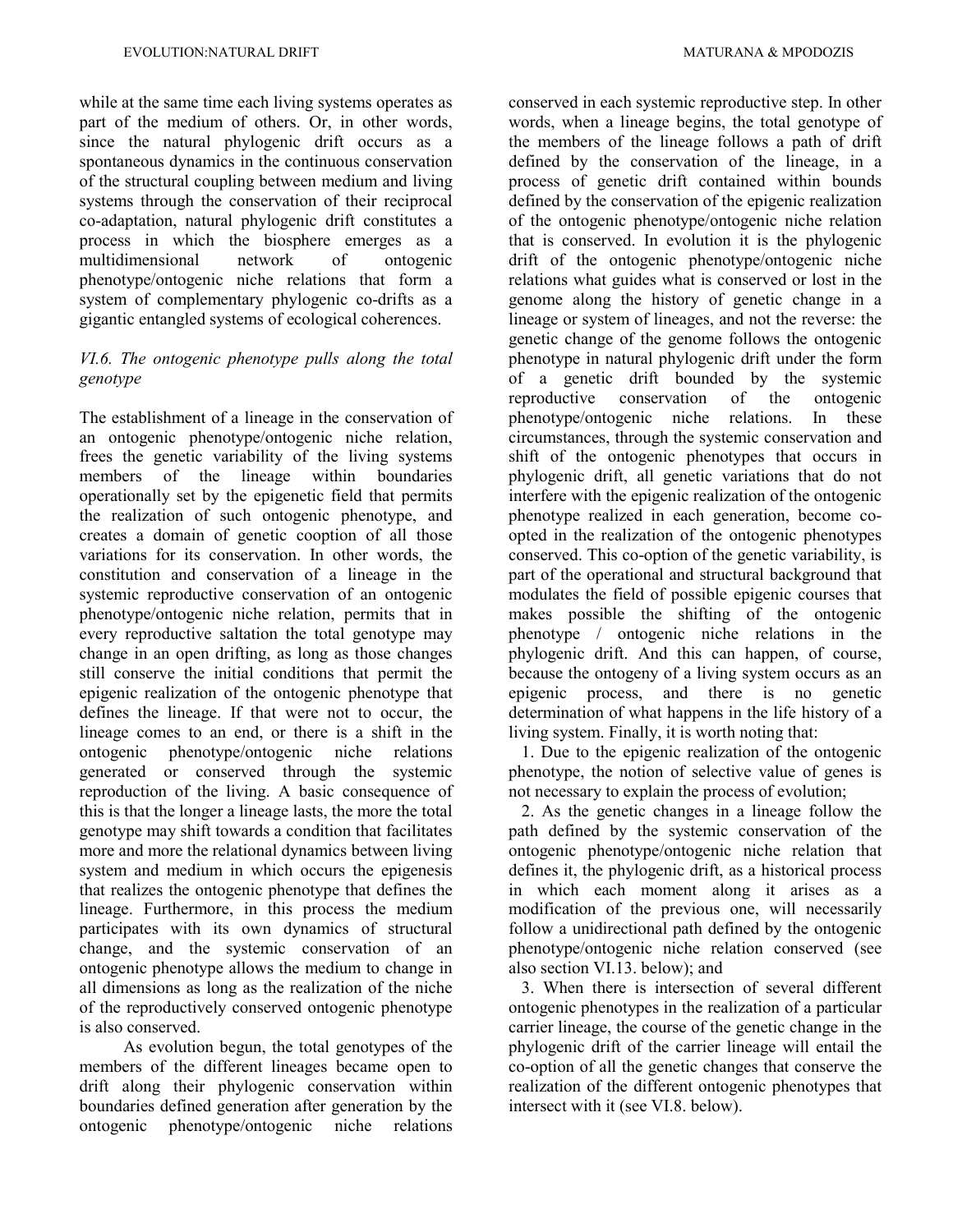That the genotype should follow the phenotype in evolution seems obvious after what we have said. What is not obvious is which are all the dimensions of genetic variability involved in that process.

# *VI.7. Behavior and Evolution*

That the ontogenic-phenotype/ontogenic-niche relation in the constitution of a lineage should be conserved through systemic reproduction and not through genetic determination, has made behavior, as the domain of the relational epigenesis, the central agent in the establishment of the course followed by the natural phylogenic drift in evolution. That behavior guides the course of the natural phylogenic drift becomes apparent when we recognize that behavior is an aspect of the epigenesis, and that the epigenesis seen in its relational aspect in the domain of realization of the living system as a totality in the medium is, in effect, behavior. The total genotype determines in each living system at the moment of its inception the domain of all the possible epigenic courses that it may follow along its life history, even though only one will in fact take place in its ontogeny. Furthermore, the total genotype also determines in each living system at the beginning of its life the domain of all the behaviors that it may possible live in its interactions in the medium without specifying any one. And the total genotype does so, because behavior also arises in a systemic manner in the actual relations of the living system and medium as an epigenetic process of realization of an ontogenic phenotype/ontogenic niche relation that begins with it . It is because behavior arises in the encounter of the living system and the medium while both operate as structurally independent systems, that it is not possible to speak of genetically determined behavior, and the idea of the inheritance in the lamarkian sense of behaviorally acquired characters, is not tenable.

However, any particular behavioral realization of an organism that as a habit or preference participates in securing the conditions that make possible through systemic reproduction the reappearance of such preference or habit in the next generation, permitting the conservation of an ontogenic phenotype that includes such preference or habit as one of its features, is an opportunity for the constitution of a lineage in which the total genotype will be carried in its phylogenic drift following the conservation of such ontogenic phenotype. If that were to happen, such habit or preference would constitute the operational condition that makes possible the beginning, and then, eventually, the

establishment of a lineage. Moreover, such a systemic dynamics will spontaneously result in that the total genotype of the members of the lineage thus constituted, will drift following a path delimited by the systemic conservation of the realization of a behaviorally defined ontogenic phenotype.

To be sure if there were such a thing as a large panmixing population of sexual organisms, behavior would constitute a guide in the phylogenic and genetic drift only if it constituted a factor of reproductive isolation. That is why we think that in sexual populations the shifting of an ontogenic phenotype will occur more easily in small communities in which habit and learned behavioral preferences determine sexual encounters. And this is so, we insist, precisely because habits and learned preferences set boundaries to the areas of habitation as well as to the reproductive choices of the organisms in a way defined by the actual circumstances of their living in the locality that they inhabit, and they do so in a spontaneous systemic dynamics that maintains such habits and preferences as long as the local circumstances are conserved through those very same preferences and choices. When Darwin (1872) an other contemporary authors (as reviewed in McFarland 1993, pp 113-126), speaks of sexual selection, he is speaking of genetic drift guided in the phylogenic drift of a lineage by the mating habits and preferences of the members of the lineage.

What we say in relation to the participation of behavior and habits in guiding the course of phylogenic drift in general, and of genetic drift in particular, is not a hidden way of speaking of lamarkian inheritance of acquired characters, not a way of diminishing the biological significance of genetics. Nothing happens in the life history of a living system that is not permitted or founded on its initial genetic constitution. But we are pointing to a phenomenon that requires more attention, that is, to the epigenic modulation of inheritance as a result of the systemic character of reproduction.

# *VI.8. Symbiosis and the spontaneous constitution of composite living beings*

Whenever in any given domain of elements a configuration of preferential interactions between some its elements begins to be spontaneously conserved, an operational border arises that separates the elements that participate in the realization of such configuration of relations from other elements of the domain, and a composite unity or system as well as its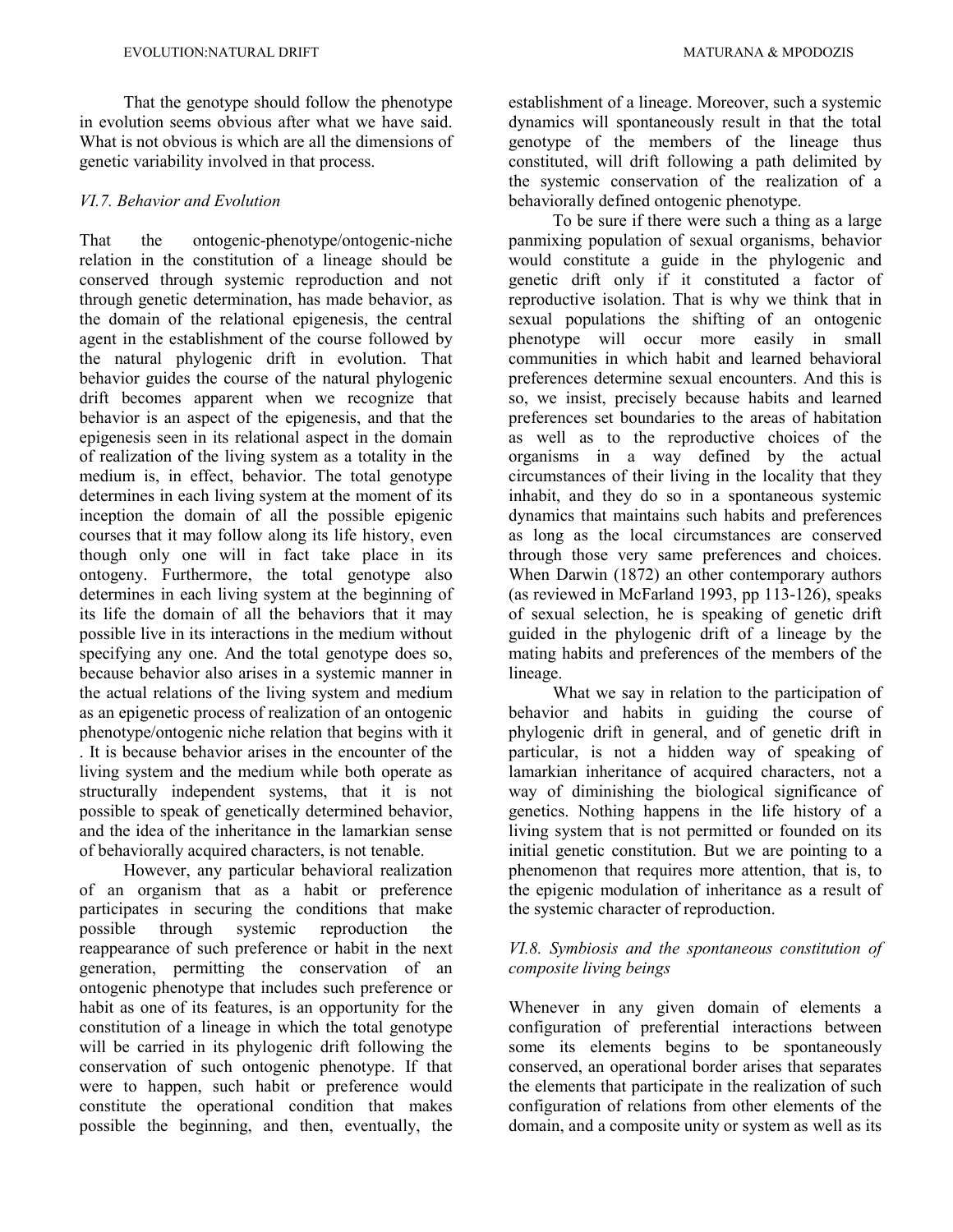niche or domain of existence arise. When that happens, the newly arising composite unity and its domain of existence emerge together spontaneously in co-ontogenic structural drift. Moreover, all this happens with independence of the actual manner of composition of the composite unity, of the kind of elements involved in it, and of the domain of existence of the new unity as a totality. When the elements that participate in the composition of a composite entity are living systems that conserve their condition as such while participating in the composition, the composite entity is a symbiont. Symbionts may reproduce as symbionts and give origin to a lineage in the conservation of an ontogenic phenotype. Finally, the type of phylogeny that is generated in the constitution of a symbiotic system depends on the type of reproduction in which it participates as a totality and the manner of reproduction of its components.

Thus, eucariotic cells arose as a lineage of heterogenetic symbionts that became singular totalities through the total inclusion as symbionts of some originally independent cells into an other one that acted as the carrier through its reproductive division. Multicellular organisms arose as homogenetic symbionts composed of cells that did not separate after their reproductive division, and that reproduced as multicellular totalities through single cell separation, body fracture, or gamete fusion. In all cases of multicellular organisms what is inherited in reproduction is an initial cellular structure, the total genotype, from which all the cellular lineages that compose the homogenetic symbiont as a whole organism, originate. In heterogenetic symbionts that arise through cellular association without fusion, such as lichens or termites, the reproductive process involves, in the constitution of the founder unity of the new generation, the coming together of members of several different component lineages. As they do so, the different kinds of cells that come together in the composition of such symbiotic unity enter in a phylogenic co-drifting in which their respective phylogenic drifts find themselves subordinated to the conservation of the heterogenetic symbiotic lineage that they integrate. In other words, the phylogenic conservation of the heterogenetic symbiotic system results in that the different phylogenic drifts of the component lineages necessarily become subordinated to the phylogenic drift of the symbiotic heterogenetic lineage that they integrate; and they do so in a dynamics of subordination that can lead to the total loss of their reproductive independence. Moreover, as there is no intrinsic limitation for the kinds of biological components that may integrate an heterogenetic symbiotic system, these can be cellular or organic, and in principle there is no limit to the diversity of systems and kinds of phylogenic drifts that can arise through symbiosis.

Finally, in this dynamics of composition, either through the coming together of independent biological entities, or through the systemic internal differentiation of organs, many different systems or composite unities intersect and are conserved in a carrier lineage as we described in the text above in section III.5. We mention this here to emphasize that what happens in symbiosis is only an aspect of the general dynamics of the composition and structural intersection of entities that exist in different relational domains, as we shall further see in the next section.

All that we have said in relation to the constitution of composite unities, is valid independently of whether the observer is or not able at any moment to show the limits of the unity or unities to which he or she refers when speaking of a composite unity. And this is so because by referring to the conditions of constitution of a system or composite unity, the observer refers both to the dynamics of its composition and to its possible becoming once the conditions for its existence and conservation arise. What happens is that in the moment in which an observer distinguishes a system or composite unity, he or she implies an organization as well as a structure, and in so doing he or she implies an operational dynamics that defines and constitutes its limits. According to our explanation, the history of living systems has taken place as a natural phylogenic drift, with the spontaneous constitution of many different kinds of organic systems and composite unities in many different domains, through the interplay of many different kinds of ontogenic and phylogenic co-drifts that have intersected in many different ways.

# *VI.9. The intersection of lineages*

As we have already said in section III. 5. every living system operates in the realization of its ontogeny as the carrier of many different organizations that exist in structural intersection with it, and that are conserved from one generation to the next through its systemic reproduction. The result of this is that every lineage of living systems operates as the carrier lineage of a system of lineages of structurally intercrossing ontogenic phenotypes that otherwise exist in different relational domains than the carrier one. We have also said that such embedded lineages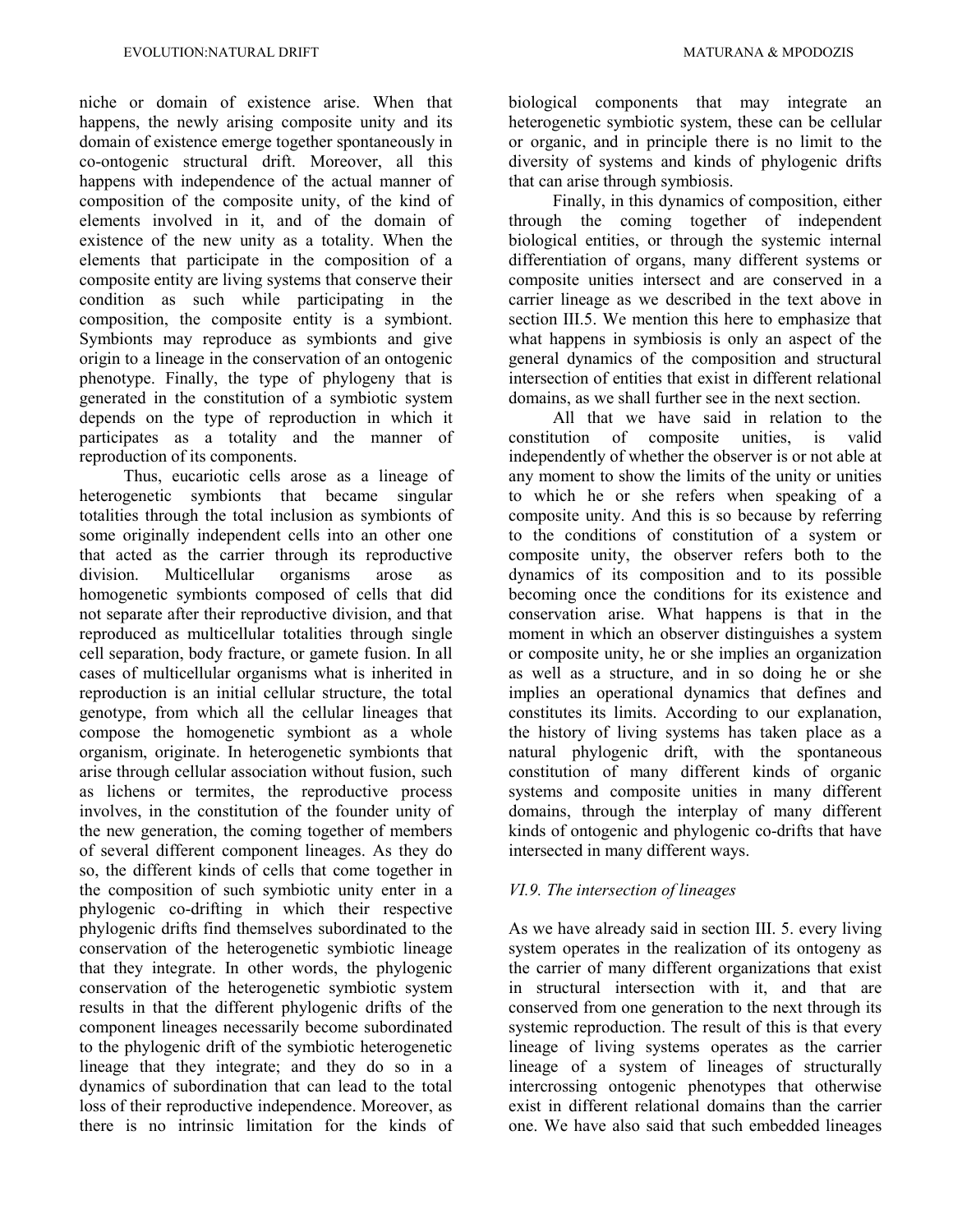can have, and indeed frequently have, different historical dynamics of phylogenic drift than the carrier lineage precisely because their members exist in different operational domains than the members of the carrier lineage. This is the case with the different ontogenic phenotypes that the taxonomist distinguishes as the different higher categories, such as genus, family, class, or types, to which each member of a species belongs, and which are conserved through these in the realization of their respective ontogenies and lineages through systemic reproduction. Other cases are lineages constituted by the phyletic conservation of kinds or systems of organs, cellular types, metabolic systems, or supracellular systems such as communities constituted in a behavioral operation that is part of the way of living that defines the whole lineage of its members (social insects). What makes possible these intersections of lineages, is the conservation through the systemic reproduction of the carrier ontogenic phenotype/ontogenic niche relation of a particular total genotype that is capable of the epigenic realization of all the different ontogenic phenotypes of the intersecting lineages as long as the relational domains in which they exist do not interfere with its realization as a carrier ontogenic phenotype. From all we have said, we can conclude that the more basic is the ontogenic phenotype that defines the carrier lineage, and, therefore, the more numerous the different forms in which this can be realized, the larger is the number of lineages that can intersect in it.

### *VI.10. The rate of the evolutionary change*

Since a living system and the medium that contains it have operationally independent structural dynamics, different lineages can have different rates or rhythms of phyletic change depending on the particular dynamic relations between the living systems and the medium that prevail for the conservation or shifting of the ontogenic phenotype/ontogenic niche relations in each lineage in the succession of their generations. But, at the same time, since all living systems exist in the present, the different temporal dynamics of all the biological processes entailed in the co-ontogenic and co-phylogenic drift of living systems that integrate an ecosystem or a biosphere, will either harmonize through the conservation of their reciprocal coadaptation in the continuous present of their living in co-drifting, or the ecosystem, or the biosphere, or themselves, will disintegrate. Let us say this in a few systemic statements: a) the temporal dynamics at which the different processes involved in the

realization of living systems take place, are a feature of their structural dynamics; b) the temporal dynamics of the processes realized through independent structural dynamics are intrinsically independent; c) as the structure of a system changes, its structural dynamics changes too, so that the temporal dynamics of the processes realized in it, or through it, will change as well, unless the particular configuration of that structural dynamics is a feature of what is conserved in the living of the living system in which that process takes place; and, d) as a consequence of the above, if two living systems through their recursive interactions enter in structural coupling, the otherwise independent temporal dynamics of the processes realize through them will undergo a dynamic harmonization defined by what is conserved in each of them through their structural coupling. In general terms, it is in fact the constitutive condition of operational independence between the temporal dynamics of structure determined systems what makes every particular history of structural coupling between them, a history that drifts through the conservation of that structural coupling in a course of temporal harmonization of processes that otherwise take place with operationally independent rates. The result in the biological domain is the generation of the synchronic and diachronic harmonization of all the biological process that integrate a biological entity regardless of their different particular temporalities.

So, the diversity of evolutionary rates in the history of the biosphere, is a consequence of the independence of the dynamics of structural change that exists between living systems and medium in a gross systemic dynamics that has conserved the biosphere. Furthermore, there is no fundament to expect that different lineages should have similarly evolutionary rates, and all that can be expected is what we have already said, namely, that the processes realized through systems that enter in structural coupling should spontaneously enter in a temporal harmony that lasts as long as their structural coupling lasts.

But this is not all. The configuration of all organic relations in any particular biological system emerges continuously through systemic reproduction in phylogenic drift, as a unique changing present in the interplay of the different temporal dynamics of all the biological and non-biological processes involved around the conservation of some configuration of living while every thing else is open to change. The result is that an ontogenic phenotype can be conserved in the evolutionary history of a system of lineages only as long as the temporal coherence of all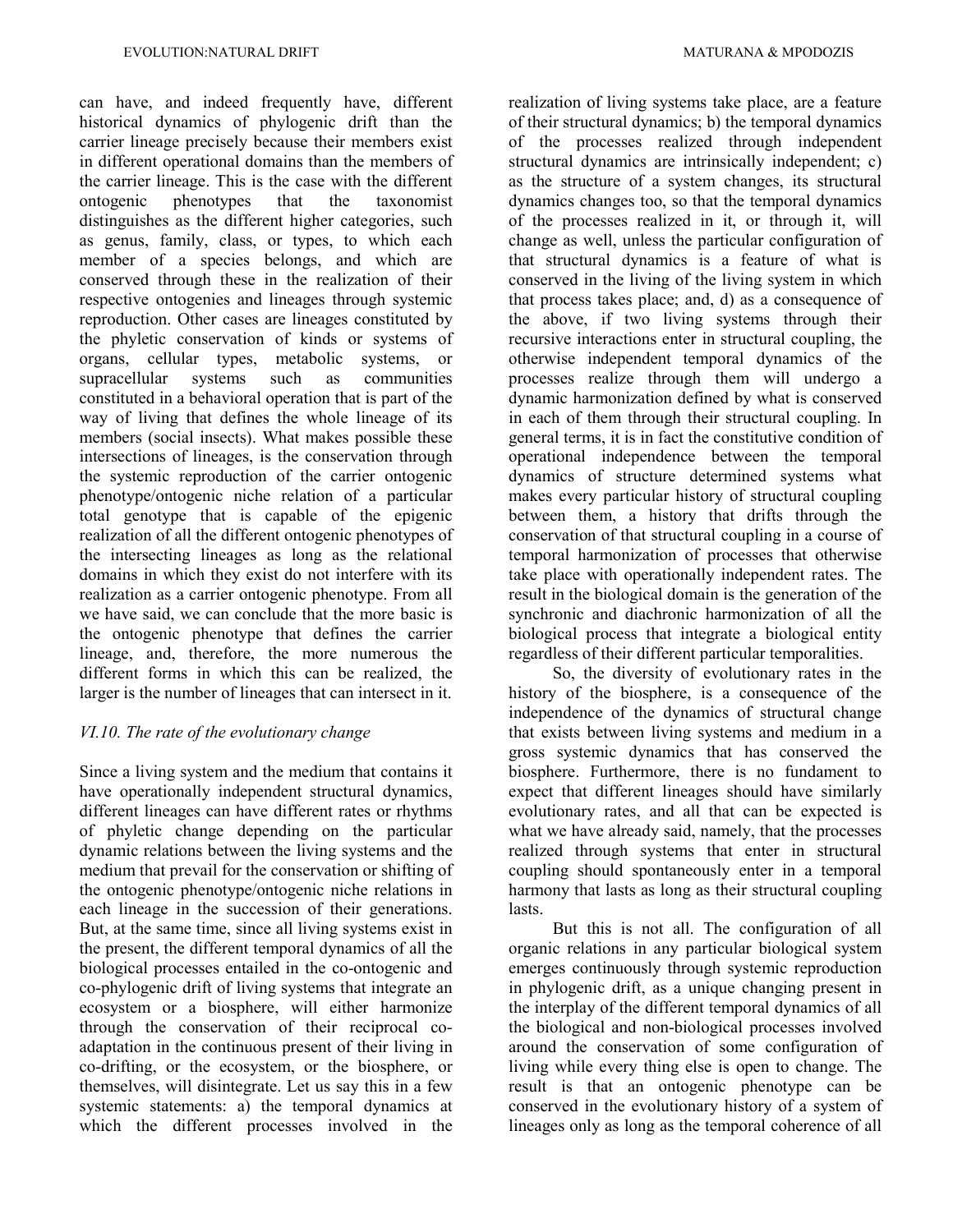the intra-organic and extra-organic processes involved in the realization of the organisms members of that lineage, as well as of those members of the other lineages participating with them in a history of cophylogenic drift, is conserved in the actual realization of those living systems in the present. In general terms then, we think that the temporal harmony of all the cyclic and non-cyclic processes within the organisms and in their relations in the medium observable in the presently living systems, has become established along the history of the biosphere as the spontaneous and necessary result of the structural coupling of the organisms that compose it in co-phylogenic drift.

# *VI.11. Recapitulation: relation between ontogeny and phylogeny*

We have said that every new lineage arises in the course of the phylogenic drift of an ongoing one as a new ontogenic phenotype/ontogenic niche relation begins to be conserved from generation to generation through systemic reproduction. Moreover, we have also said that as the new ontogenic phenotype/ontogenic niche relation necessarily arises in the conservation of the basic carrying one, the new ontogenic phenotype must be realized in its epigenesis as a variation in the epigenesis of the preceding one. One of the consequences of this manner of origin of a new lineage, is that the members of every new lineage must repeat in their epigenesis all or some aspects of the initial epigenesis of the members of the lineage from which they arose. Another consequence, is that in a succession of lineages, the epigenesis of the members of a later lineage must repeat successively those aspects of the epigenesis of the ancestral lineages that have been historically conserved in the later lineage as a result of the manner of origin of a new lineage. What an observer sees as a result of the process of phylogenic drift as he or she compares different classes of living beings are two things: one, that is usually referred to as the "recapitulation in ontogeny of aspects of phylogeny", is the similarity between early features of the epigenesis of the organisms that belong to recent lineages, and features of the adults organisms of phylogenically ancestral lineages; an other, which is certainly related to the first one, is the conservation in the epigenesis and the adult structural configuration of the organisms of inferior taxa, of intersecting ontogenic phenotypes that define the superior taxa. Yet, there is an additional thing that must be mentioned. As phylogenic drift flows as a process of change and

conservation of the epigenetic possibilities of the members of a changing lineage through the shift of their epigenetic fields, most of the epigenetic possibilities that are conserved in such a process remain hidden under what is actually realized in the ontogenic phenotype/ontogenic niche relations conserved through systemic reproduction. Under these circumstances, it must necessarily happen that there should be cases in which it is possible to modulate through molecular or relational manipulation the epigenesis of an organism, and thus obtain the realization in it of some epigenetic configuration that had been hidden or displaced in the phylogenic drift, and do so without having to change its genetic constitution. The studies of Kollar and Fisher (1980), on epigenetic induction in the development of birds constitutes a good example of this latter situation.

### *VI.12. Non-adaptive characters*

The notion of nonadaptive traits in modern biology refers to those traits of an organisms that appear as features of its ontogenic phenotype, to which an observer cannot assign a functional reason that justifies their presence according to a selective history. Such nonadaptive characters are called like that in the context of an evolutionary theory that considers that anything an observer can distinguish as a trait or characteristic in a living being is there because it has some function in its survival, and has been selected because it has given to the ancestors of the organisms that exhibit it, or these themselves, some competitive advantages over some of their contemporaries. As must be now apparent, we do not think that this way of looking at the history of living systems connotes the actual mechanism of the history of diversification of living systems that we modern biologists call evolution. The conservation of an ontogenic phenotype/ontogenic niche relation through systemic reproduction, results in that everything that participates in the epigenic realization of a living system can be conserved in a lineage. At the same time, as the conservation of an ontogenic phenotype/ontogenic niche relation through systemic reproduction allows for free variation of all epigenic processes that do not interfere with the realization of the ontogenic phenotype/ontogenic niche relation under phylogenic conservation, there is always space in the phylogenic drift of a lineage for the systemic conservation of processes and structures that participate in the realization of the epigenesis of a living system but are not directly connected with the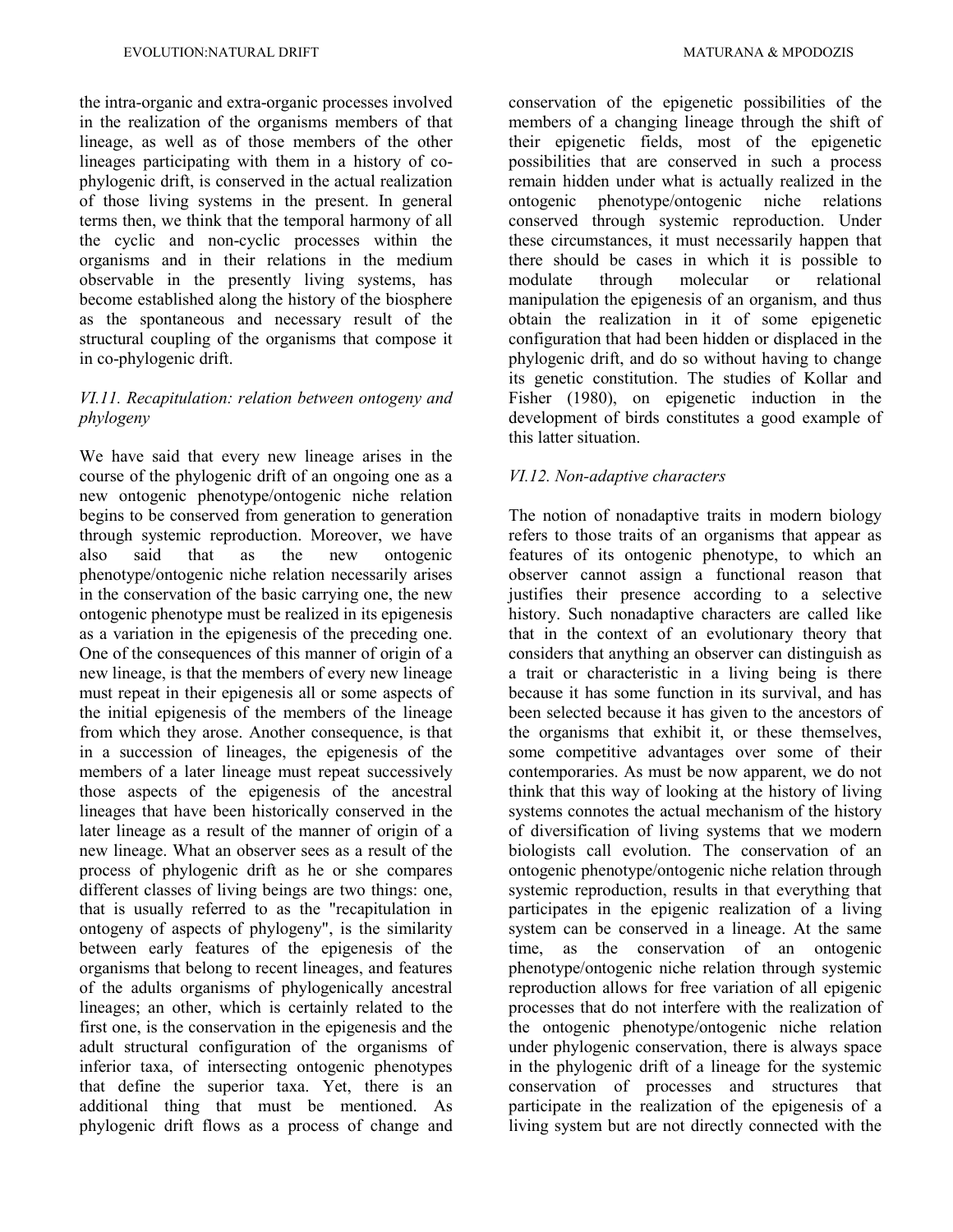realization and conservation of the ontogenic phenotype/ontogenic niche relation conserved in the lineage. Such structures and processes can vary or remain invariant as long as their variations or stability does not interfere with the double conservation of the organization and adaptation of the living systems that carry them. If at any moment these structures or processes begin to participate directly in the conservation of the ontogenic phenotype/ontogenic niche relation that defines the lineage, they stop being free to change and their phylogenic drift becomes associated with the phylogenic drift of the ontogenic phenotype/ontogenic niche relation that defines the lineage. Moreover, if we consider that the realization and the reproductive conservation of an ontogenic phenotype/ontogenic niche relation in the members of a lineage are systemic processes that occur in the present of the living of the members of a lineage, and are not the result of a comparison between these and other living systems, it will become apparent that the notions of adaptive advantage or adaptive value do not connote the mechanism of historical change of living systems in the biosphere, and are only of a metaphorical significance which is often misleading.

#### *VI.13. The directionality of evolutionary change*

The word evolution connotes a manner of explaining the present diversity of living as a result of a history of descent with modification. As we have shown along this essay, we consider that the mechanism that generates change through descent with modification is natural phylogenetic drift. And we claim that it is because the history of living systems takes place as a process of natural phylogenic drift, that evolution takes place as a process that courses without aim or purpose, without following any preestablished direction. Yet, historical processes in their being historical, that is, in their being processes that occur as a becoming in which every moment is originated as a transformation of a preceding one, appear to the observer that looks back from the present as having followed a course of change from their ancestral form that directed them to attain the form that they have now. But historical processes do not follow a preestablished or intended course or direction, and the direction that an observer sees in them is only the result of the way that they take place. The directional character of historical processes results from the fact that every new situation in them restricts the domain of the changes that can possible follow to it. So, the present in the history of living systems is a result, not an attainment. Or in other words, we can say that in

the case of living systems: since in natural phylogenic drift living system and medium change together congruently, any shift of the ontogenic phenotype/ontogenic niche relation that is conserved through systemic reproduction in any particular lineage of living systems, will constitute an operational constraint for future shifts of the ontogenic phenotype/ontogenic niche relation as well as for the genetic drift in the phylogenic drift of that lineage. The result will be that all lineages will indeed follow directional courses of change in which the different directions that they follow are not preestablished but arises de novo moment after moment in their phylogenic drift. Thus, for example, the systemic reproductive conservation of the habit of running and jumping with movements of the anterior extremities that result in a change of direction in the jump while the animal is in the air, either during escape from predators or during the capture of a prey, can have established the direction of the phyletic change that originated birds as a manner of moving whose conservation delimited the path of the structural drift in a lineage of runner dinosaurs. Similarly, the conservation in terrestrial animals of the habit of feeding while swimming in the sea, either as herbivores or as carnivores, could have established the direction of the path of natural phylogenic drift that led to current marine mammals. Accordingly, and in general terms, we think that in order to visualize the possible origin of the different forms of current organisms, we have to imagine what basic ontogenic habits have to have been conserved generation after generation through systemic reproduction so that these current forms could have appeared as lineages defined by the reproductive conservation of epigenetic variations in the realization of those ontogenic habits.

The shift of understanding implied in our proposal entails the recognition that the directionality seen in the path followed by the natural phylogenic drift in a lineage or system of lineages, results from the systemic reproductive conservation of an ontogenic phenotype/ontogenic niche relation under conditions of conservation of adaptation, and not from a process of genetic selection in a domain of variable adaptation.

# *VI.14. Asynchrony in molecular and organic evolutionary change*

That the conservation of an ontogenic phenotype in the phylogenic drift of a lineage should be a systemic consequence of the conservation of a particular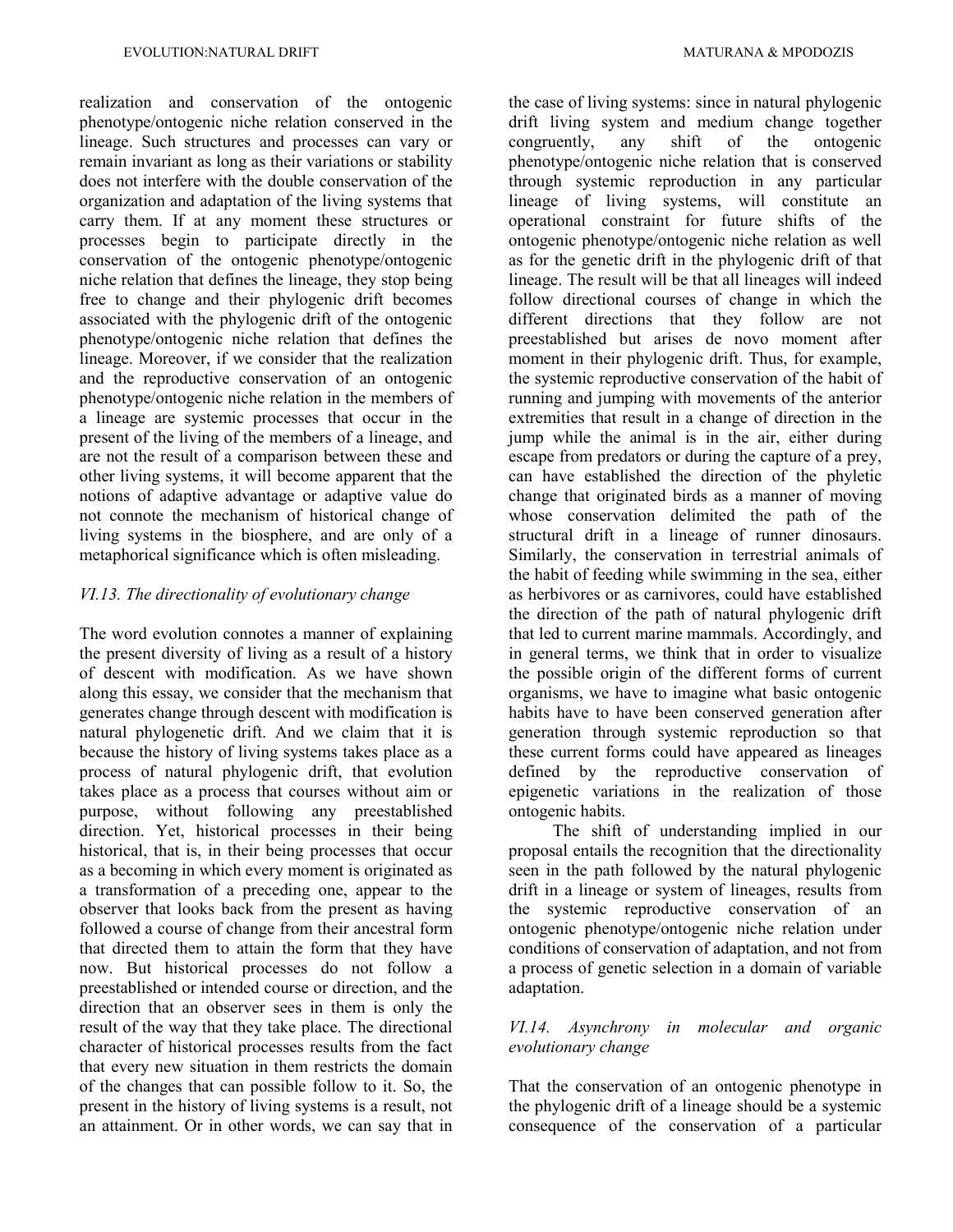dynamic relation between living system and medium, results also in that if there is intersection of ontogenic phenotypes in the epigenic realization of a living system, the intersecting ontogenic phenotypes will undergo interlaced but independent phylogenic drifts. The phylogenic drifts of such intersecting ontogenic phenotypes run independently because each of them exists in a different relational domain, but, at the same time, these same phylogenic drifts form a co-drifting system with each other and with the living systems that carry them. When this occurs, the phylogenic drift of such ontogenic phenotypes run independently because each one of them exists in a different relational domain but, at the same time, these same phylogenic drifts flow in structural intersection because they are all constituted and realized through the systemic reproductive conservation of the autopoiesis of the carrying living system that is realized through them. This is valid for all ontogenic phenotypes, independently of their existence in the organ domain (organs like the liver), in the cellular domain (like the immune system), or in the domain of the molecular productions (as the system of protein synthesis or the cycle of Krebs). In these circumstances, the basic consequence to the independence of the phylogenic drift of intersecting ontogenic phenotypes that concerns us here, is the following: the temporal courses of the phylogenic drifts of the ontogenic phenotypes that intersect in the realization of a living system are independent, and they can differ greatly in rhythms if their synchrony is not necessary for the phylogenic conservation of the carrying system. That this is what happens, is apparent in the asynchronies that can be observed if one compares the rhythms of evolutionary change of molecular and organic intersecting ontogenic phenotypes.

# *VI.15. The conservative character of evolution*

Natural phylogenic drift is a process of systemic reproductive conservation of ontogenic phenotype/ontogenic niche relations in a network of co-drifting organisms that constitutes a biosphere. We claim that what we biologists connote with the expression biological evolution is this process. The ontogenic phenotype/ontogenic niche relation whose conservation constitutes the fundament of the natural phylogenic drift, and which in its conservation is the carrier of many others that intersect with it, is autopoiesis. So, in a strict biological sense, the evolution of living systems is the history of conservation of autopoiesis in the systemic

reproduction of operationally independent systems that exist in co-drift in the constitution of a biosphere. Or, in other words, evolution is the history of the production, ramification, and intercrossing of lineages of living systems in which the different ontogenic phenotype/ontogenic niche relations conserved are variations of the manner of epigenic realization and co-realization of autopoiesis. Moreover, evolution, as a process of phylogenic conservation of co-drifting lineages of variations in the manner of realization of autopoiesis, is the actual history of the systemic reproductive conservation of ontogenic phenotype/ontogenic niche relations in phylogenic codrift that constitute, in many cases, aggregates of living beings. The latter can have many different forms, either as heterogenetic symbionts that form reproductive autonomous unities with a phylogenic drift in which the systemic reproduction of the living systems that compose them is subordinated to the systemic reproduction of the symbionts as totalities, or as homogenetic symbionts that reproduce as totalities through single cells, or as systems that as totalities are not symbionts but constitute ecological unities composed of living systems with interdependent ontogenic phenotypes as a result of their codrift. The evolution of living systems, therefore, is a process of constitution and diversification of lineages through natural phylogenic drift that conserves through systemic reproduction any ontogenic phenotype in co-drift with others if the systemic circumstances that make possible such a conservation occur, and takes place in a dynamics of non-genetic systemic determination that is modulated by the regularities of the molecular productions that genetics reveals. As such, evolution occurs without any limitation to its continuation other than the persistence of the relational conditions that make possible the systemic reproductive conservation of autopoiesis, and occurs in a systemic way in which all the living systems that participate in it are involved in the creation of those conditions in the constitution of a biosphere.

# VII. FINAL WORDS

The history of living systems on earth and the arising of the biosphere to which we human beings belong, is the results of the spontaneous constitution and conservation of a network of ontogenic phenotype/ontogenic niche relations through the systemic reproduction of living systems. In this history, at least with the appearance of us human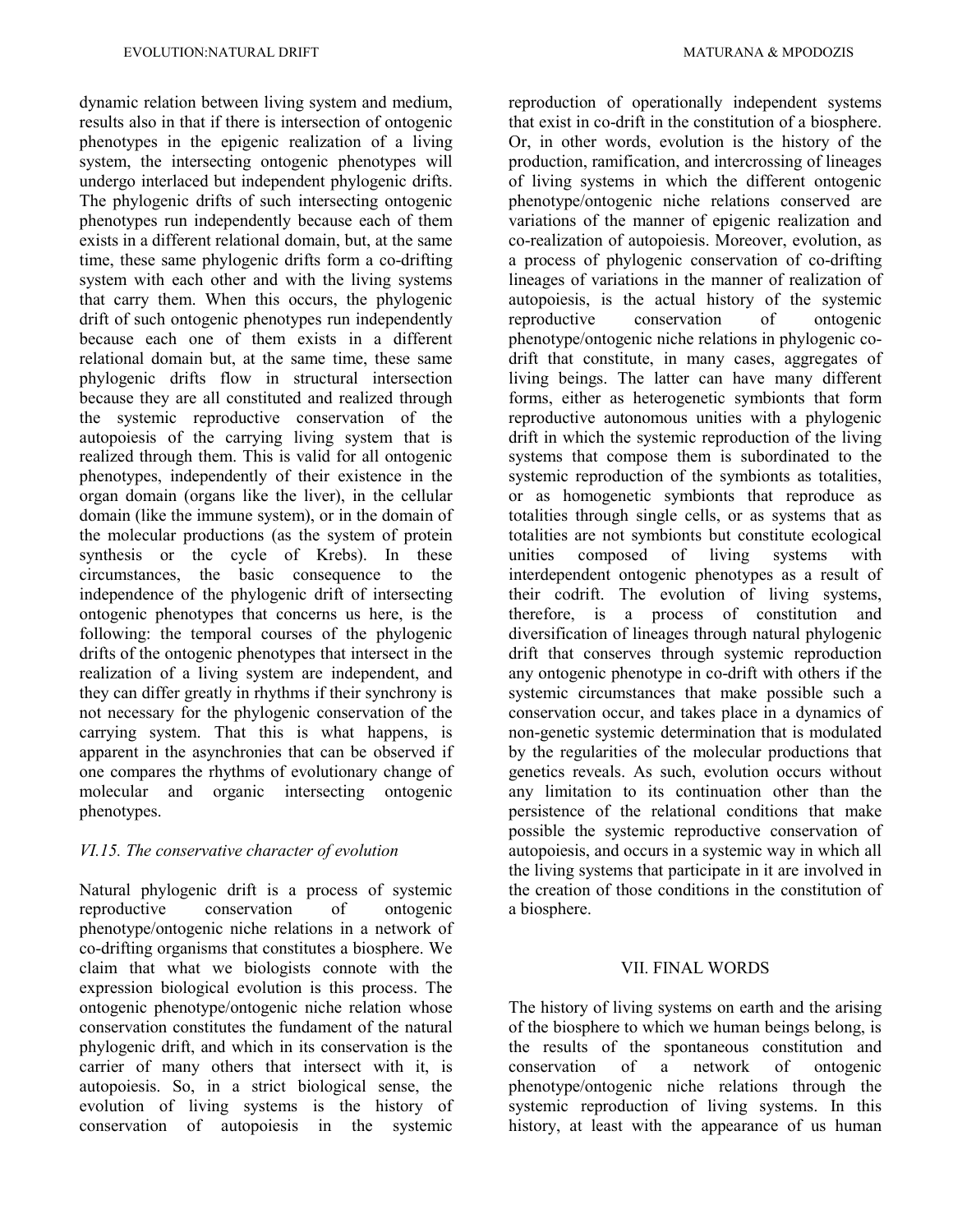beings as languaging animals, reflection about living and self consciousness as awareness of self awareness have become part of what happens in the biosphere and, hence, of the flow of the natural phylogenic drift that makes it, the biosphere, moment after moment a continuously changing present. That is, now what we human beings think about ourselves and about the world we live, has become part of the medium in which the systemic history of the biosphere occurs. Both our vision and our blindness counts now in the flow of biological evolution. This is why explanations and understanding are not trivial, they define the domains of knowledge in which we human beings exist, and, therefore, what we do as living systems components of the earth's biosphere. And this is why it is not trivial that we think that natural selection is the generative mechanism of evolution and adaptation, or that we think that the conservation of adaptation is a constitutive condition for the existence of living systems and that the mechanism that generates evolution is natural phylogenic drift. We act differently in each case.

No doubt what seems most impressive as one looks at the biosphere at large and contemplates living systems in their natural existence, is the diversity of manners of living that they exhibit, and the normal dynamic structural coherence or adaptation between the different forms of living systems and the particular circumstances in which each of them lives. As a result, when we want to explain that diversity as a result of the history of change of the biosphere we become so concerned with change and the attainenment of the different forms of adaptation in which the different kinds of living systems live, that we do not see properly what is conserved, even though we know that the history of living systems has necessarily taken place as a history of change around the conservation of living. Furthermore, the belief in genetic determinism and in the slowness of the process of selective adaptive change, have blinded us so that we have not been able to easily see the constitutive systemic dynamism of the history of the biosphere, and the actual participation of the dynamics of conservation and change in that history. Accordingly we have not been able to see that the conservation of the living through the reproduction of living systems and the constitution of lineages is a systemic process, nor have we been able to see that the course followed by the epigenetic change in the life history of a living system or the evolutionary change in a lineage or system of lineages, takes place through the systemic conservation of living and adptation. Change is taking place continuously in

dynamic systems, but the course that change follows in any domain of change at any instant, is defined systemically by what is conserved. And what is conserved in systems in general, and in living systems in particular, is both organization and adaptation.

In this essay we claim that change and adaptation are not what we have to explain because living constitutively takes place under continuous structural change in the conservation of autopoiesis and adaptation. That is, we claim in this essay that the history of living systems has occurred as a conservative process in which what has to be explained is not structural change but the course that it has followed from its origin to the present. It is in this understanding that we emphasize that the history of living systems has occurred in the interplay of conservation and change. But what we wish to emphasize now, is the systemic and not causal nature of the interplay of conservation and change.

Nucleic acids genetics participate in the specification of the organism through the molecular reproductive conservation of the basic features of the initial structure of each new organism, and through that it participates as a basic determinant of what is and what is not possible in the epigenesis of any organism. Nucleic acids genetics is no doubt a fundamental aspect of the constitution and conservation of lineages; as such, genetic change is in the long run the background on which all phyletic change stands, but we claim that it is not and cannot be the guide of phyletic change due to the epigenetic nature of all aspects of the realization of a living system as a particular organism, and the systemic character of reproduction and heredity. Therefore, in this essay we maintain that what is conserved when a lineage is conserved, is the dynamic interplay between living system and medium that give rise to the systemic reproductive conservation of an ontogenic phenotype/ontogenic niche relation under the form of an epigenetic process in which there is no genetic determination.

Our claim that heredity is a systemic phenomenon in which nucleic acids play a fundamental part but do not determine it, is not a claim of inheritance of acquired characters in the "lamarkian" sense. But it is the claim that the particular life lived by an organism plays a central part in what happens in its descendants by participating in the creation of the conditions in which they will live and in what is conserved from one generation to the next. Under the claim that all the features of an organism arise through genetic determination those features that cannot be said to be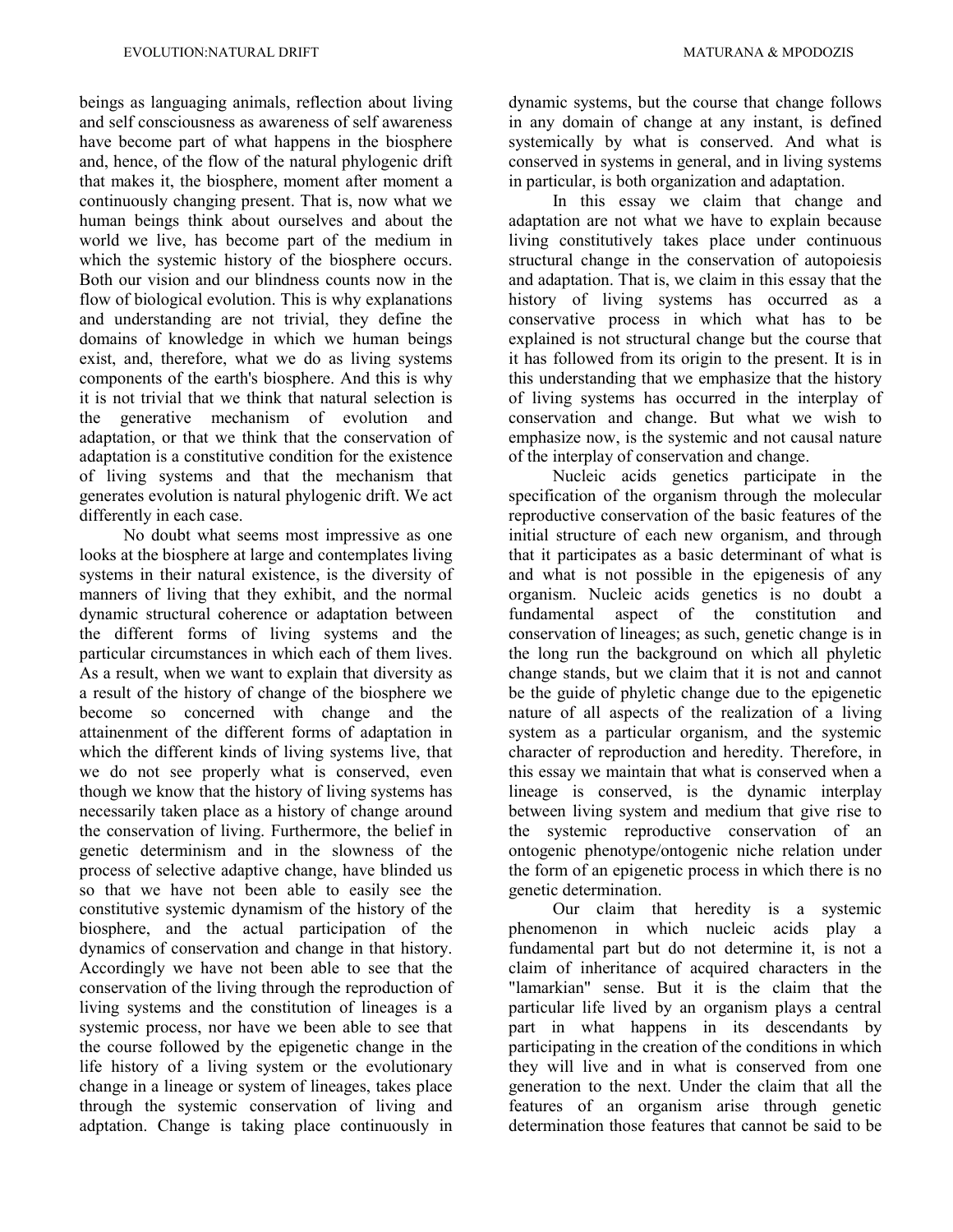genetically determined are dismissed as irrelevant phenotypic variations, mere habits, or only learned behaviors, with no direct evolutionary consequences unless genetic inheritance appears. But not even in the passion of blind genetic reductionism is it possible to claim that all the features of an organism can be genetically determined without denying that we know that the relation organism / medium necessarily courses as an epigenetic process. In these circumstances, as we the authors claim that heredity is a systemic phenomenon associated to systemic reproduction, we also claim that the course of evolution is guided by behavior, and that habits and learning as phenotypic realizations by expanding ontogenic variability must have expanded and conserved lineage diversification by modulating the shift and conservation of manners of living.

Nothing can happen in the epigenesis of a living system that is not made possible by the total initial structure of the cell or group of cells with which it begins its individual existence. But, at the same time, whatever happens in the actual life history of a living system is a result of the epigenetic realization of the particular ontogenic phenotype/ontogenic niche relation that this happens to live, and is not in any way predetermined by its total initial structure. Genetic recombinations, mutations, and the modulation of genetic activity in epigenesis, are sources of the variability of the initial total structure with which a living system begins its life history in the midst of the genetic and systemic conservation of that total initial structure. At the same time, the medium in which a living system lives also has dimensions of systemic stability and dimensions of non-systemic change that introduce variability in the conditions under which systemic reproduction takes place, opening possibilities for the shifting of the ontogenic phenotype/ontogenic niche relation that is realized in each generation. Yet, none of these two operationally independent domains of stability and change determines by itself what happens in biological evolution; it is in their interplay where the dynamics of evolution takes place, and it is in the operational independence of these domains where the systemic reproductive conservation of autopoiesis and adaptation occurs as the source of both stability and diversification of lineages.

The belief in genetic determinism also has blinded us to the structural fluidity of living systems, and has lead us to evolutionary considerations that interfere with our vision of what is conserved in the domain of permanent change in which living takes place, so that we do not properly see the interplay of change and conservation which we know must be there. There is no doubt that genetic conservation is a central part of the conservation of the ontogenic phenotype from one generation to the next, but since genetics does not determine the ontogenic phenotype, the genetic system is open to change in manners that we do not see because we do not expect them. The ontogenic phenotype as the actual realization of a living system hides all genetic variations that do not interfere with its realization or systemic reproduction. The same can be said about the realization of the ontogenic niche which hides all the variations of the medium that do not interfere with its realization along the ontogeny of any particular living system. And it is precisely the occultation of the genetic variability and the variability of the medium by the realization of an ontogenic phenotype/ontogenic niche relation what permitted evolution to occur as a process of natural phylogenic drift through systemic reproduction. The epigenetic realization in each organism of a particular ontogenic phenotype as a particular case in the domain of possibilities offered by the epigenic field of the initial cell or system of cells in its encounter with a dynamic medium, is what has permitted the diversification of lineages through the shifting of the ontogenic phenotypes realized and conserved through the successive systemic reproductions of living systems in the conservation of autopoiesis and adaptation. It is due to this condition of occultation of genetic variability and medium variability in the realization and conservation through systemic reproduction of an ontogenic phenotype/ontogenic niche relation that there is no restriction to the temporality or to the diversity of the processes that give rise to new lineages other than those of the particular constraints of the historical circumstances under which a particular ontogenic phenotype/ontogenic niche relation is conserved in natural phylogenic drift.

A source of difficulty for the understanding of the systemic relation between conservation and change, is the frequent belief in that scientific explanations consist in expressing what occurs in one phenomenal domain in terms of the processes of a more fundamental one. This belief is at the basis of the reductionist attitude that pretends that all biological phenomena are genetically determined. Such attitude blinds us about the different domains in which different biological processes or phenomena take place. Moreover, through that attitude we do not see that a living system exists in two phenomenal domains that do not intersect, namely, the domain in which the living system exists as an interacting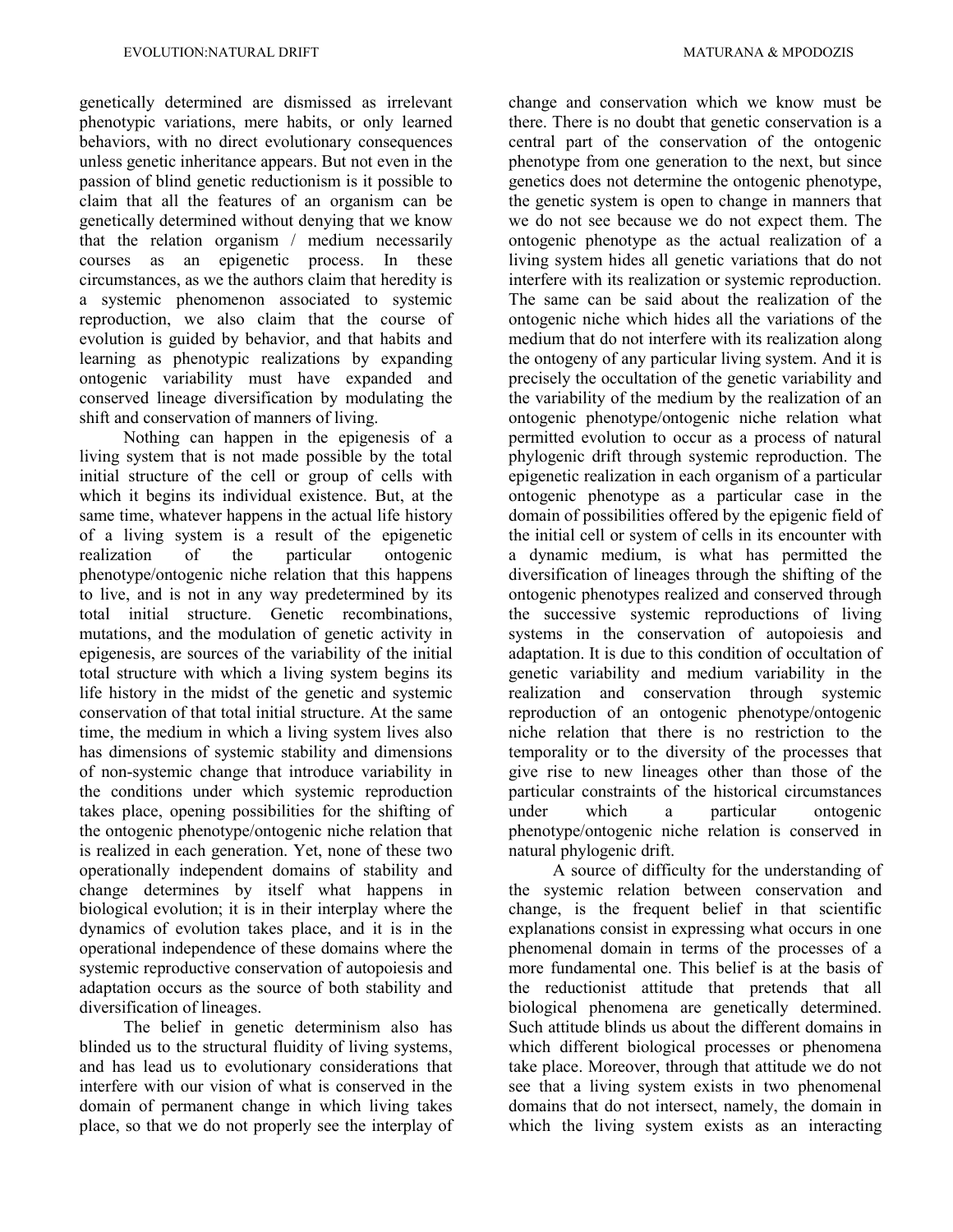totality (as some kind of organism), and the domain in which it exists as a molecular system (as an autopoietic molecular network). The living system lives, that is ,exists as an organism, in the realization of its niche in the medium which is the domain where it operates as a totality with a changing structure. At the same time, the living system is possible as an organism as it also exists a a dynamic molecular system in continuous structural change, that is, as an autopoietic system open to the flow of matter through it. As these two phenomenal domains do not intersect, what occurs in one cannot be expressed in terms of the phenomena of the other, but the organism is conserved through the structural changes of its molecular realization, and its intrinsic structure as a molecular autopoietic system follow a path of change contingent to its interactions as an organism in the realization of an ontogenic phenotype/ontogenic niche relation. In these circumstances what is conserved and what can change along the living of a living system is different in these two phenomenal domains. Thus, as a living system conserves its relational identity as a particular kind of organism, its molecular structure is open to change within bounds defined by the relational identity conserved. At the same time, as a living system conserves its organization as a closed molecular autopoietic network through its continuous molecular changes, its relational identity as a totality is open to change within the bounds defined by the conservation of its autopoietic realization. The relation between these two domains of existence in living systems is systemic, not causal, and what happens in one only sets boundaries for what can happen in the other while the living system is alive, while both aspects of the living modulate each other through dynamic structural relations. It is this double existence what makes possible the evolution of living systems through natural phylogenic drift. And it is due to this double existence that behaviors and habits guide the course of phylogenic drift by defining what is conserved in the relational domain in which the organism operates, as well as what can change in its internal molecular structural dynamics.

The biosphere as a system of living systems that form part of a network of intercrossing lineages in phylogenic co-drifting, flows as a wave front in a continuously changing present. Nothing happens in the biosphere as preparation for the future, or taking the future in consideration, even though at every instant the outcome of all and each one of the processes in the biosphere determines what arises in it in its continuous flow of change. We think that it is the flow of change of the biosphere as a continuously

changing present, that which we biologists want connote when speaking of evolution to explain the diversity and ecological coherences of the many kinds of living systems that we find in our living. But if it is so, then we biologists must accept that that which we want to connote when speaking of natural selection, is the result of the natural co-phylogenic drift that occurs in the biosphere as biological diversity arises through the diversification of lineages as a consequence of systemic reproduction under the conservation of autopoiesis and adaptation.

Perhaps it is adequate to give to the notion of natural selection its proper significance by saying that natural selection is the historical outcome of natural drift. Natural selection is not and cannot be a mechanism that generates the process of adaptation of the organisms to conditions that are not there. The history of diversification of living systems is the conservation of what lives through the conservation of adaptation as a condition of living. Yes, evolution is a tautological phenomenon, as all natural phenomena are.

#### LITERATURE CITED

- BEATTY J (1992) Random Drift. In: Fox-Keller E & EA LLoyd (eds) Keywords in Evolutionary Biology: 273- 281. Harvard University Press, Cambridge, London.
- BEKKER RT (1978) Dinosaur feeding behavior and the origin of flowering plants. Nature 274: 661-663.
- BELL G (1997) Selection, the mecahanism of evolution. Chapman & Hall, New York. xxiii+689 pp.
- BENTON MJ (1990) Vertebrate Paleontology: 46-48. Unwin Hyman Ltd, London.
- BRANDON RN (1990) Adaptation and environment: 3-44. Princeton University Press, New Jersey.
- BROOKS R D & EO WILEY (1986) Evolution as entropy. Toward a Unified Theory of Biology: 19-25. The University of Chicago Press, Chicago, London.
- CAVALLI-SFORZA L (1996) Geni, Popoli e Lingue: 85- 95. Adelphi Edizioni S.P.A., Milano.
- CRONIN TM & N IKEYA (1990) Tectonic events and climate change, opportunities for speciation in cenozoic marine ostracoda. In: Ross R & W Allmon (eds) Causes of Evolution: 210-248. The Universtity of Chicago Press, Chicago.
- DARWIN C (1872) The Origin of Species by means of Natural Selection or the preservation of favored races in the struggle for life, 6th ed.: 40-120. The New American Library.
- GOULD SJ (1994) Tempo and mode in the macroevolutionary reconstruction of Darwinism. Proceedings of the National Academy of Sciences, 91: 6764-6771.
	- [ Medline ]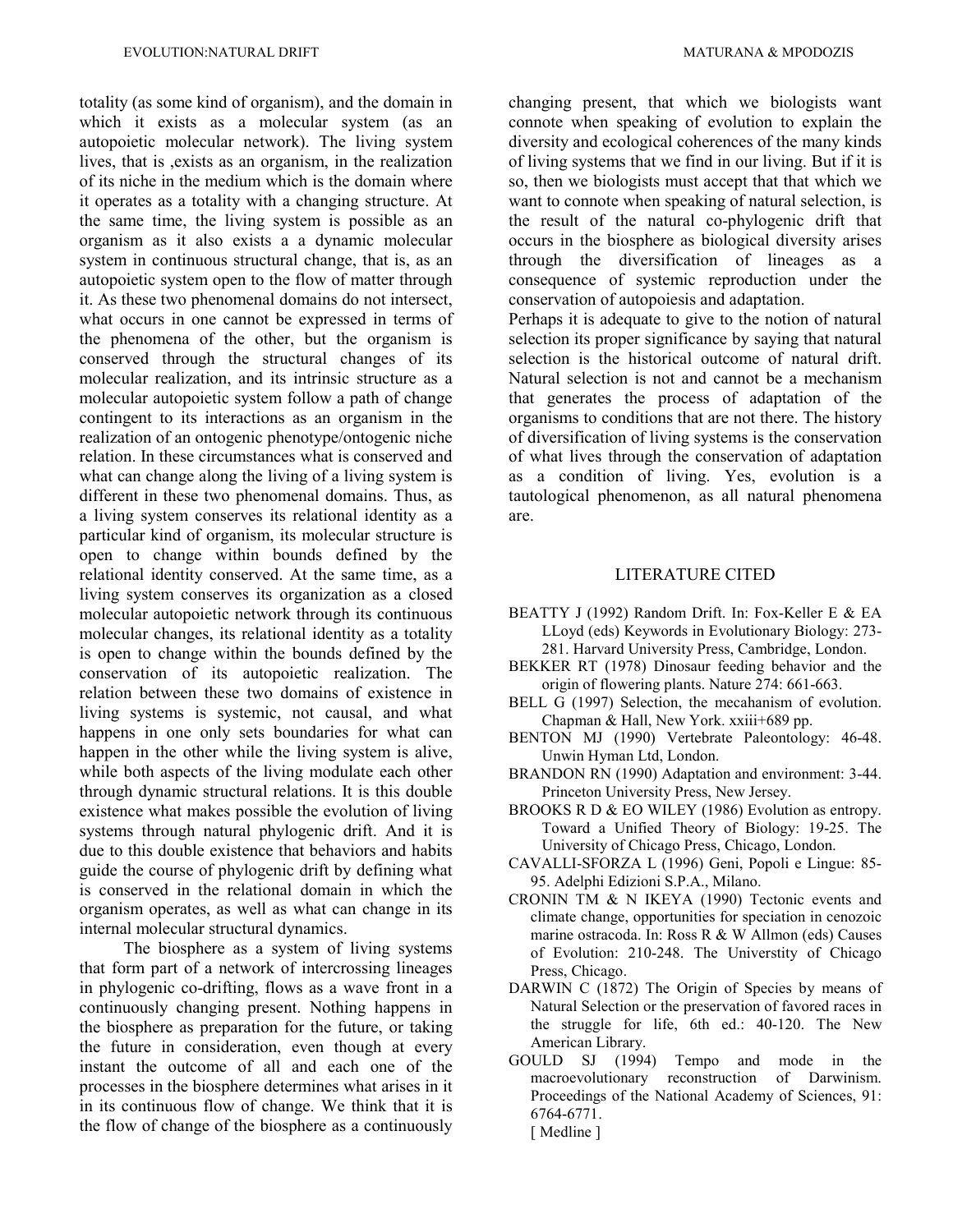- GOULD SJ & RC LEWONTIN (1979) The spandrels of San Marcos and the Panglosin paradigm. A critique of the adaptationist program. Proceedings of the Royal Society of London B205: 581-98.
- GOULD SJ & N ELDREGDGE (1977) Punctuated equilibria: The tempo and mode of evolution reconsidered. Paleobiology 3: 115-151.
- HUXLEY J (1963) Evolution: the modern synthesis, 2nd ed.: 107-121. Allen and Unwin, London.
- KIMURA M (1992) Neutralism. In: Fox-Keller E & EA LLoyd (eds) Keywords in Evolutionary Biology: 225- 228. Harvard University Press, Cambridge, London.
- KIMURA M & GH WEISS (1964) The stepping-stone model of population structure and the decrease of genetic correlation with distance. Genetics 49: 561-76.
- KOLLAR E & C Fischer ( 1980) Tooth induction in chick epitellium: expression of quiescent genes for enamel synthesis. Science 207: 993-995.
- LEWIN R (1980) Evolutionary theory under fire. Science 210: 883-887
- MATURANA HR (1975). The organization of the living: a theory of the living organization. International Journal of Man and Machine Studies 7: 3-34.
- MATURANA HR (1980) Autopoiesis: reproduction, heredity and evolution. In: Zeleny M (ed) Autopoiesis, dissipative structures, and spontaneous social orders: 105-140. Westview Press, Boulder.
- MATURANA HR (1988) Reality: the search for objectivity or the quest for a compelling argument. Irish Journal of Psychology 9: 25-82.
- MATURANA HR (1990) Science and daily life: the ontology of scientific explanations. In: Krohn W, G Kuppers & S Nowotny (eds) Selforganization: portrait of a scientific revolution: 70-110. Kluwer Academic Publishers.
- MATURANA HR & F VARELA (1972) De máquinas y seres vivos: 9-113. Editorial Universitaria. Santiago de Chile.
- MATURANA HR & F VARELA (1984) El árbol del conocimiento: 19-81. Editorial Universitaria, Santiago, Chile.
- McFARLAND D (1993) Animal Behaviour: 113-126. Longamn Scientific and Technical, Essex, U.K.
- MAYR E (1963) Animals species and evolution: 28- 437. The Belknap Press of Harvard University Press, Cambridge Mass.
- MEDEL R (in press) Assessement of parasite-mediated selection in a two host-one parasit system in plants. Ecology.
- SEGER J & W STUBLEFIELD (1996) Optimization and adaptation. In: Rose MR & GV Lauder (eds) Adaptation: 93-102. Academic Press, San Diego, California.
- VON EUXÜLL J (1957) A stroll through the world of animals and men. In: Schiller CH (ed) Instinctive behavior: the development of a modern concept: 103- 123 . International Universities Press, New York.

#### APPENDIX: TERMS AND CONCEPTS

Adaptation: Relation of operational congruence between a living system and the domain of existence in which it conserves its organization because its interactions in such a domain trigger in it only perturbations (changes of structure without loss of organization). As such, the relation of adaptation in living systems is necessarily an invariant; that is, either adaptation is conserved in the flow of existence of the living system as it only meets perturbations in its interactions with the medium, and the living system continues to live, or the living system disintegrates as it enters in an interaction that triggers its disintegration. In other words, the conservation of adaptation is a condition of existence of living systems. Furthermore, since a living system exists in continuous structural change, either the living system slides in the medium following the path of interactions in which it conserves adaptation in a structural dynamics in which living system and medium change together congruently, or the living system undergoes a destructive interaction and dies (Maturana, 1988).

Autopoiesis: A system that is constituted as a unity as a closed network of productions of components which through their interactions produce the same kind of components that produced them, is an autopoietic system. A molecular autopoietic system as an autopoietic system whose components are molecules, is a living system. A living system as a molecular system is open to the flow of matter (molecules), yet, at the same time, a living system as an autopoietic system is a system closed in its dynamics of states. It is in the interplay of this openness and closure, that a living system exists in a flow of continuous structural change while it conserves autopoiesis and adaptation. It is necessary to remark at this moment, that as a molecular autopoietic system a living system is an autonomous entity in a domain of components (the molecular domain) whose existence does not require any accessory support. Molecular thermal agitation is part of the molecular condition, molecular interactivity is part of their structural condition, and molecular interactions give rise to molecules. All other systems that are claimed to be autopoietic are made of components that exist under the support of other entities that make them do what they are required to do for the realization of the claimed autopoiesis. In this sense, as molecular system,s living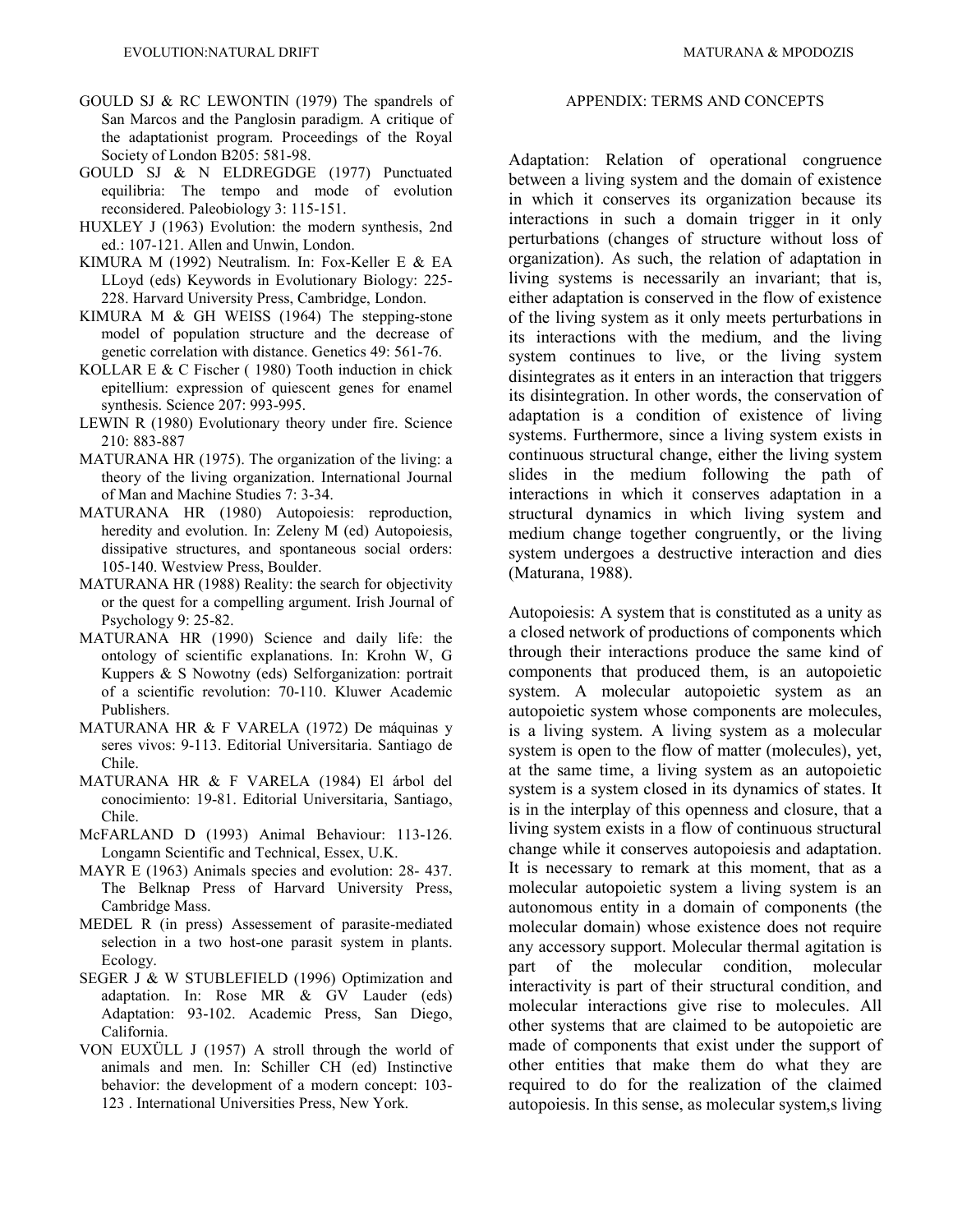systems exist as the kind of entities that are perhaps the only ones that are autopoietic.

Epigenesis: Epigenesis is the process of structural transformation undergone by an organism moment after moment in the course of its ontogeny (in the realization of its living) starting form its initial total structure (total genotype). The epigenesis take place as two interlaced processes of structural transformation of the organism as a whole: one takes place as the organism interacts as a totality in the medium, and the other takes place in the cellular and organic differentiation as that internal process that is usually connoted as morphogenesis. The first one, that we shall call organismic epigenesis, occurs as a transformation that takes place in the interplay of the organism's own structural dynamics and the structural changes triggered in it along the course of its interactions in the medium, and follows a course contingent to the course followed by its interactions. In the organismic epigenesis the autopoietic organization of the living system and its relation of operational congruence with its domain of existence (niche), that is, its adaptation, are conserved. In organismic epigenesis, then, the living system and the niche change together congruently in the realization of the ontogenic phenotype/ontogenic niche relation proper to it. The second process of epigenetic transformation, and which we shall call morphogenic epigenesis, occurs as an epigenetic process in which all the components, molecules, cells, and organs of the organism, undergo structural transformations modulated moment after moment by their indirect and direct interactions with each other in the conservation of the systemic constitution of the organism in the realization of its living. Strictly speaking, then, the epigenesis of a living system is the total ontogenic structural drift that it undergoes in the realization of its living, starting from its inception. As such the epigenesis occurs as a continuously changing present without reference to the past or the future. It is for this condition that there is no predeterminism in the structural becoming of the epigenesis of an organism, and there is not and can not be a genetic determinism. At the same time, it is because the epigenesis occurs as a changing present that the two epigenic processes that it involves, flow as an ontogenic structural drift in which each follows a path of structural change that arises at every instant as an ongoing emergence without alternatives (Fig. 9).

Epigenetic field or domain of possible epigenetic paths: An observer can say that the total genotype (total initial structure) that constitutes the beginning of a living system, specifies for it an epigenetic field as the domain of all the epigenetic paths possible to it in its life history, and from which only one will be realized. In other words, the epigenetic field is the domain of all the possible ontogenic drifts that a living system may undergo depending on which history of interactions it happens to live, and is determined in the initial structure of a living being by its total genotype as a domain of its possible ontogenic drifts. Nevertheless, in a strict sense, such a field of possible epigenesis exists only as a domain of possibilities for an observer. And this is so because the epigenetic path followed by every organism starting from its initial structure (total genotype) is the only one that it can actually follow in a course that arises moment after moment anew according to the structural interactions that it has at that moment with the medium in the realization of its niche, in a process that lasts until it dies. So, the epigenesis is a process of structural drift that arises in the encounter organism medium as operationally independent systems in their structural dynamics (Fig. 10).

Genetic drift: The expression genetic drift is used to refer to the genetic changes conserved in a population thought to occur without association to natural selection, due to its neutral character, or as a consequence of accidental isolation, and random population sampling (Beatty, 1992; Kimura, 1992). We shall talk of genetic drift in a wider sense to refer to the genetic changes conserved from one generation to the next in systemic reproduction. Genetic drift is not a special process, but it is the result of the liberation of the genome to change in any possible way while the ontogenic phenotype/ontogenic niche relation is conserved in a lineage. In other words, insofar as a living system is realized in an ontogenic phenotype, genetic drift is a consequence of the liberation of the genotype to vary in a phylogenic drift that coopts all genetic variations within a domain defined by the systemic reproductive conservation of an ontogenic phenotype. Genetic drift, then, operates as a systemic dynamics that takes place generation after generation in the history of a lineage as a process of cooption of all genetic variations in the conservation or shifting of the ontogenic phenotype/ontogenic niche relation that is conserved through systemic reproduction.

Genetics: Study of the configuration of genealogies in relation to the way the phenotypic characteristics and molecular classes that constitute the different types of living systems are produced and distributed through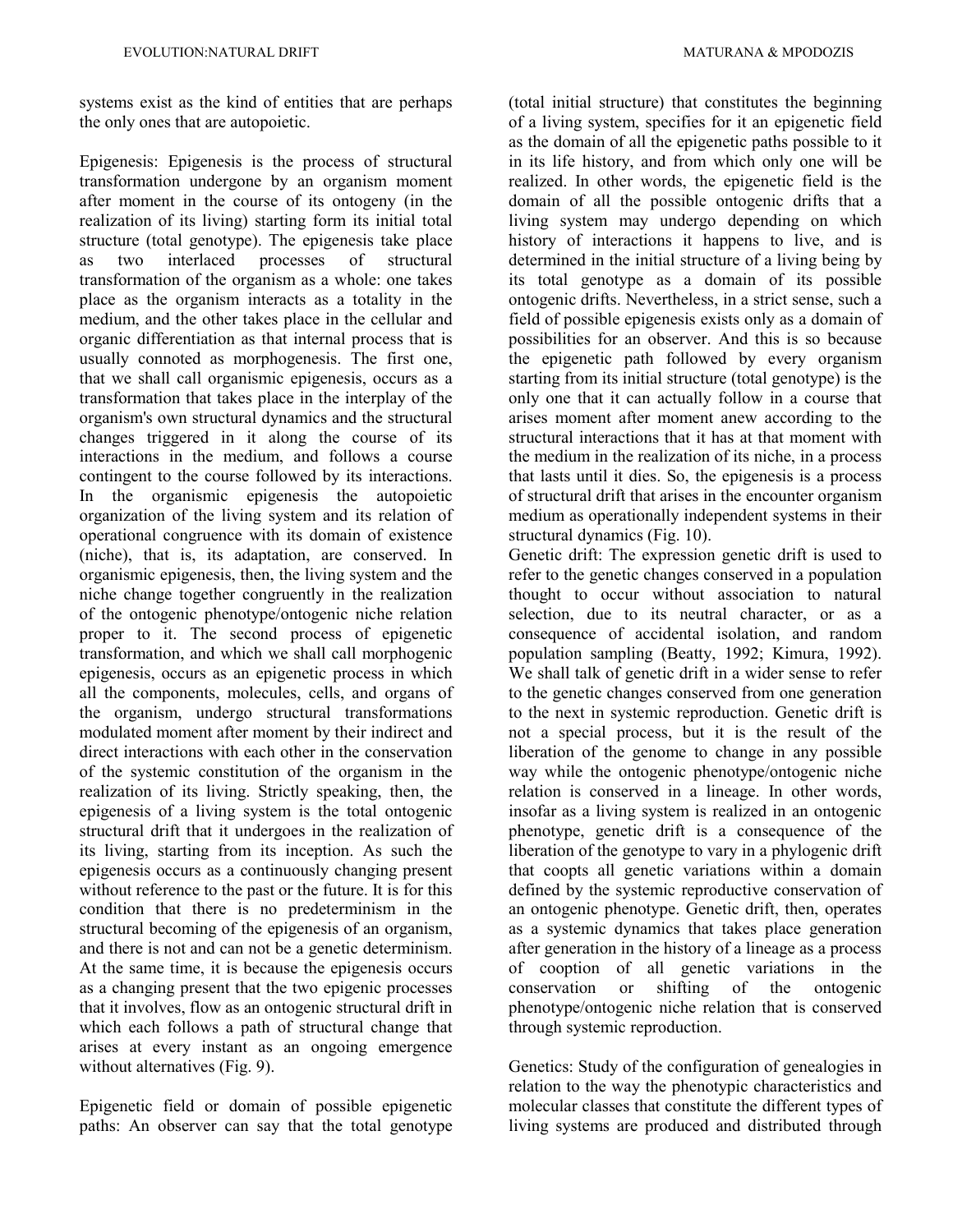systemic reproduction. We think that there are different forms in which genealogies are produced according to the different ways or manners of distribution of phenotypic features in a cellular phylogeny. Thus, we think that the form associated with the manner of production and replication of nucleic acids, that is the one generally connoted in speaking of genetics, is the most fundamental one given their participation in the synthesis and structural specification of many classes of molecules as well as in their regular distribution in cell division. But, at the same time, we think that there are other genealogical systems such at those that give rise to different cellular lineages in embryonic development and in cellular differentiation, and which depend only indirectly on nucleic acids because they occur as features of the epigenesis. Moreover, the actual cellular activity and cellular differentiation occurs as an epigenetic process in which what takes place in a cell in the operation of its genetic system (DNA) is moment after moment modulated by its own systemic dynamics and its direct and indirect interactions with the structures of the medium and other cells in the systemic realization of the multicellular system that they may integrate.

Genotype: The ensemble of genes proper to the germinal cells of an organism, constituted by the totality of their nucleic acids.

Habits: Habits are behaviors that are recognized as arising as relational features of the epigenesis of an organism and that become conserved in it along its

ontogeny as manners of living acquired out of preference. Habits guide the daily living of an organism and participate in the specification of the relational conditions in which it lives as aspects of its ontogenic phenotype, and contribute in this way to the systemic dynamics under which systemic reproduction occurs conserving epigenetic features of the parental manner of living in the ontogenic phenotype/ontogenic niche relation of the next generation. So, habits if they are conserved through systemic reproduction, guide the course of the phylogenic structural drift of a lineage.

Lineage: A phylogeny defined by the conservation of a particular ontogenic phenotype/ontogenic niche relation through systemic reproduction. The ontogenic phenotype/ontogenic niche relation conserved through systemic reproduction defines the lineage, and a lineage arises in the moment in which in a particular ontogenic phenotype/ontogenic niche relation begins to be conserved in successive systemic reproductions. A lineage lasts as long as the ontogenic phenotype/ontogenic niche relation that defines it is conserved generation after generation through systemic reproduction, and ends when this process ends. A lineage, then, is in fact the result of the systemic reproductive conservation of a phenotype, a manner of living, and not of the conservation of a genotype.



*Fig.* 9. This figure shows the continuous shifting of the genetic constitution of the members of a lineage that takes place along the systemic reproductive conservation of an ontogenic phenotype/ontogenic niche relation that through its epigenetic realization hides genetic variations.

Esta figura ilustra el corrimiento continuo de la constitución genética inicial de los miembros de un linaje que ocurre juntamente con la conservación, por reproducción sistémica, de una relación fenotipo ontogénico/nicho ontogénico. Puede verse que la realización epigenética de esa relación oculta las variaciones genéticas.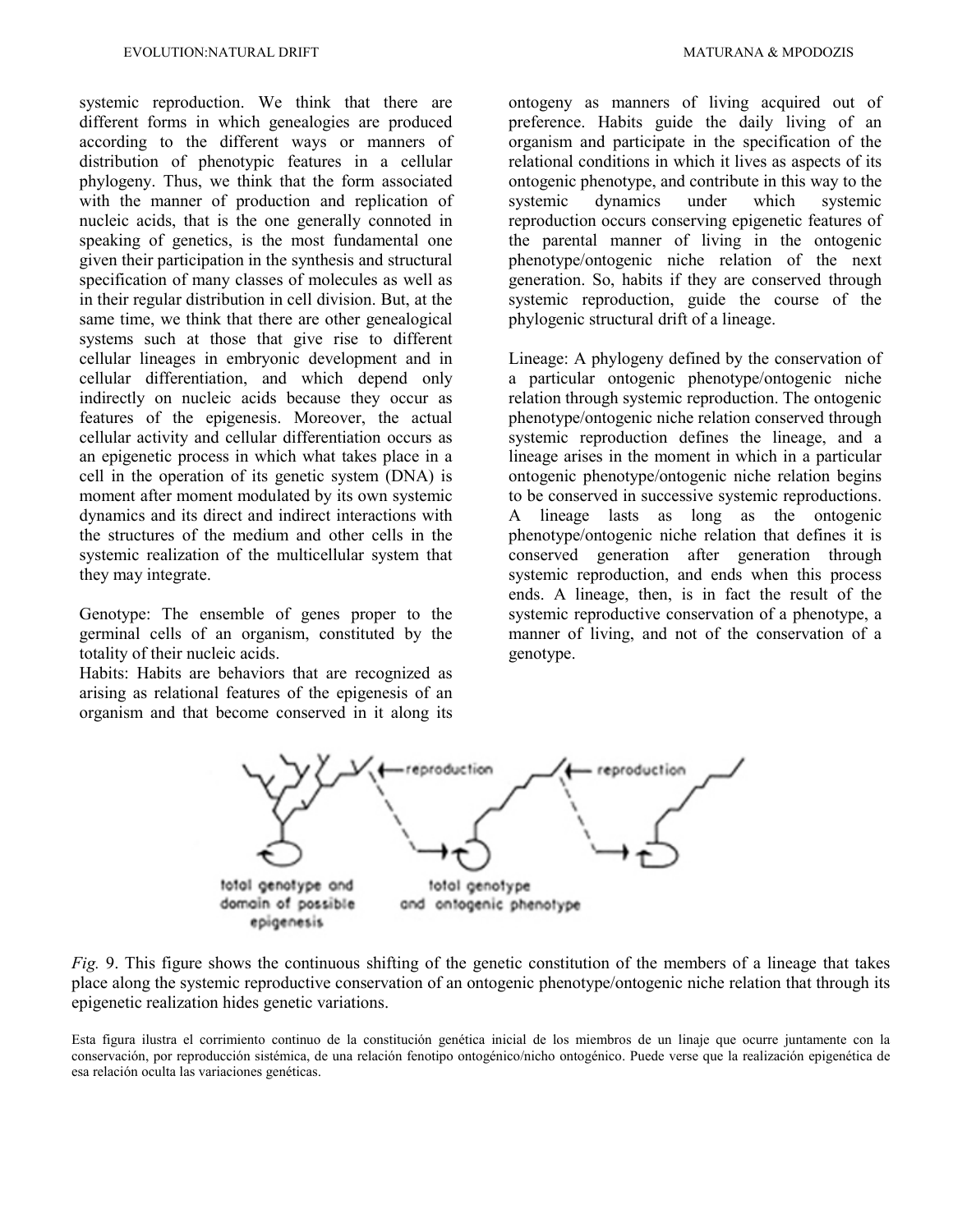Ontogeny: The particular history of structural transformation of an organism in the epigenic realization of its ontogenic phenotype. Ontogeny flows as an epigenic structural drift under conservation of organization and adaptation. The ontogeny of an organism is its epigenetic realization.

Ontogenic drift or ontogenic structural drift: The flow of epigenic structural changes of a system in its domain of existence along its ontogeny is what we call ontogenic structural drift. The ontogenic structural drift of a living system follows a course that arises moment after moment following the path in which the organism simultaneously conserves organization and adaptation through its interactions. The structural drift of a system is an "all or nothing process", that is, the system under structural drift either conserves simultaneously organization and adaptation, and thus remains in structural drift, or it disintegrates. Furthermore, in the ontogenic structural drift of a living system, the living system and the circumstance in which it exists change together congruently, so that a living system will never find itself out of place or in lack of congruence with its domain of existence while it is alive. When the operational congruence (adaptation) between a living system and the medium is lost along its structural drift, the living system disintegrates and no longer exists.

Ontogenic phenotype: Phenotypic transformation of a living system during its epigenesis, that extends from its conception or beginning as a singular entity, until it dies. As such the ontogenic phenotype is the configuration of structural transformation that a living system undergoes in its epigenesis in the realization of its particular life history. The ontogenic phenotype is not the same as the particular life history that a particular living system lives, even though it may

coincide with it during shifts of the ontogenic phenotype, but corresponds to a form of life history. When a particular ontogenic phenotype begins to be conserved generation after generation through systemic reproduction, a lineage arises defined by the ontogenic phenotype/ontogenic niche relation that is conserved through it. In more general terms, it is the ontogenic phenotype/ontogenic niche relation conserved through systemic reproduction in the organisms of a lineage or system of lineages, what defines that lineage or system of lineages as some particular species, kind, or class of organisms in the flow of the natural phylogenic drift. So, that which an observer distinguishes when he or she distinguishes the "vital cycle" of a certain kind of organisms, is the ontogenic phenotype/ontogenic niche relation that defines or characterizes that kind of organisms

Ontogenic phenotype/ontogenic niche relation: Both living system and medium change together congruently along the ontogenic and phylogenic drifts in which they participate under conditions of systemic conservation of autopoiesis and adaptation. In these circumstances, what is in fact realized along the history of a lineage of living systems, is the systemic condition in which the living of a living system entails the simultaneous realization of its ontogenic phenotype and of its ontogenic niche. Furthermore, it is this systemic dynamics what we connote when we claim that what is conserved in a lineage or system of lineages is an ontogenic phenotype/ontogenic niche relation, and it is this systemic dynamics what we connote as we claim that the biosphere is a network of interdependent lineages held together through structural coupling in the conservation of interrelated co-ontogenic phenotype/ontogenic niche relations.



*Fig.* 10. This figure depicts the many epigenic courses that an observer may conceive as possible for the ontogeny any living system at its conception. Only one of all these conceivably possible epigenetic courses will actually occur in any individual life history. That course is indicated in this figure as the path that leads to the arrow that points to an initial new living system through systemic reproduction.

Esta figura ilustra los muchos cursos epigenéticos que un observador concibe como posibles de realizarse en la ontogenia de un ser vivo dado. Solo uno de estos cursos posibles ocurrirá en la historia indivudual de ese ser vivo. Ese curso es indicado en la figura como el camino que lleva hacia la flecha que apunta a un nuevo ser vivo inicial, resultante de un proceso de reproducción sistémica.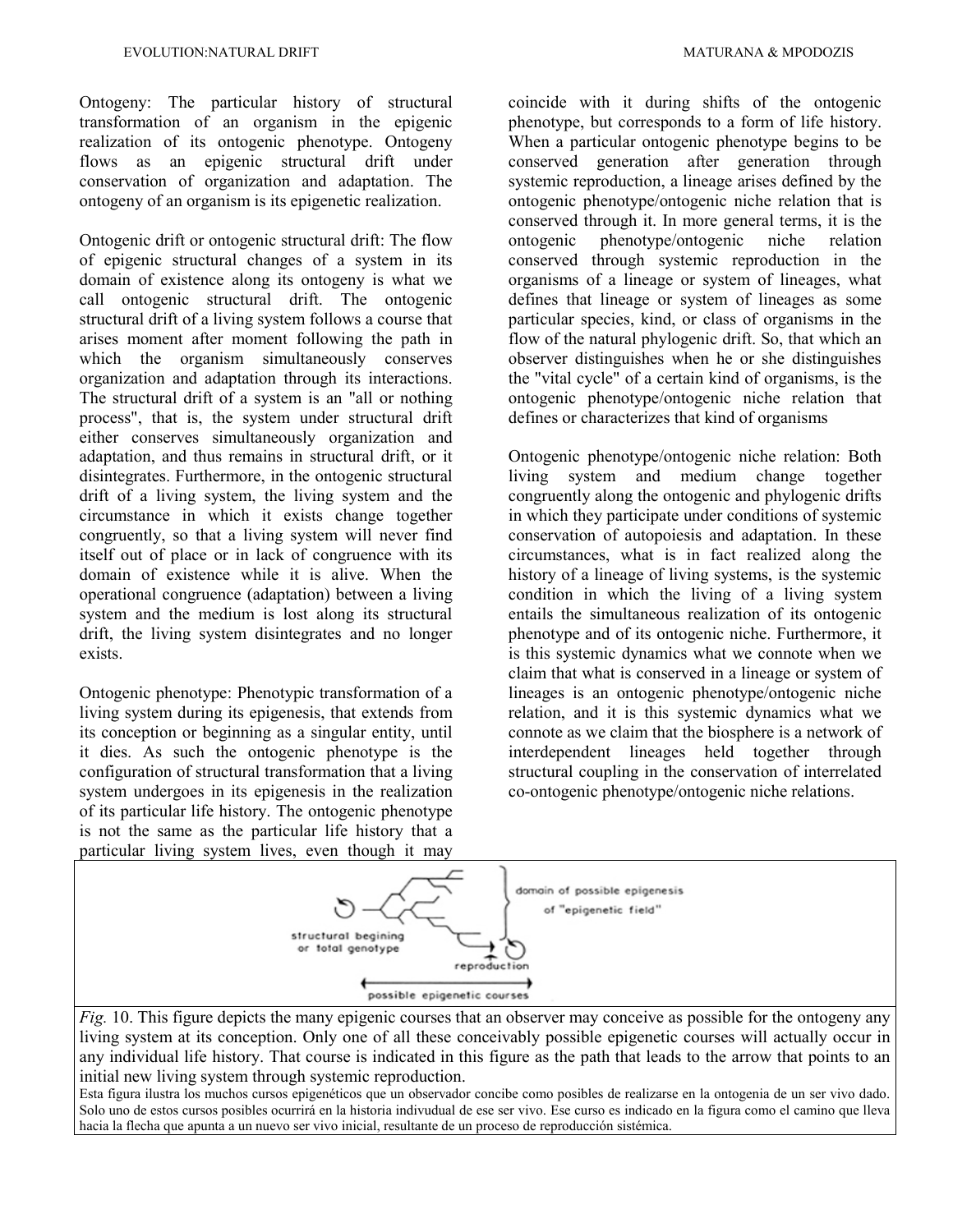Organization: The organization of a system is the configuration of relations between components that defines and constitute the class identity of that system. That is, it is the organization what defines and constitutes a system as a system of a particular kind, and not its components. The organization that defines a system as a system of a certain class remains invariant while the system conserves its class identity. Or, in other words, as long as the organization that defines the class identity of a system is conserved, the system conserves its class identity. To say that a system remains a system of the same kind after some structural changes, means that the structure of the system has changed, but not its organization.

Phenotype: The moment after moment structural and relational present of an organism that determines at every moment its way of relation and interaction in a medium during its realization as such in the flow of its ontogeny, is the phenotype. The phenotype of an organism is continuously arising moment after moment in the encounter of the organism with the medium. An organism operates as a totality in its domain of interactions according to how it is arising in its phenotype. Furthermore, the phenotype of an organism changes in the course of its ontogeny in the continuous interplay of its internal structural dynamics and the changes triggered in it during the flow of its interactions. The phenotype of an organism is at every moment the present of its epigenesis at that moment. The phenotype, therefore, is not an expression of the genotype of the organism, but it is a moment in its epigenetic living. As an observer distinguishes an organism, he or she does so interacting with it according to dimensions defined by it in its phenotypic present, and the phenotype of an organism emerges in the distinction of an observer as the interactional realization of the organism at that moment of its epigenesis. Therefore, according to how the observer orients his or her attention in the distinction of an organism, he or she can distinguish structural, behavioral, or relational aspects in its phenotypic present. In summary, the phenotype is the operational realization of a living system in its domain of existence, and the different phenotypic features that an observer distinguishes in it correspond to different dimensions of the realization of the living system that appear in the distinction of the observer through his or her interactions with it.

Phylogeny: reproductive succession of ontogenies with conservation of a fundamental ontogenic phenotype and conservation or shifting of other secondary ontogenic phenotypes that intersect with the fundamental one in its realization. In other words, since the ontogeny of an organism implies the simultaneous realization of many other entities or different systems that intersect with it in its structural realization, there is intersection of phylogenies in such a way that the realization of one implies the realization of others.

Structure determined system: A structure determined system is a system such that all that happens to it or in it, arises in it in a manner determined by the operational coherences of its structure. Or, in other words, a structure determined system operates at every instant according to its structure at that instant in the interplay of the properties of its components. The structure of a structure determined system determines all that occurs in its internal dynamics as well as what it admits as an interaction. Therefore, it is possible to say that the structure of a structure determined system determines: a) the structural changes that it can undergo with conservation of organization, i.e. changes of state; b) the structural changes that it can undergo in which it does not conserve its organization, i.e. disintegrative changes: c) the structures of the medium that can trigger in it structural changes with conservation of organization (changes of state), i.e. perturbations; and finally, d) the structures of the medium that can trigger in it structural changes with loss of organization (disintegrative changes), i.e. destructive interactions. Points (c) and (d) indicate that it is not the structure of the environment that the observer sees as acting upon a structure determined system what triggers in it a structural change, but that it is the structure of the sytem what determines what structures of the medium it may encounter as its niche, and what they may trigger in it. The notion of structural determinism is not an ontological assumption, but it arises as an abstraction that the observer makes of the dynamic and relational coherences of his or her operation as such.

Structure: The components and the relations between them that realize a particular system as a particular case of a particular class, is the structure of that system. Since the structure of a system includes its components and the relations that hold between them, the structure of a system involves more dimensions than those involved in its organization which includes only relations. In fact, the organization of a system includes at any instant only a subset of all the relations realized in the structure of the system at that instant, and it exists as such only as a configuration of